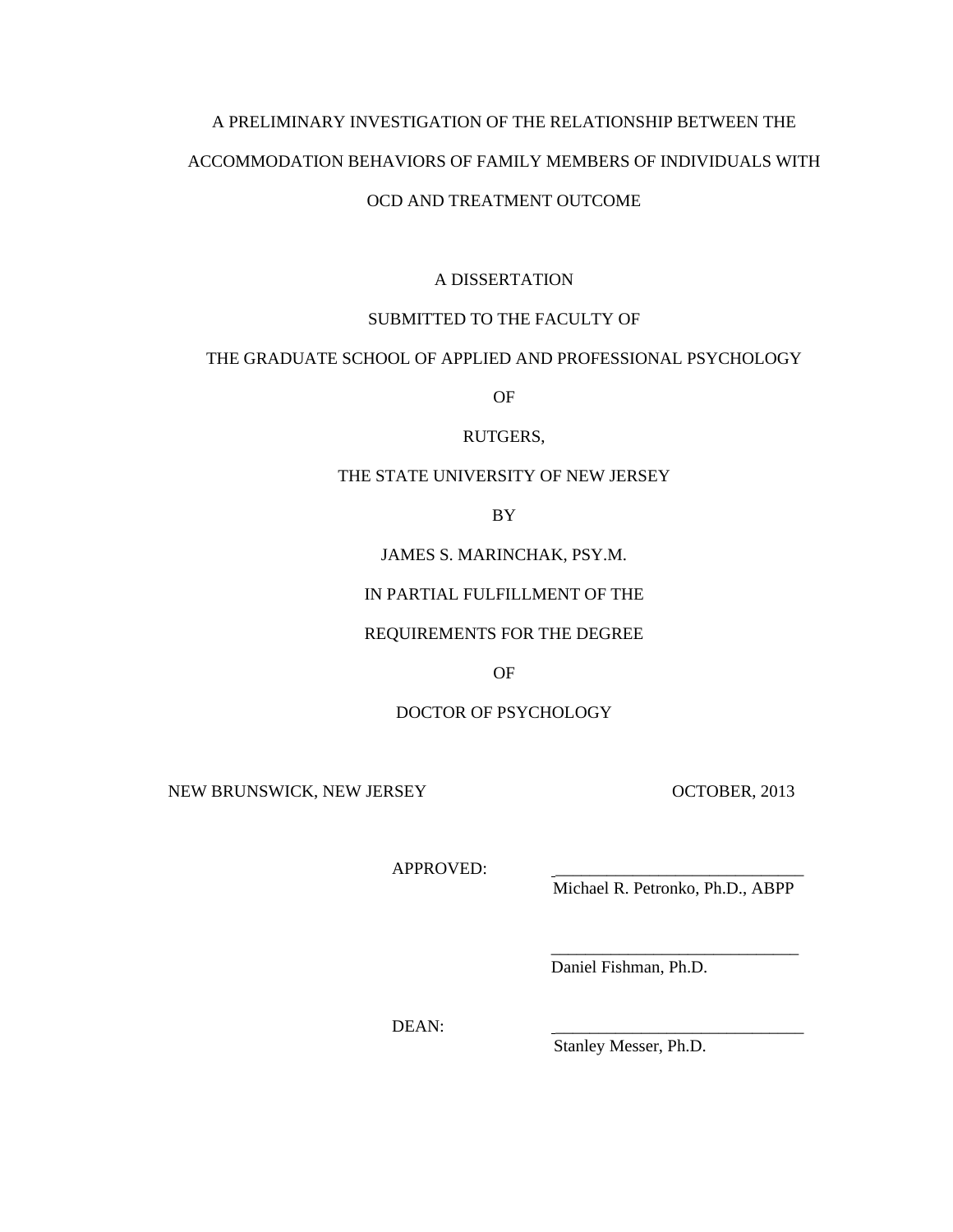Copyright 2013 by James Marinchak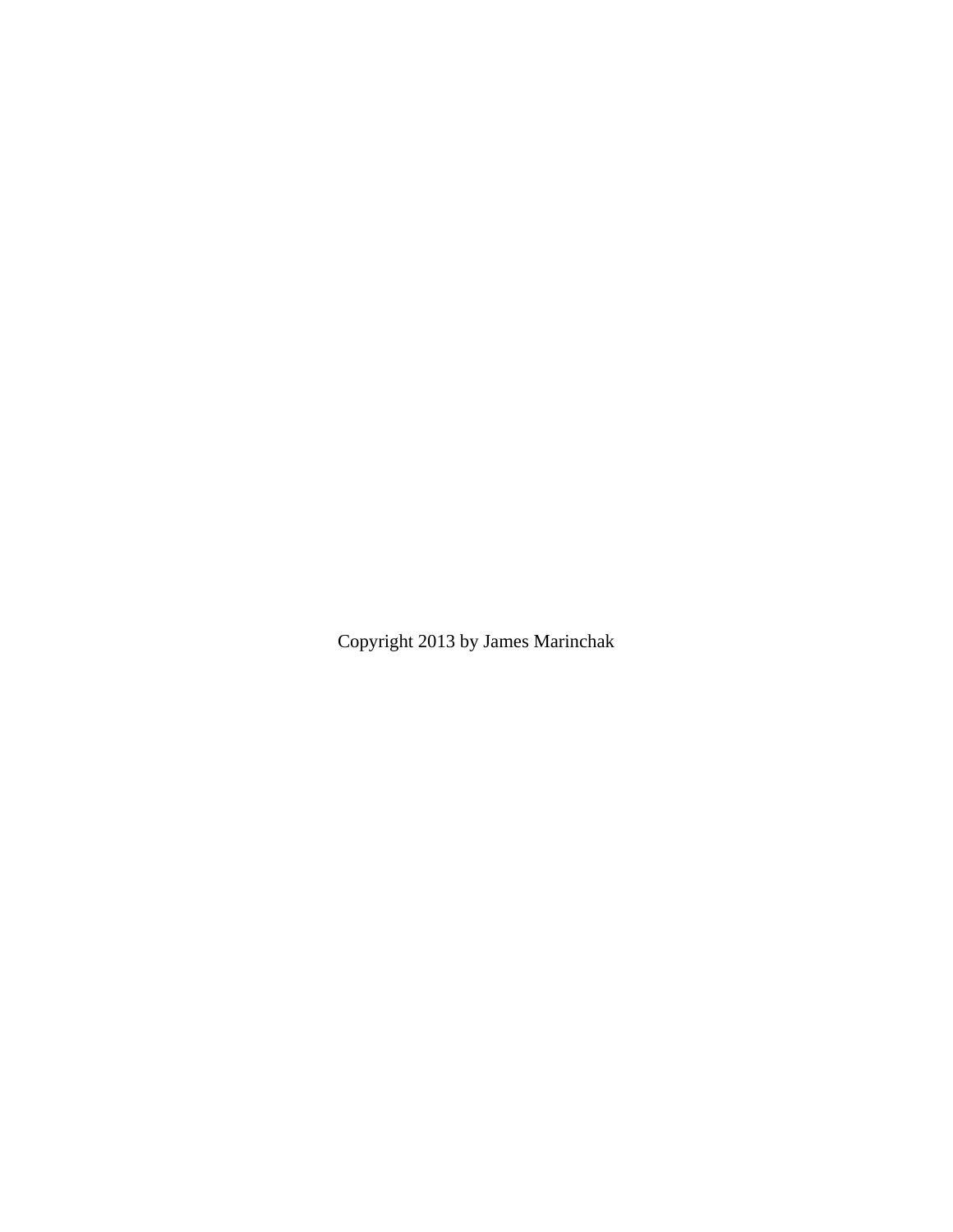#### ABSTRACT

Obsessive-compulsive disorder (OCD) is an anxiety disorder in which distress and impairment extend beyond the patient to their immediate family members. Many family members become involved in their loved one's compulsions by engaging in accommodation behaviors, which ultimately make it easier to perform compulsions or avoid obsession-invoking triggers. Accommodation behaviors can indirectly result in negative consequences for the family member, such as reduced quality-of-life, and the OCD individual in the form of more severe OCD symptoms and decreased motivation to seek treatment. The current study utilized a single, case-study methodology to examine whether providing a brief, ten-session behavioral treatment to an immediate family member living with a non-treatment seeking OCD adult would result in reduced accommodation, improved quality of life, and an increased motivation for the OCD adult to seek help. Individual treatment was provided to the mother of an adult son, living at home and diagnosed with OCD, over a three month period at an outpatient anxiety clinic setting. The therapy focused on providing the mother with psychoeducation regarding the nature of OCD and the negative impact of accommodation behaviors, developing alternative coping behaviors in response to rituals, communication training, and the promotion of self-care behaviors. Results indicated that the treatment was effective in reducing accommodation and improving quality of life within the household, but that more treatment was likely necessary in order to consolidate therapeutic gains. The treatment did not appear to impact OCD treatment-seeking motivation for the OCDdiagnosed son. Factors contributing to the results of the treatment are discussed, and suggestions are presented for future research directions. Family members living with

ii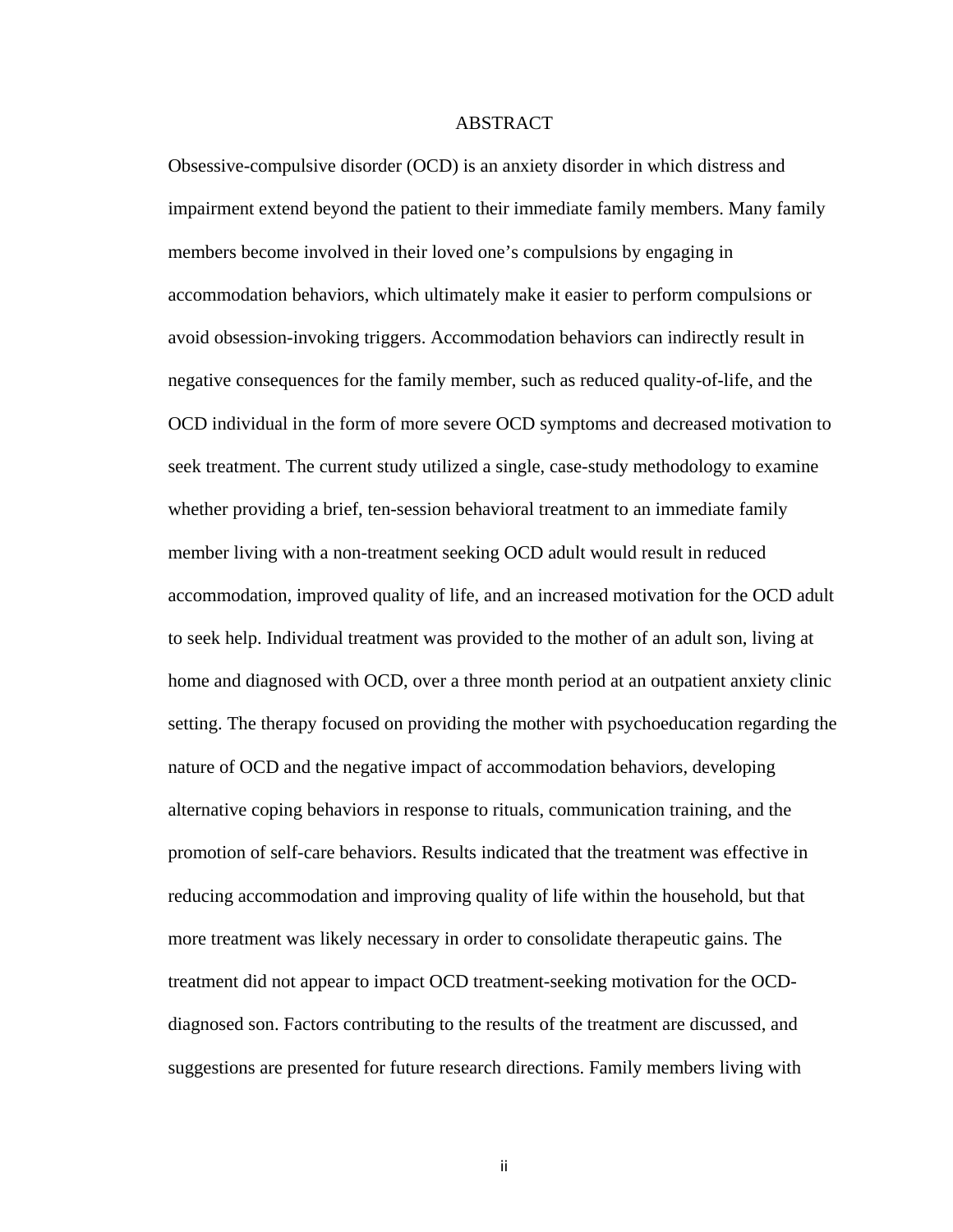OCD-diagnosed adults not currently seeking treatment can likely derive benefit from brief interventions designed to reduce accommodation behaviors, improve family communication, and promote self-care.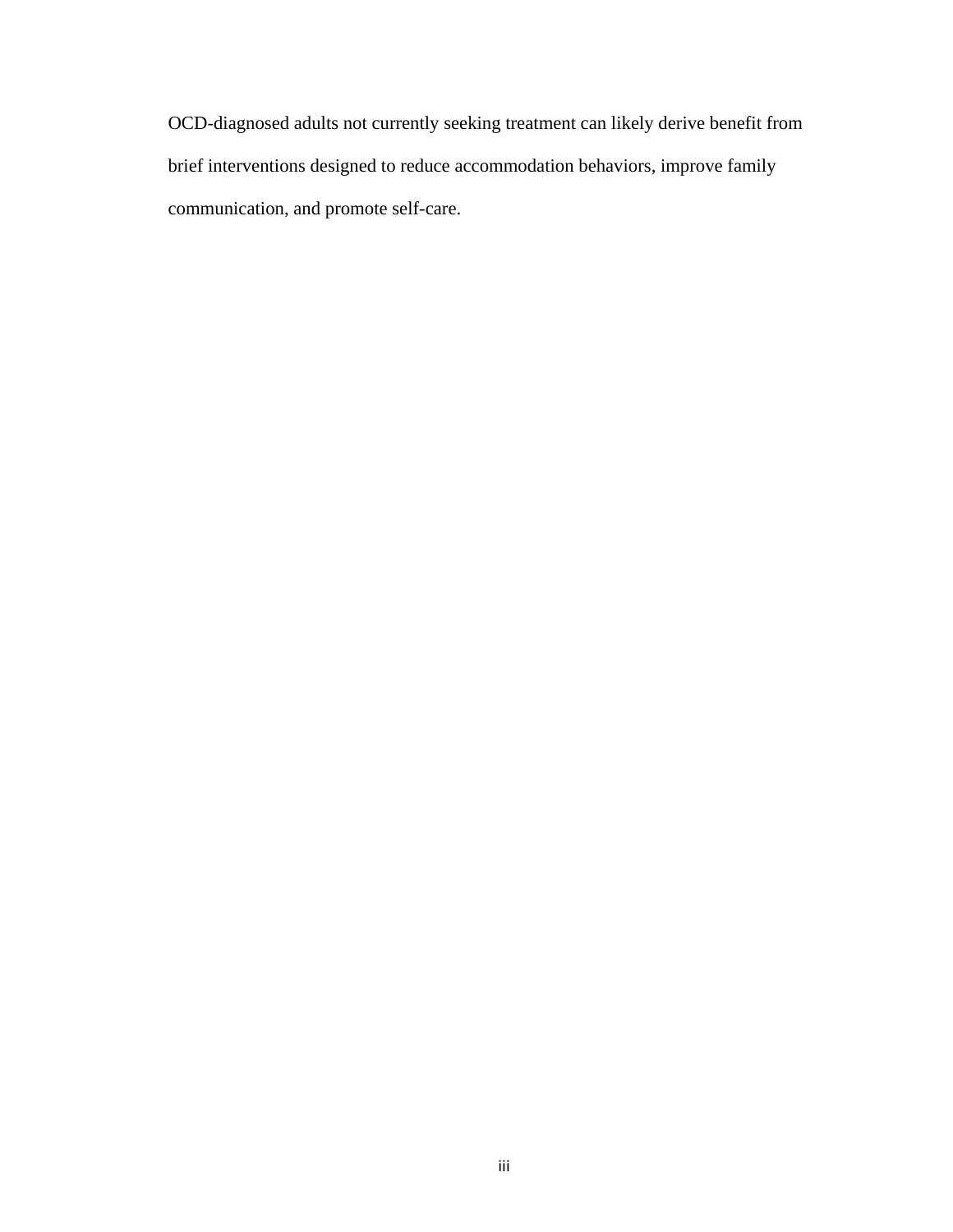#### ACKNOWLEDGMENTS

 I first wish to thank the research participants of this study for inviting me into their lives and allowing me the opportunity to learn from them and to help. They embody the struggle of all families living with the presence of mental illness in the household, and their resiliency and motivation are testaments to our ability to rally around our loved ones and support them during times of greatest need. It is my hope that their story will in some way provide other families coping with mental illness with the knowledge that they are not alone and the hope that change is possible.

 To the members of my committee, Dr. Michael Petronko and Dr. Daniel Fishman, these brief words of gratitude fail to convey the deep feelings of appreciation and admiration I hold for you both. Your support and advice have been invaluable throughout my Rutgers career, and the completion of this project would not have been possible without your counsel and encouragement. Thank you for trusting me to carry out this project, and for calming me during moments of high stress. To Mike, especially, our daily sports conversations were invaluable, despite the fact that during my time at the Anxiety Clinic both the Yankees and the Giants have won championships. Your success and joy were the motor oil that kept this bitter Philly fan's writing engine running.

To my family, my parents, grandmother and brothers, thank you for your unconditional love and support over these past four years. Thank you for calling to check in on me, for asking me how things were going and what I was learning and for keeping a seat for me on the nirvana porch with a glass of Old Vine Red for Sunday night dinner. I love you all more than I have the words to say, and I would not have made it to this point without your presence to rely upon.

 To my partner Kate, I cannot thank you enough. You're my love, my best friend and my beacon. You're the Roy Halladay to my Chase Utley, the Penny to my Desmond, the honey to

iv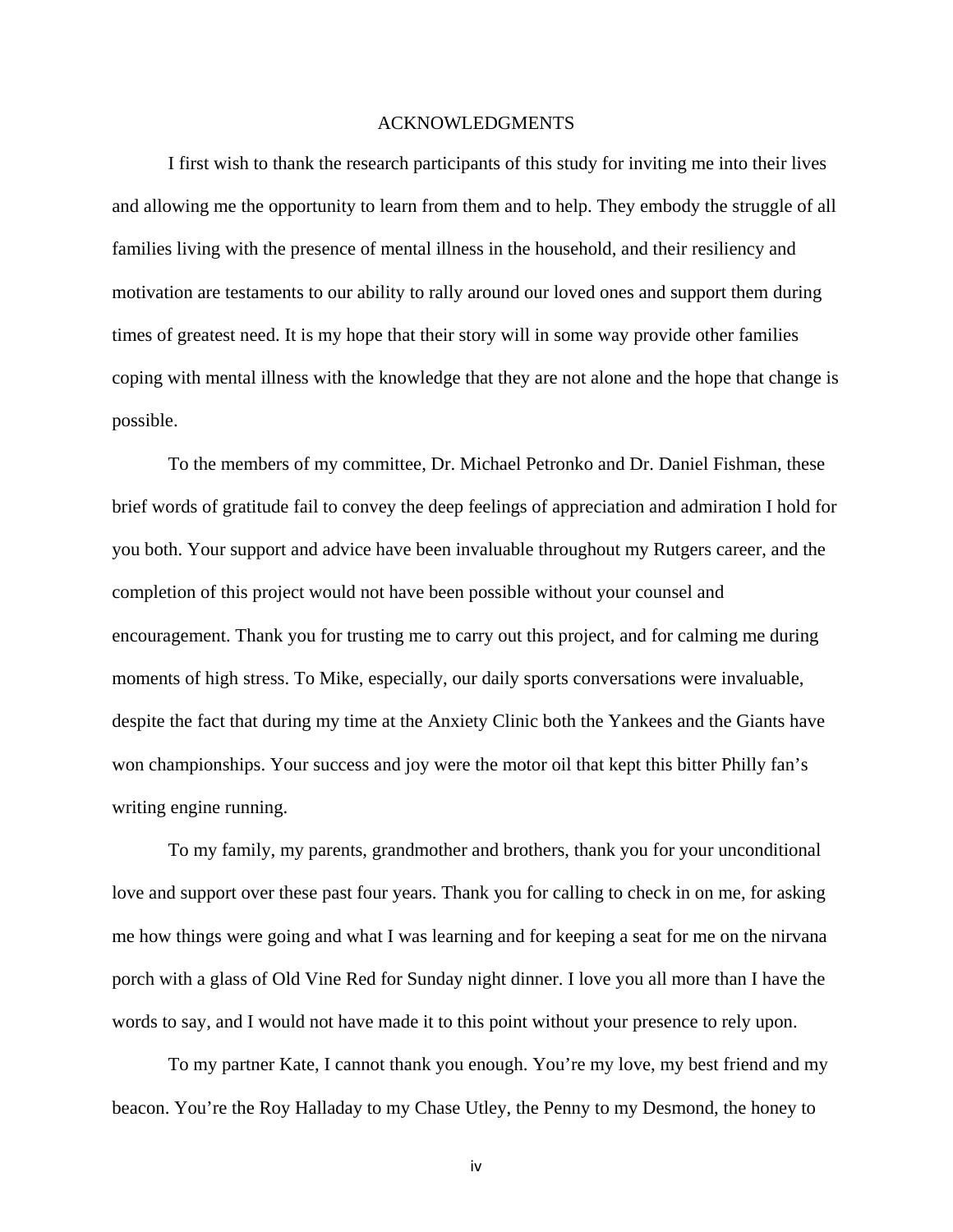## TABLE OF CONTENTS

## PAGE

| $\bf INTRODUCTION \,\,{} \dots \,\,{} \dots \,\,{} \dots \,\,{} \dots \,\,{} \dots \,\,{} \dots \,\,{} \dots \,\,{} \dots \,\,{} \dots \,\,{} \dots \,\,{} \dots \,\,{} \dots \,\,{} \dots \,\,{} \dots \,\,{} \dots \,\,{} \dots \,\,{} \dots \,\,{} \dots \,\,{} \dots \,\,{} \dots \,\,{} \dots \,\,{} \dots \,\,{} \dots \,\,{} \dots \,\,{} \dots \,\,{} \dots \,\,{} \dots \,\,{} \dots \,\,{} \dots \,\,{} \dots \,\,{} \dots \,\,{} \dots \,\,{} \dots \,\,{} \dots \,\,{} \dots \,\,{} \dots$ |
|--------------------------------------------------------------------------------------------------------------------------------------------------------------------------------------------------------------------------------------------------------------------------------------------------------------------------------------------------------------------------------------------------------------------------------------------------------------------------------------------------------|
|                                                                                                                                                                                                                                                                                                                                                                                                                                                                                                        |
|                                                                                                                                                                                                                                                                                                                                                                                                                                                                                                        |
|                                                                                                                                                                                                                                                                                                                                                                                                                                                                                                        |
|                                                                                                                                                                                                                                                                                                                                                                                                                                                                                                        |
|                                                                                                                                                                                                                                                                                                                                                                                                                                                                                                        |
|                                                                                                                                                                                                                                                                                                                                                                                                                                                                                                        |
|                                                                                                                                                                                                                                                                                                                                                                                                                                                                                                        |
|                                                                                                                                                                                                                                                                                                                                                                                                                                                                                                        |
|                                                                                                                                                                                                                                                                                                                                                                                                                                                                                                        |
|                                                                                                                                                                                                                                                                                                                                                                                                                                                                                                        |
|                                                                                                                                                                                                                                                                                                                                                                                                                                                                                                        |
|                                                                                                                                                                                                                                                                                                                                                                                                                                                                                                        |
|                                                                                                                                                                                                                                                                                                                                                                                                                                                                                                        |
|                                                                                                                                                                                                                                                                                                                                                                                                                                                                                                        |
|                                                                                                                                                                                                                                                                                                                                                                                                                                                                                                        |
|                                                                                                                                                                                                                                                                                                                                                                                                                                                                                                        |
| A. Non-Patient Family Member Informed Consent Form57                                                                                                                                                                                                                                                                                                                                                                                                                                                   |
|                                                                                                                                                                                                                                                                                                                                                                                                                                                                                                        |
|                                                                                                                                                                                                                                                                                                                                                                                                                                                                                                        |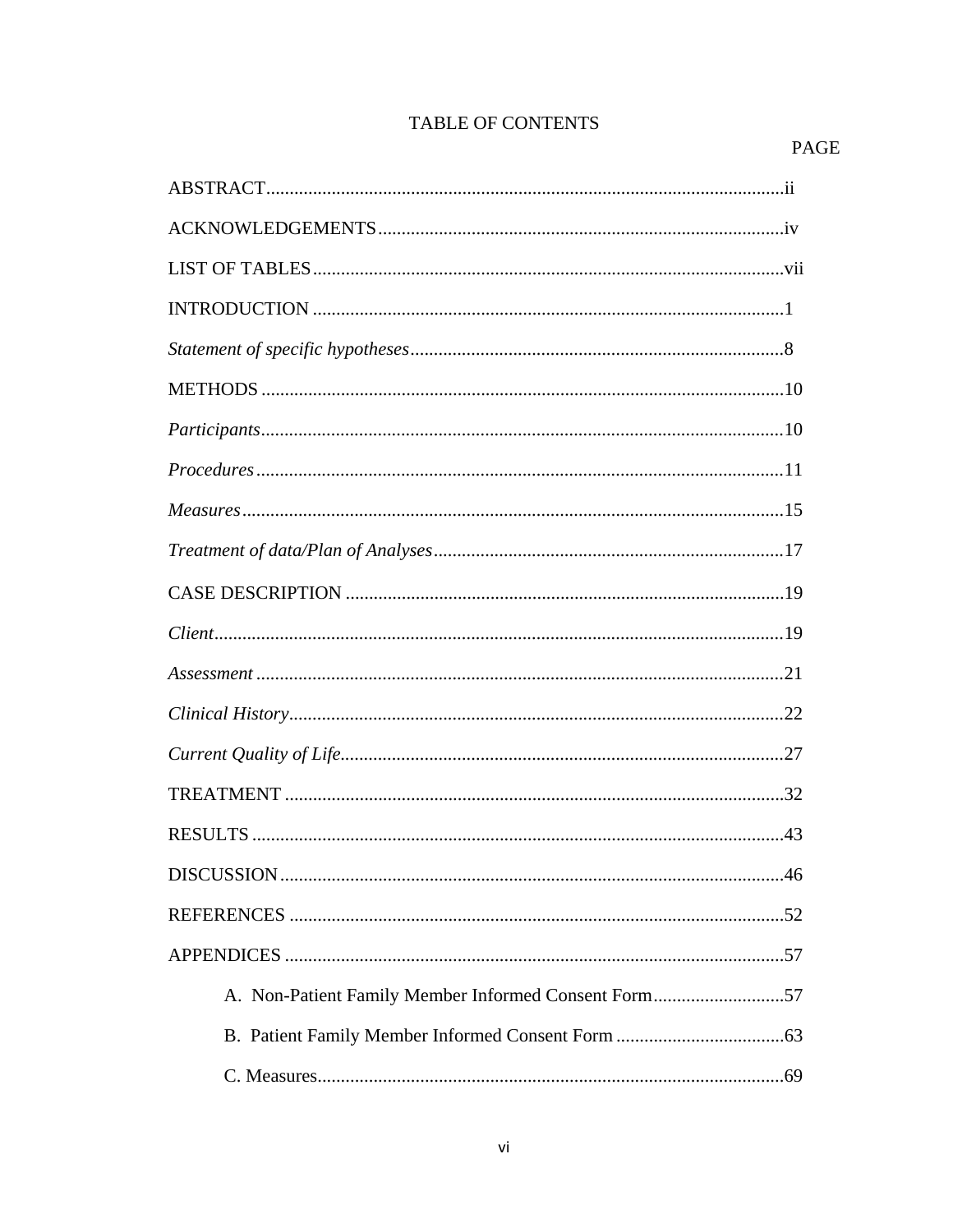## LIST OF TABLES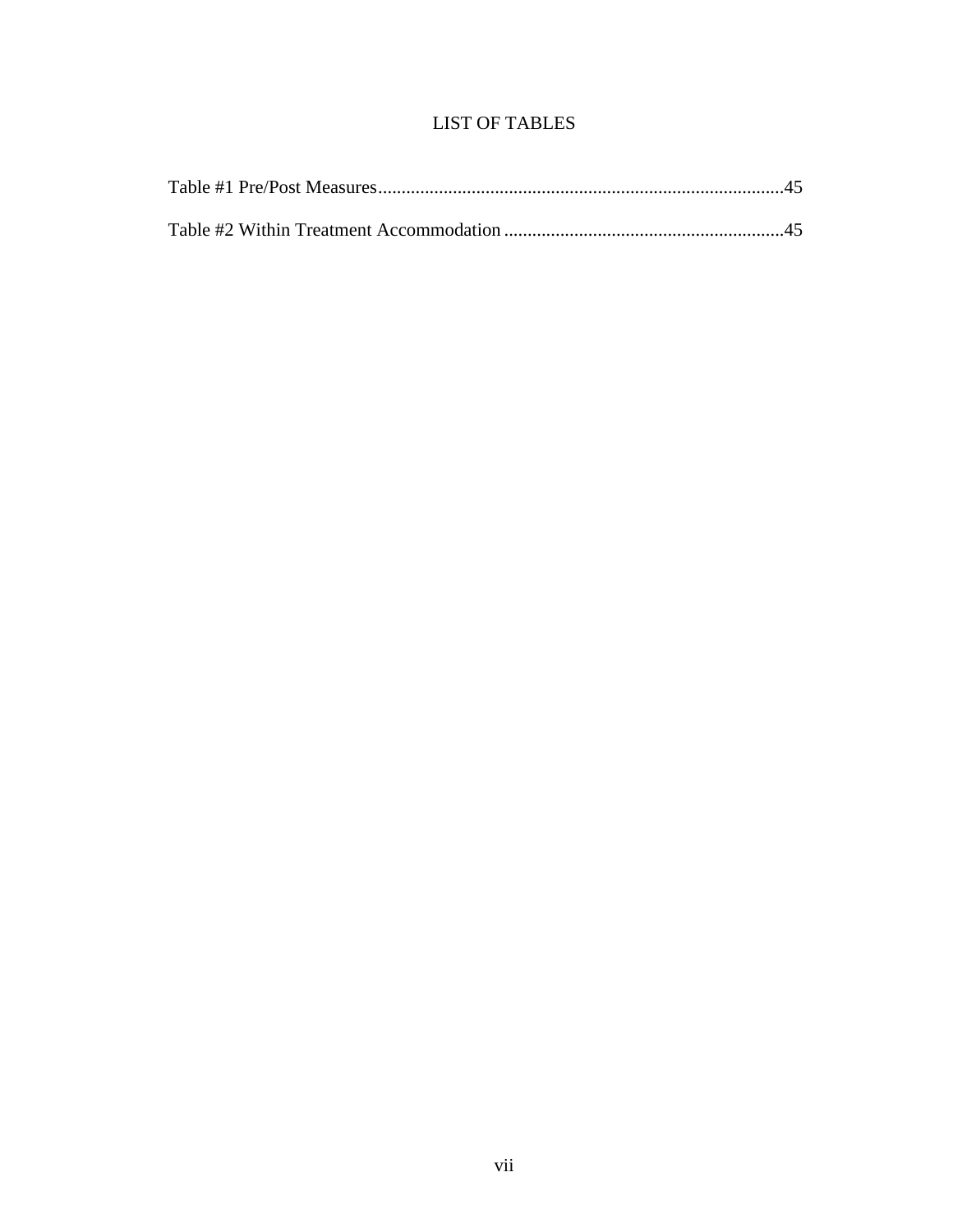## Introduction

#### **A. Problem Background**

Obsessive compulsive disorder (OCD) is an anxiety disorder characterized by the presence of repetitive, unwanted and distressing thoughts and/or ritualistic behaviors and thought processes designed to reduce distress (American Psychiatric Association [APA], 2000). OCD is a fairly common disorder, with a current prevalence rate between 1-4% in both child and adult populations (Weissman et al., 1994; Zohar, 1999). An individual with OCD is likely to experience significant functional impairment and a reduced quality of life. Children and adults with OCD often experience disruption and strain on their family and peer relationships along with significant difficulty functioning in academic and work environments (Cooper, 1996; Koren, Thienemann, & Davenport, 1996; Piacentini, Bergman, Keller, & McCracken, 2003). Examples of such disruptions can include conflict between family members and friends, difficulty maintaining concentration on task assignments, and in more severe cases extreme difficulty functioning in environments that trigger anxiety and an associated urge to perform rituals. OCD also appears to be a chronic condition, with a typical onset in childhood (Rasmussen & Eisen, 1992) with symptoms continuing into adulthood unremittant, without therapeutic intervention (Livingston-Van Noppen et al., 1990).

 The disturbances engendered by OCD symptoms appear to extend beyond the identified patient to their immediate family as well. There have been a variety of studies examining the impact of living in a household with an OCD family member (e.g. Albert et al., 2007; Geffken et al., 2010; Steketee, 1997). The results of these studies show family units attempting to cope with OCD are likely to experience relationship strains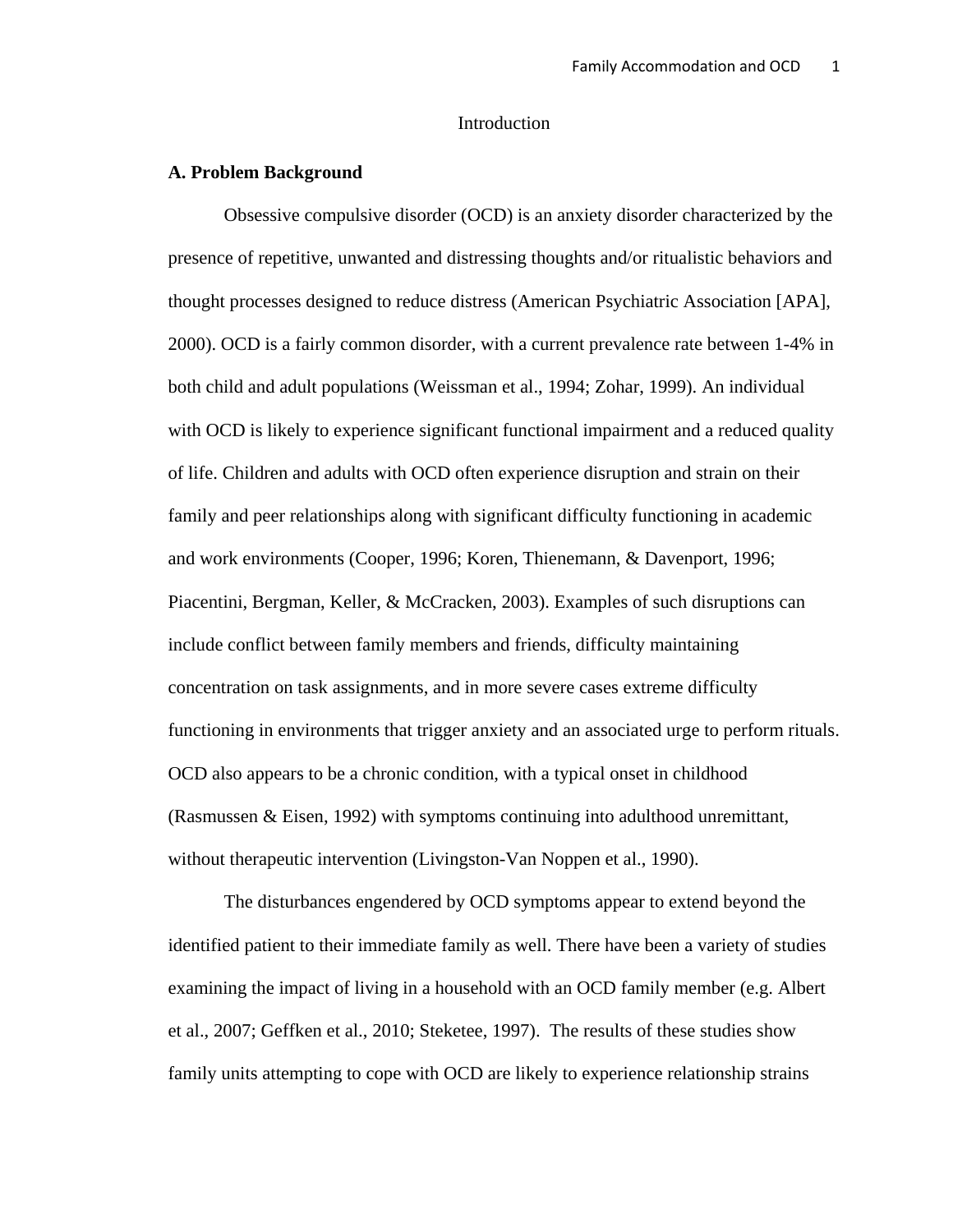characterized by negative feelings such as frustration, hostility and hopelessness, financial distress, and time sacrifices (Geffken et al., 2006; Magliano, Tosini, Guarneri, Marasco, & Catapano, 1996). In an extensive survey of family members of adults with OCD, Cooper (1996) found 75% of respondents indicated their quality of life had been disrupted as a result of OCD. Some of the most common examples of these disruptions were reporting the loss of valued personal relationships and previously enjoyed leisure activities. Given these impacts, it is not surprising that family members may themselves begin to experience their own psychological distress, particularly when feeling hopeless about the possibility of the family's situation ever improving (Geffken et al., 2006).

 Family members frequently become influential in the expression of OCD symptomatology, indicating one possible reason OCD has such a powerful negative impact on the family unit. Researchers have developed the term "family accommodation" (Calvocoressi et al., 1995, 1999) to define the process whereby family members of a patient either subtlety or overtly assist or participate in their family member's rituals (Cooper, 1996; Steketee & Van Noppen, 2003). Examples of active accommodation behaviors can include providing reassuring statements to a family member with OCD or directly participating in their rituals, such as cleaning supposedly contaminated objects upon request. Additionally, many family members may passively or inadvertently accommodate OCD by changing family customs or routines, taking over responsibilities, and in the case of children minimizing disciplinary actions in response to normal behavioral transgressions (Storch et al., 2010). All of these actions reinforce the performance of rituals by reducing the associated emotional and practical consequences for the patient choosing to ritualize.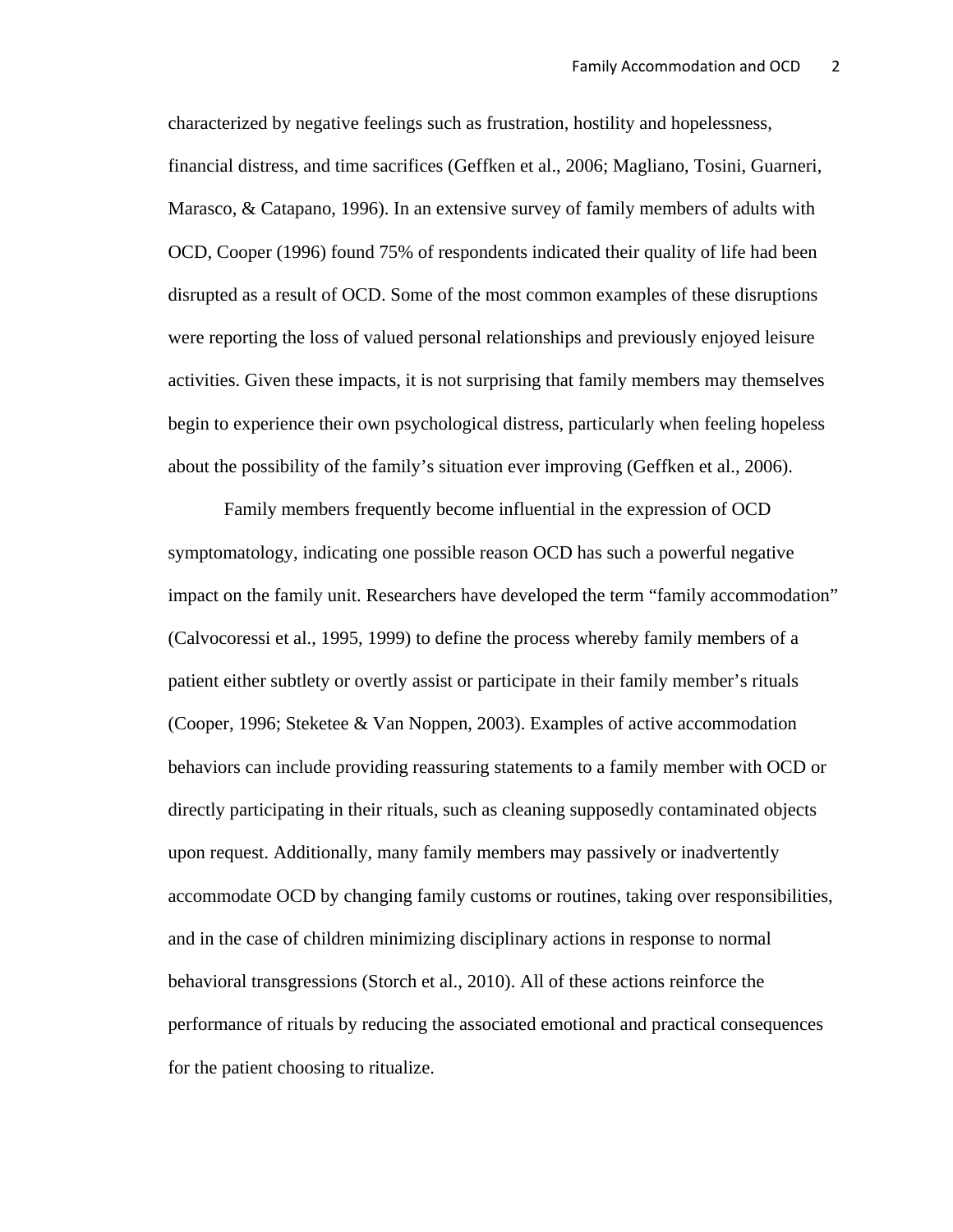Family accommodation of OCD appears to be exceedingly common among family members of both child and adult OCD patients, with studies routinely showing accommodation rates of more than 60% among first-degree relatives (Renshaw, Steketee, & Chambless, 2005; Shafran & Ralph, 1995; Storch et al., 2007). There are a variety of reasons why someone chooses to accommodate their loved one's rituals. Accommodation behaviors have been shown to be related to increased levels of family dysfunction and stress, emotional over-involvement with the identified patient (Van Noppen & Steketee, 2009) and a lack of educational information regarding the nature of the disorder itself. In some cases, family members may elect to accommodate rituals simply as a means of minimizing household disruption. Additionally, according to a study on accommodation by Calvocoressi and colleagues (1995), approximately 40% of OCD-family respondents reported a feeling of responsibility towards their family member's OCD. These numbers are consistent with those found in other surveys of OCD families (Shafran & Ralph, 1995), and suggest that feelings of guilt towards a family member's OCD may drive family members to devote their energies towards removing obsession-triggered anxiety.

These numbers are especially disturbing when the psychological ramifications of ritual accommodation are considered for both parties. According to behavioral theoretical models of OCD, engaging in ritualistic behavior in response to obsessions provides negative reinforcement through the reduction of anxiety and an increased sense of safety from the obsessional trigger (Franklin & Foa, 2008). Therefore, family members accommodating their loved one's rituals are in actuality harming them by strengthening their anxiety-response and increasing their reliance on their rituals. This negative effect is borne out in the literature, as family accommodation has been associated with more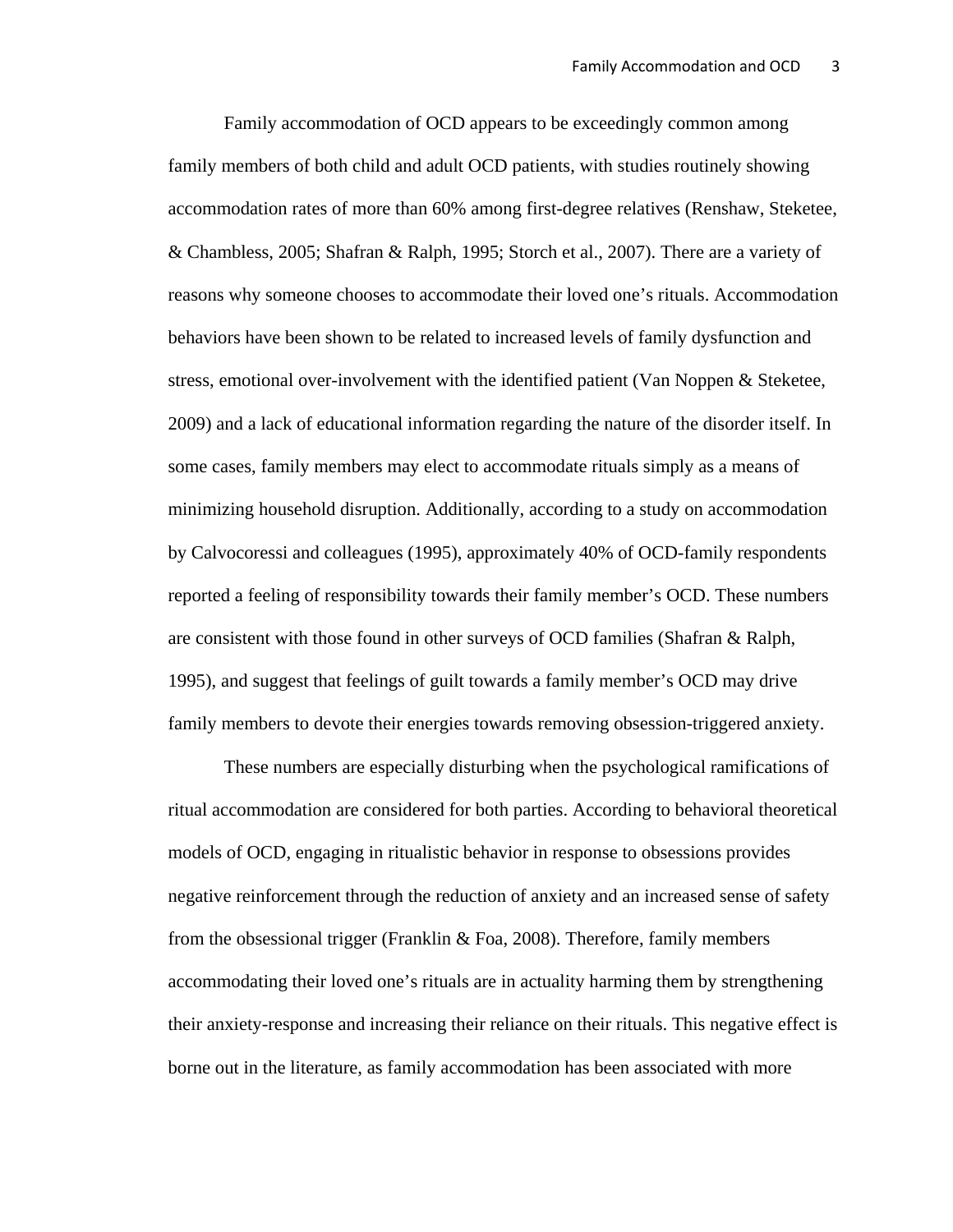severe OCD symptomatology (Steketee & Van Noppen, 2003; Storch et al., 2010) and poorer outcomes after behavioral OCD treatment (Amir, Freshman, and Foa, 2000; Chambless & Steketee, 1999; Storch et al., 2008;). Thus, families attempting to help their loved one cope with distress engendered by their OCD symptoms are inadvertently making it more difficult to fight back against the disorder.

The negative psychological consequences of accommodating OCD extend beyond the identified patient to impact non-OCD family members as well. Family accommodation is significantly associated with elevated levels of distress among family members and poorer overall family functioning (Albert et al., 2010; Steketee & Van Noppen, 2003). It has also been shown to be highly correlated with increased severity of OCD symptoms (Storch et al., 2010). Thus, it is likely that family members who accommodate find themselves devoting increasing amounts of time and energy to accommodating OCD as their loved one's symptom severity increases. One recent study administered quality-of-life health questionnaires to first-degree relatives of OCD patients and found caregivers of OCD patients and in particular accommodating caregivers were at an elevated risk to experience personal mental distress (Albert, Salvi, Saracco, Bogetto, & Maina, 2007).

Several current evidenced-based psychological treatments for OCD in both children and adults incorporate family members into treatment in response to these findings (For review, see Renshaw, Steketee, & Chambless, 2005). The majority of these treatments provide the family with psycho-education on the nature of OCD and the negative impact that rituals, and more specifically, accommodation of rituals have on symptom expression. Family members are frequently taught non-accommodating coping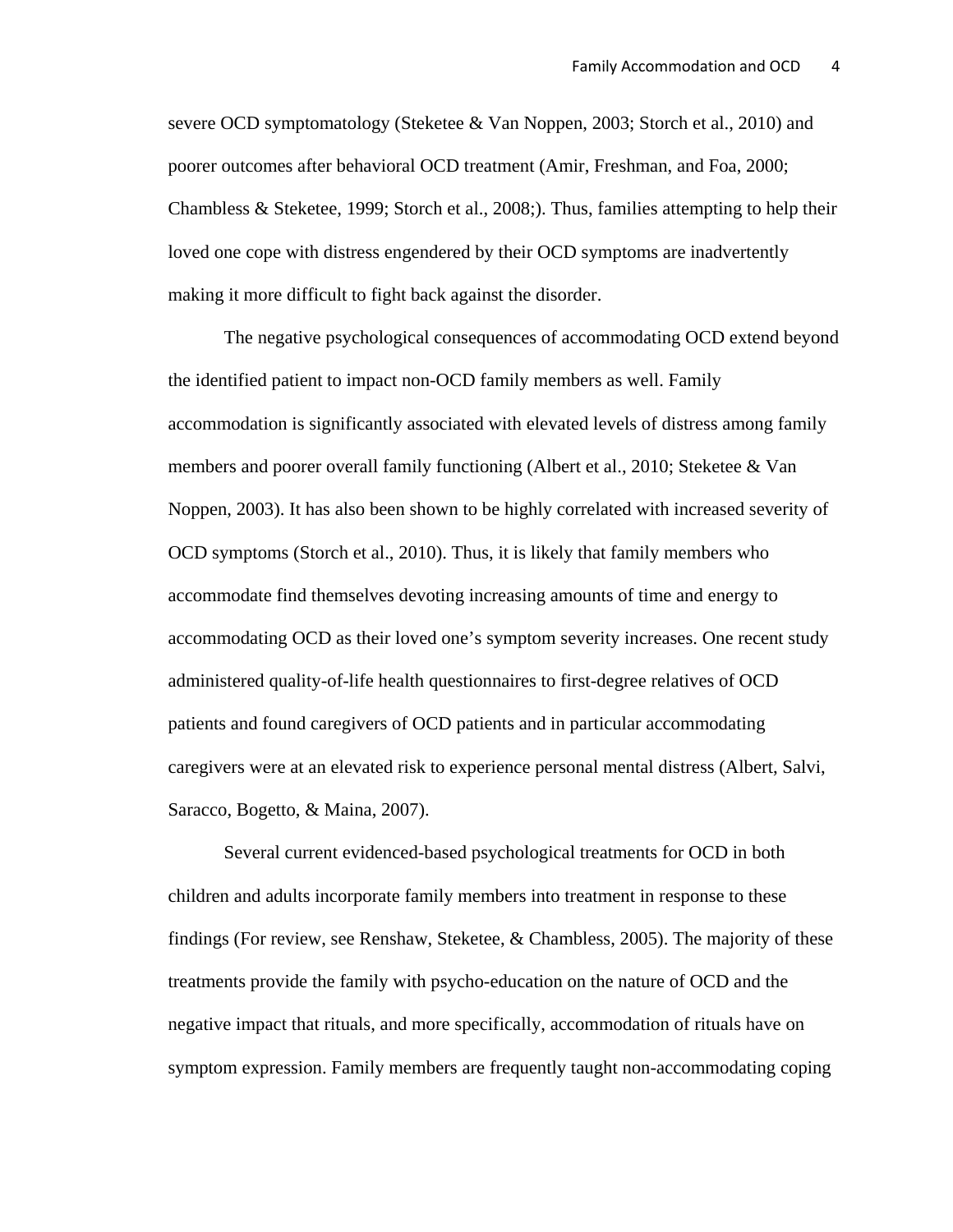strategies that can be utilized in multiple environments outside the therapy office. Some examples include responding to OCD-related questions in a non-reassuring manner, removing ritual-facilitating items from the home and providing encouragement and support to their loved one when they attempt to resist their rituals. OCD therapists may also need to spend several sessions working with the family unit to alter unhealthy communication styles, as family responses characterized by hostility and/or overinvolved emotionality towards the OCD patient can negatively impact behavioral treatment outcome (Chambless & Steketee, 1999; Steketee, 1993). OCD therapists typically advocate an approach whereby family members adopt a communication style towards their loved ones of "non-hostile criticism". This style is characterized by direct, concise verbalized criticism and dissatisfaction towards the OCD-family member for their decision to ritualize (e.g. "I know it's not an easy thing to do, but I wish you would try harder to fight back against your OCD") rather than an outright rejection of the whole person (e.g. "I can't stand being around you when you're like this!"). Several authors suggest that relying on non-hostile criticism implicitly communicates the belief that their loved one has the ability to cope with and overcome their OCD (Chambless & Steketee, 1999; Steketee & Van Noppen, 2003). Such communications may increase patient's feelings of self-efficacy towards fighting their OCD and result in increased motivation to seek therapeutic help.

 Many OCD therapists now routinely recommend family involvement in OCD treatments for both children and adults. Family-oriented treatments reduce OCD-related distress and quality-of-life in both patients and their family members and have the potential to improve relationship quality between family members (Renshaw, Steketee, &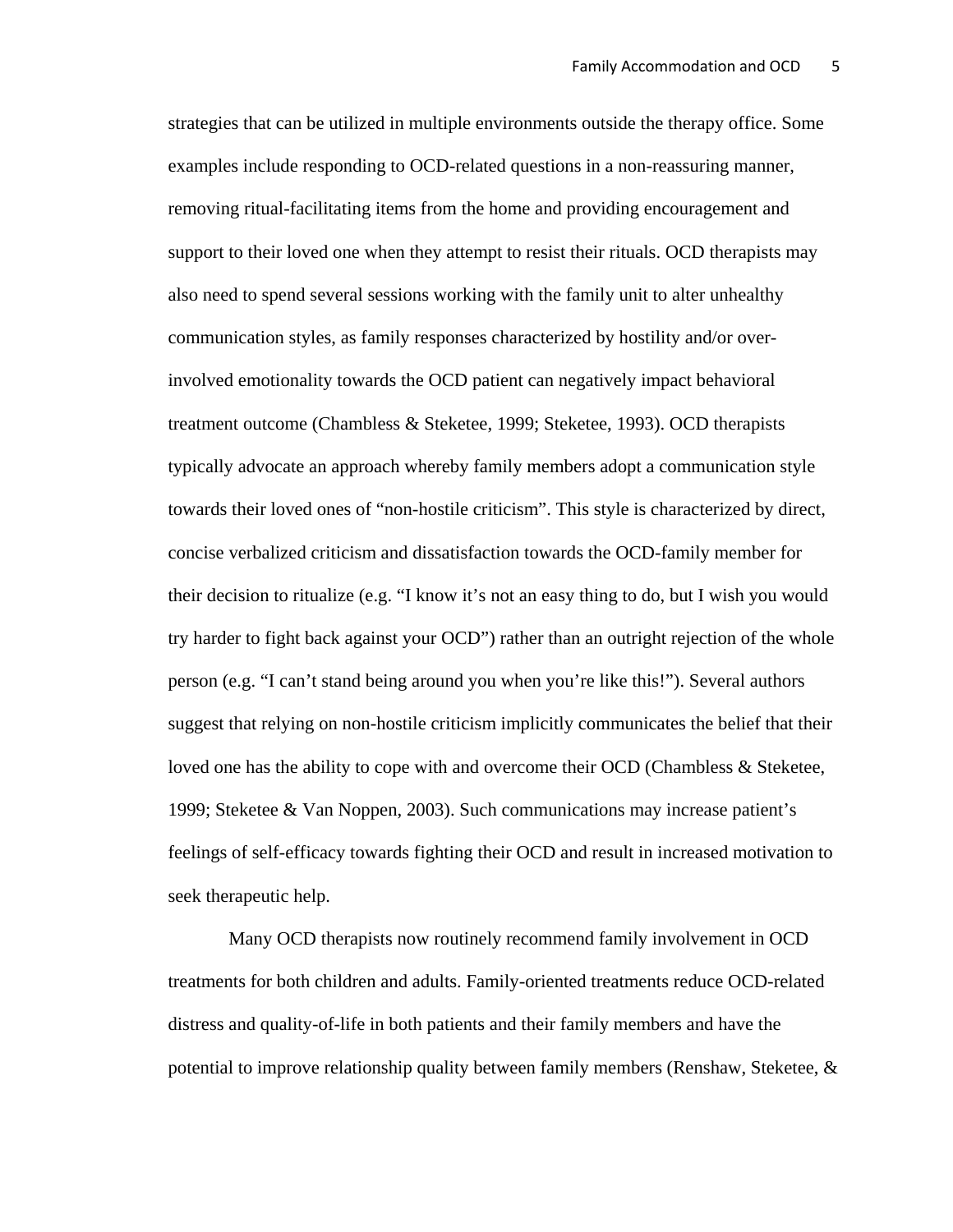Chambless, 2005). However, most of these family-oriented interventions have been studied and implemented with a population of treatment-seeking adult OCD individuals and their families, or with children where the adult caregiver typically makes the decision to enter the child into treatment. For adult individuals with OCD the level of motivation for treatment becomes more important, as therapists can typically only legally provide therapy to individuals over the age of eighteen who voluntarily elect to pursue treatment. Thus, some family members may desire that their loved one receive help for their OCD, with the family member being in a position to ultimately decline or accept a treatment option.

The implication of this potential conflict takes on added significance when considering the number of adults with OCD living in the same household with immediate family members (i.e. parents, spouses, siblings). There are estimates based on OCD family research that up to 25% of adults with OCD currently live with their parents (Steketee & Pruyn, 1998). Although some studies find OCD adults are less likely to be married than individuals in the general population, others have found marriage rates for OCD adults to be similar to those in the general population (Koran, 2000). Taken all together, these numbers indicate that adults with OCD tend to have a family constellation characterized by close proximity to immediate family members, a finding which is not surprising when considering the significant distress engendered by OCD and the tendency for family members to take on added responsibilities in coping with a relative's mental illness (Fadden, Kuipers, & Bebbington, 1987).

It is also well-known that despite the presence of effective psychological and pharmacological OCD treatments (Franklin & Foa, 2008), a significant percentage of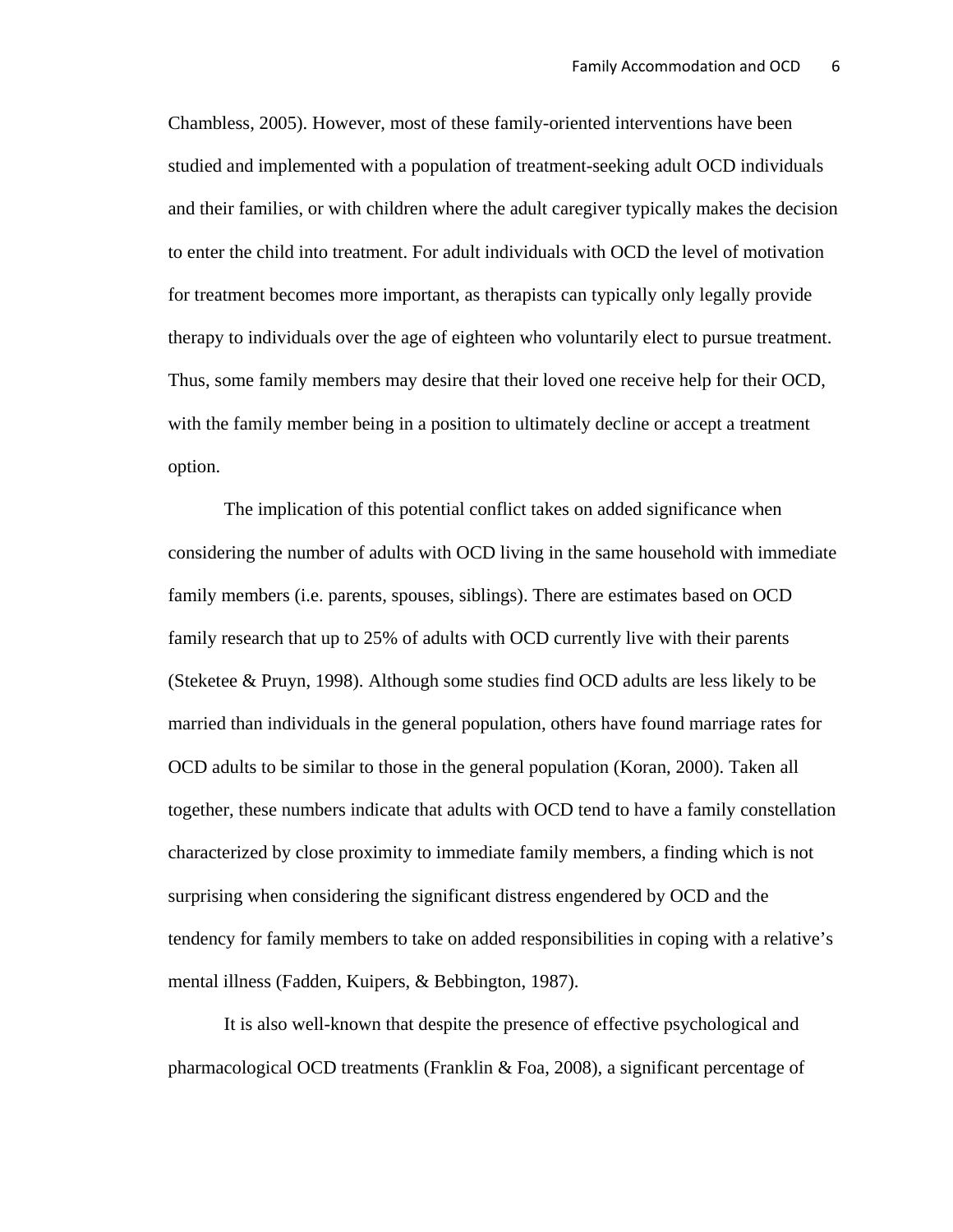OCD adults do not receive any form of treatment. In a review of treatment utilization among Australian individuals with anxiety disorders, researchers found only 11% of individuals had received an appropriate evidenced-based treatment for their condition (Issakidis & Andrews, 2002) This number is consistent with other findings showing 40% of individuals with OCD do not receive needed care when taking into account treatment non-responders, drop outs, and those who outright refuse treatment (Jenike, 2004). In the Australian sample (Issakidis & Andrews, 2002), non-treatment seekers provided a variety of reasons why they chose to not seek out help from mental health professionals, with a majority (58%) asserting a desire to manage their condition on their own. Another potential reason OCD patients in particular may not seek help is that the current goldstandard psychological treatment for OCD, exposure and response prevention (EX/RP), requires patients to devote considerable time and effort and willingly experience high levels of emotional distress for extended periods of time (Maltby & Tolin, 2003). OCD patients may also have experienced limited success during past treatment episodes and now feel hopeless over the possibility of receiving any future potential benefit from therapy. Due to the large number of treatment-refusing OCD patients, researchers have recently begun efforts to incorporate motivational enhancement techniques prior to the onset of exposure techniques as a way to enhance treatment compliance and reduce dropout rates (Maltby & Tolin, 2005; Riccardi, Timpano, & Schmidt, 2010; Simpson & Zuckoff, 2011). However, the results of these efforts so far have been mixed.

In addition to an OCD patient's personal negative beliefs regarding treatment, the results of family accommodation research suggest that the behaviors and attitudes family members take towards OCD may influence treatment motivation. Accommodating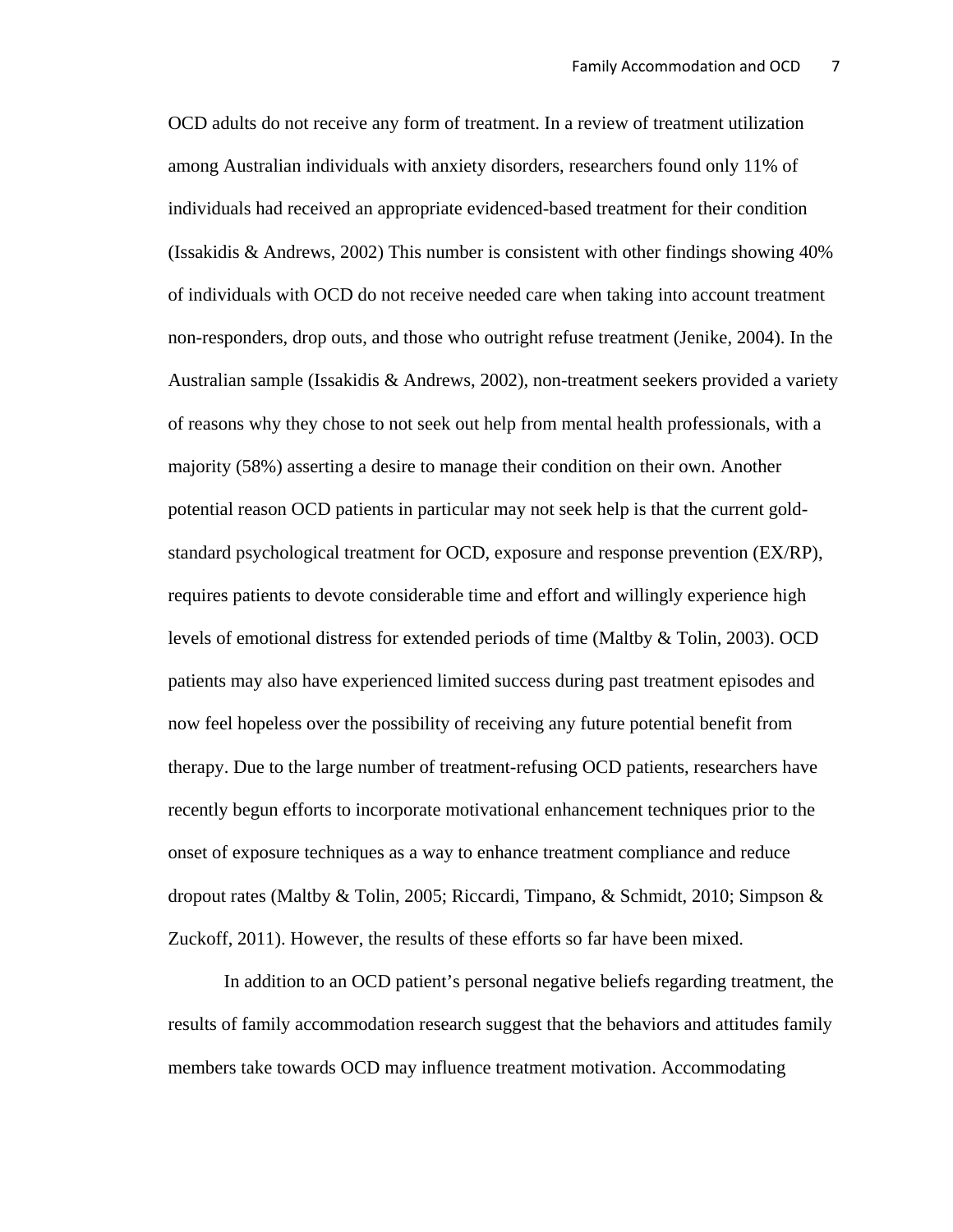behaviors may decrease an individual's sense of self-efficacy to tackle their OCD symptoms (Steketee & Van Noppen, 2003). Additionally, accommodation reduces the personal cost to the patient of living with OCD by continually removing anxiety and adjusting the family's activities to correspond to OCD. Thus, accommodation behaviors make it easier for a person already low in motivation to continue living their lives in a manner adjusted to their OCD at a reduced cost.

#### **Statement of Specific Hypotheses**

Based on the current understanding of the negative impact of family accommodation and the high numbers of adult OCD patients who do not seek appropriate treatment for their condition, the following study proposes to investigate a brief, familymember oriented psychological intervention to be delivered individually to a primary family member living with an adult OCD sufferer currently unmotivated to seek treatment. The intervention will use evidenced-based techniques grounded in existing family-oriented OCD treatments to target specific accommodation behaviors, attitudes, and communication styles in the non-OCD family member that are deemed to be either ineffectual or detrimental. The current study aims to determine whether a non-identifiedpatient targeted intervention can provide a benefit to families negatively impacted by a family member's OCD and unwillingness to seek treatment.

It is hypothesized that a treatment designed to reduce family accommodation and improve family OCD-related communication will reduce symptoms of depression, anxiety, and general stress in the non-OCD family members and improve their general quality of life. Additionally, it is hypothesized that a family-oriented psychological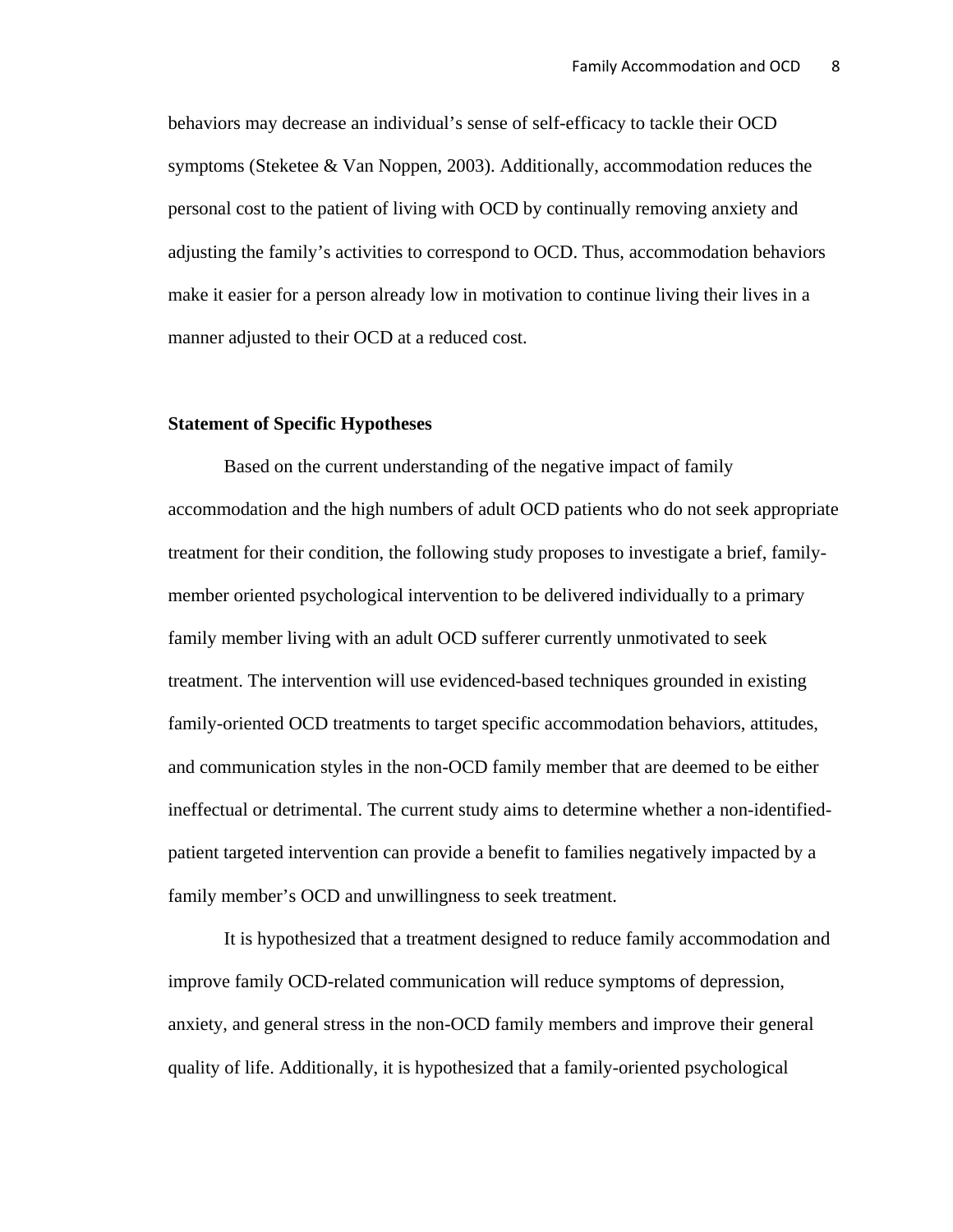intervention will reduce the OCD family member's symptom severity and augment their level of motivation to seek future treatment outside of the study.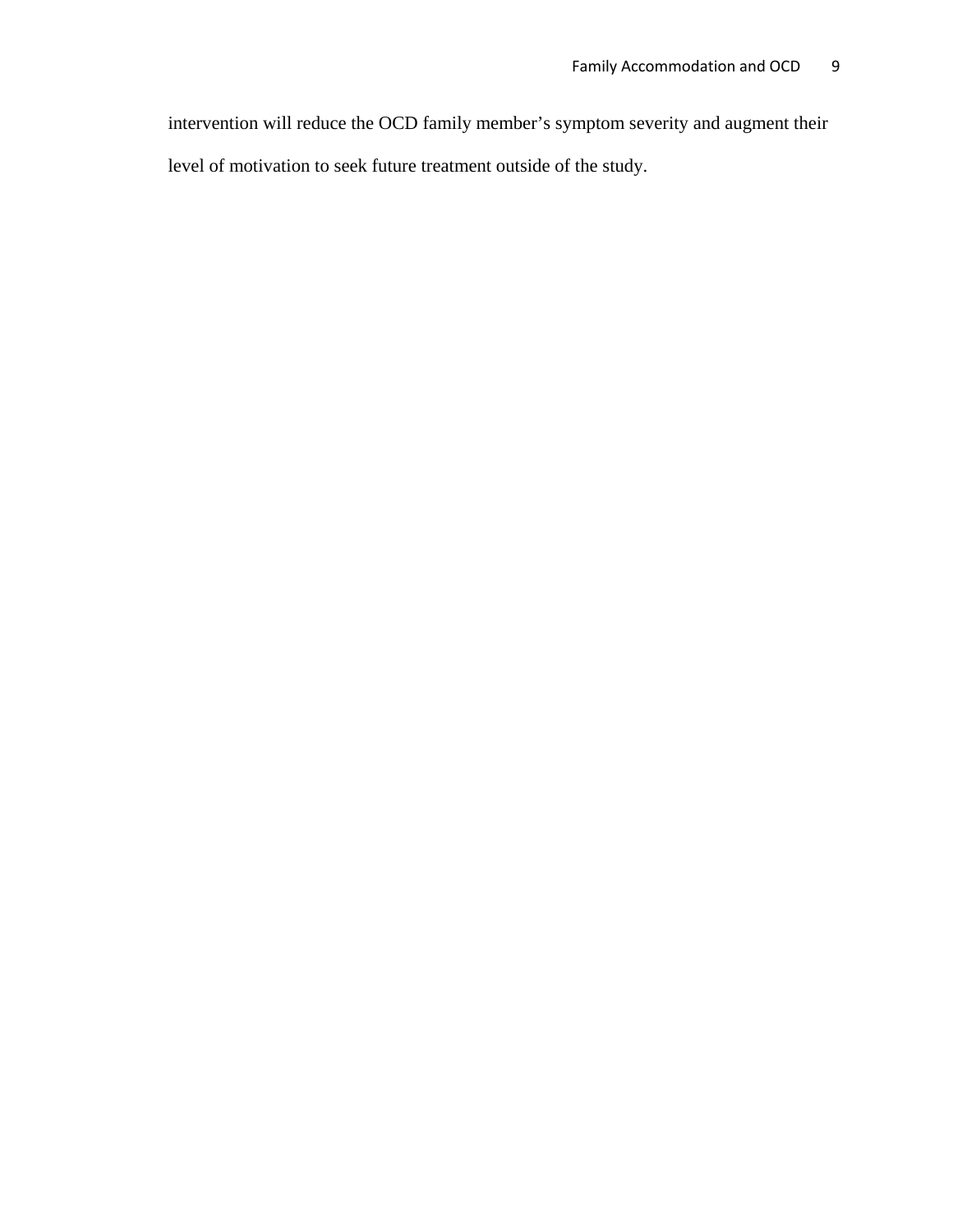#### Methods

## **Participants**

 This study will recruit a single adult, non-treatment motivated, OCD individual and one primary adult relative who are currently residing in the same household. The OCD-family dyad will be recruited either through contact initiated through the general information line of the Rutgers University Anxiety Disorders Clinic or through participation in one of two local OCD support groups for family members of individuals with OCD associated with the Rutgers Anxiety Disorders Clinic. Recruitment will be initially conducted through the non-OCD primary family member who must be inquiring into treatment options, soliciting treatment services for their adult treatment-resistant OCD family member or seeking therapy for themselves to cope with family member's OCD. All treatment will be conducted at the Rutgers University Anxiety Disorders Clinic by the primary investigator who will receive clinical supervision throughout the study by a licensed clinical psychologist with expertise in treating OCD.

Based on definitions from previous research on OCD treatment involving family members (Chambless  $\&$  Steketee, 1999), both family members must have lived together for at least three months prior to initial contact and intend to continue doing so over the duration of the study. Additionally, a hierarchy of importance will be utilized in the selection of primary family member for inclusion in the treatment, whereby (a) spouses/domestic partners will be chosen over other relatives; (b) if the OCD patient is single, a parent will be chosen over other relatives; (c) when two parents are present, the parent contacting the treatment clinic or attending the support group (see *Procedures section)* will be selected; (d) if no parents or spouses/partners are present, the individual contacting the treatment clinic or attending the support group will be selected.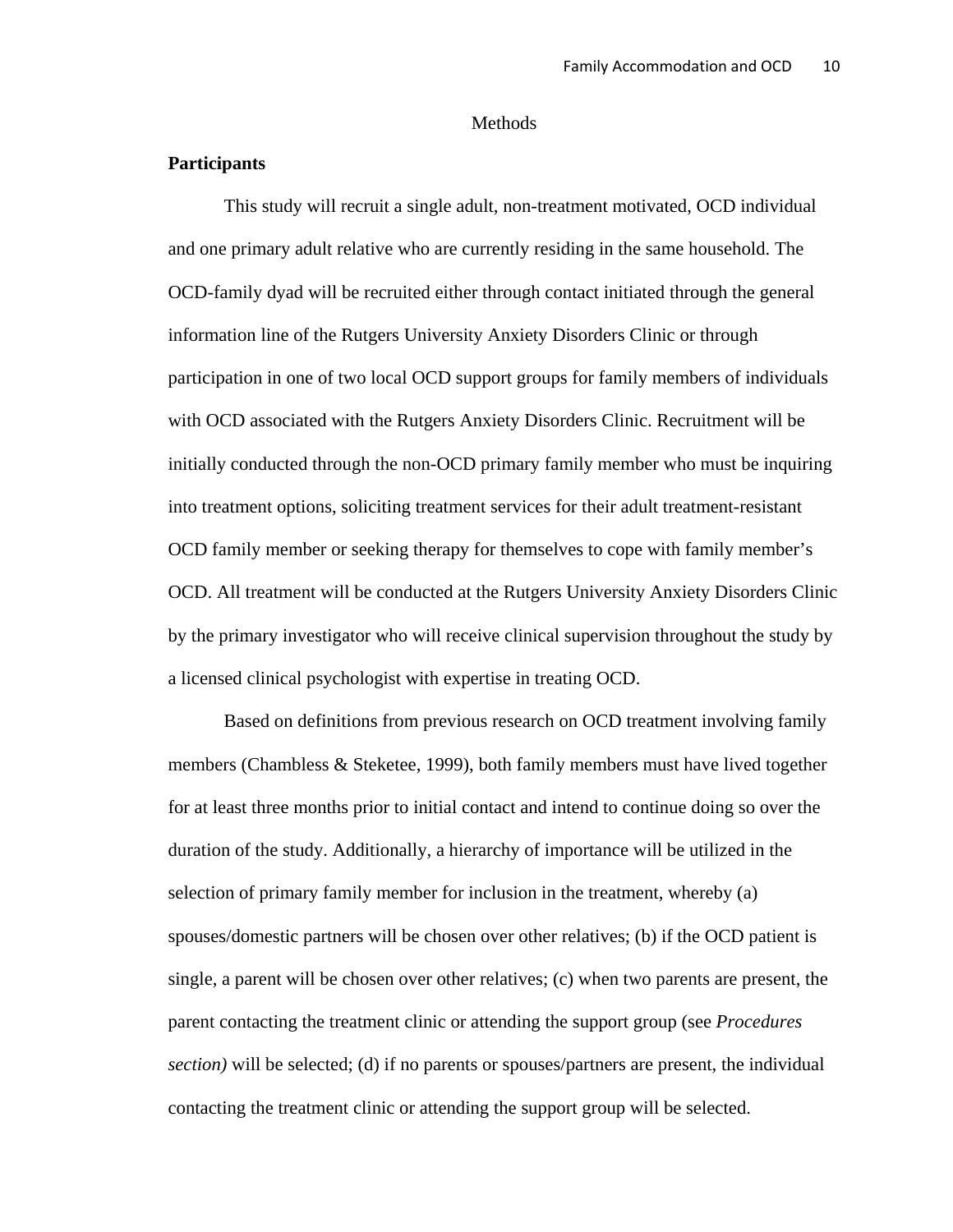Inclusion criteria for the adult patient with OCD will consist of being between 18 and 50 years of age, having a primary diagnosis of OCD of at least mild severity with symptoms present at least one year, not receiving current psychiatric or psychological treatment for their OCD and a low motivation to pursue such treatments at the onset of the study. Exclusion criteria for the OCD patient will include current or past diagnosis of psychosis, current suicidality, and a current diagnosis of alcohol or drug dependence.

 Inclusion criteria for the primary family member will consist of being between 18 and 65 years of age, no current or past diagnosis of OCD and no current psychological treatment for distress related to their relationship with their OCD relative and a desire to see their loved one receive mental health services for their OCD. Exclusion criteria for the family member will be the same as exclusion criteria for the OCD patient along with not meeting current criteria for OCD.

#### **Procedures**

#### *Study Design*

The proposed study will utilize a single systematic case-study treatment design (Fishman, 2005) utilizing both qualitative and quantitative assessment methods. The systematic case study design was deemed appropriate for the current study for several reasons. Firstly, there has been little research conducted thus far in the area of OCD and families for the non-treatment seeking adult OCD population. As such, there is a lack of current evidence to suggest whether existing family-oriented OCD interventions will be effective for this unique sub-group. Therefore, regardless of the outcome of the proposed treatment intervention, the use of a single case study design can provide a plethora of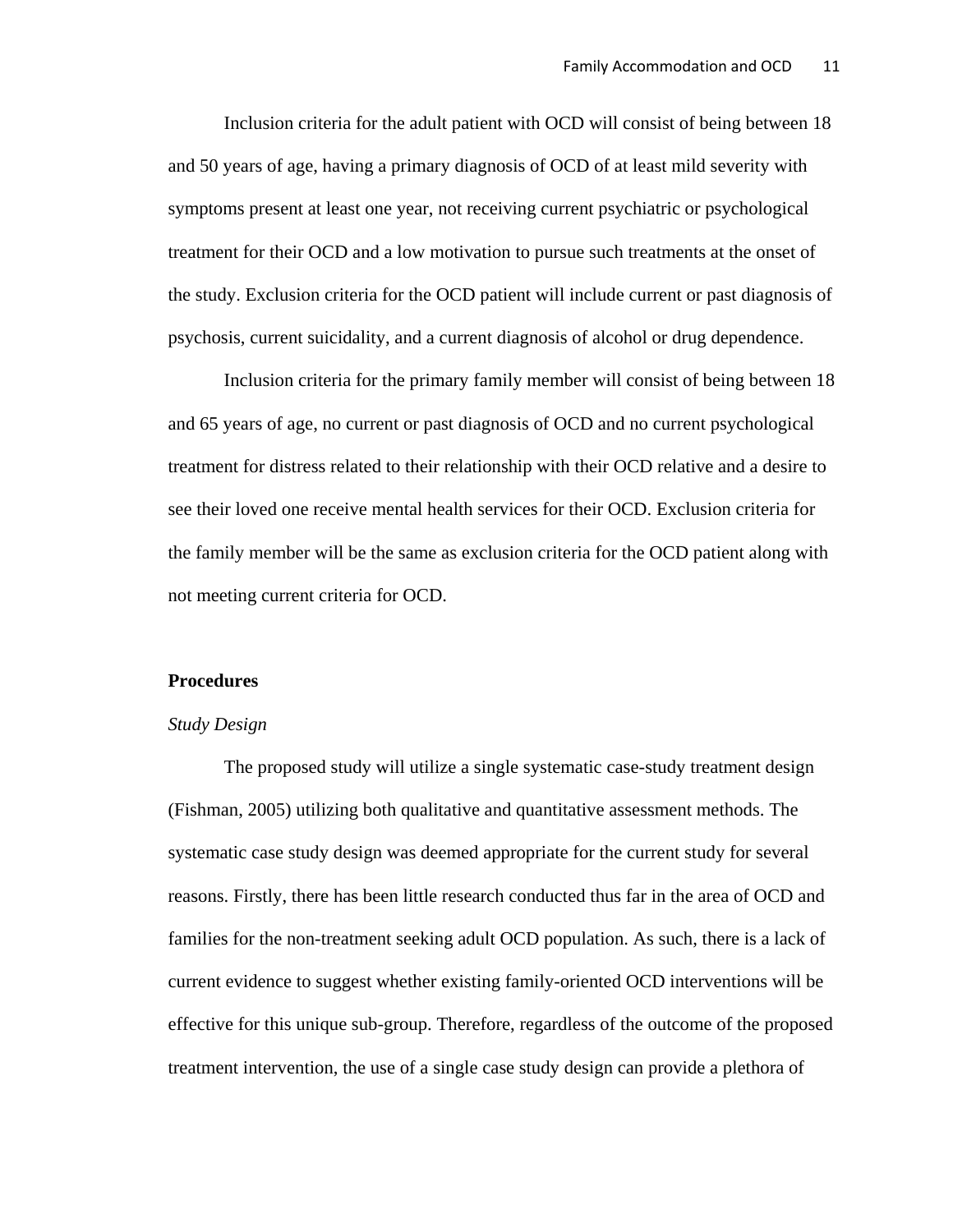detail about this subset of the OCD population and their family members which can then be communicated to the field and inform future research efforts and refinement of treatment techniques (Dattilio, Edwards, & Fishman, 2010).

Secondly, the systematic case study design conforms nicely with previously established best practice norms for bridging research and clinical practice (Peterson, 1991). Specifically, systematic case studies utilize both qualitative and quantitative data, develop an individualized case conceptualization within an existing theoretical framework that informs the creation of a treatment plan, and emphasize continued assessment throughout treatment using empirical measures. Finally, there is an existing precedent for using a single case study treatment design with a somewhat similar population of OCD patients with low treatment motivation (Riccardi, Timpano, & Schmidt, 2010).

#### *Assessment*

Initially, the primary family member will be screened via telephone by the principle investigator to determine preliminary eligibility for themselves and their adult OCD relative. Upon passing this screen and agreeing to participate, the principle investigator will speak with the OCD relative over the phone and explain the nature and procedure of the study. Upon agreeing to participate, an independent diagnostic interview (ADIS-IV-CIS) will be scheduled in the family's home for both the primary family member determined to enter treatment and the OCD relative. The purpose of the interview will be to determine final diagnostic eligibility, obtain both participants' written informed consent, and collect baseline self-report measures. The primary family member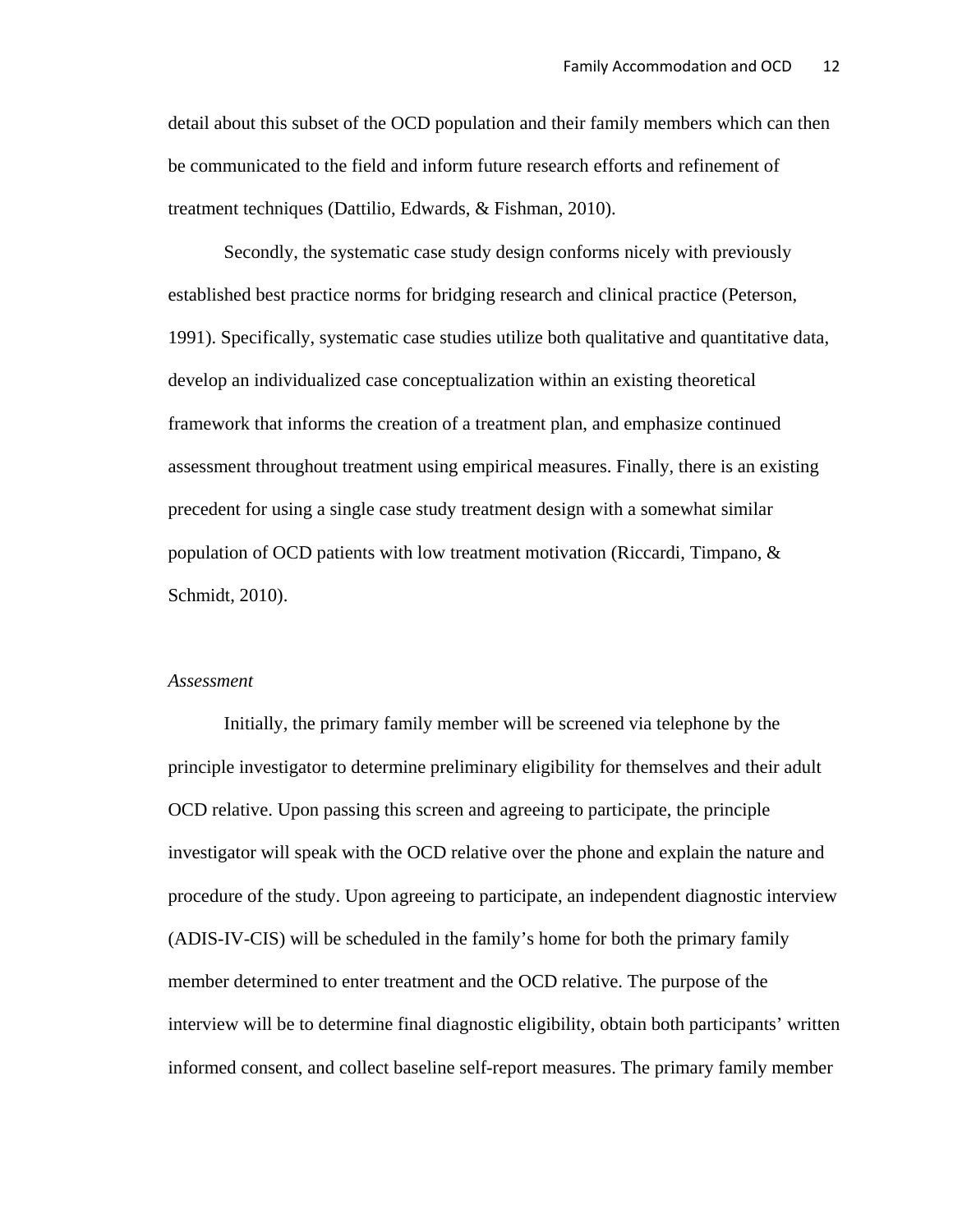and OCD relative will be separately interviewed by the principle investigator to ensure confidentiality. Additionally, family members will be asked to fill out self-report forms privately and return them to the principle investigator in a sealed envelope, ensuring that neither family member has access to the other's responses.

#### *Treatment*

Treatment with the primary family member will be conducted individually with the principle investigator at the Rutgers University Anxiety Disorders Clinic free of cost. Treatment will occur in weekly, 50-minute sessions over the course of ten weeks. During the treatment phase, the primary investigator will have no direct contact with the OCD relative unless specifically requested by that individual. If such contact should occur, no information regarding the non-OCD family member's treatment will be discussed. The family member receiving treatment will continue to have contact with their OCD relative as normal and will frequently be encouraged to speak to them regarding OCD-related family issues as part of their treatment assignments.

 The principle investigator, a master's level clinician, will serve as therapist and will additionally receive weekly hour-long supervision from a licensed clinician with expertise in the treatment of OCD. All treatment sessions will be audio taped. Specific treatment interventions will be drawn from existing manualized OCD-family interventions (e.g. March & Mulle, 1998) as well as existing cognitive behavioral treatment theory, case formulation and practice techniques (Persons, 2008) which include elements such as communication training, behavioral analysis, cognitive restructuring and exposure techniques. The use of specific CBT modules or intervention strategies will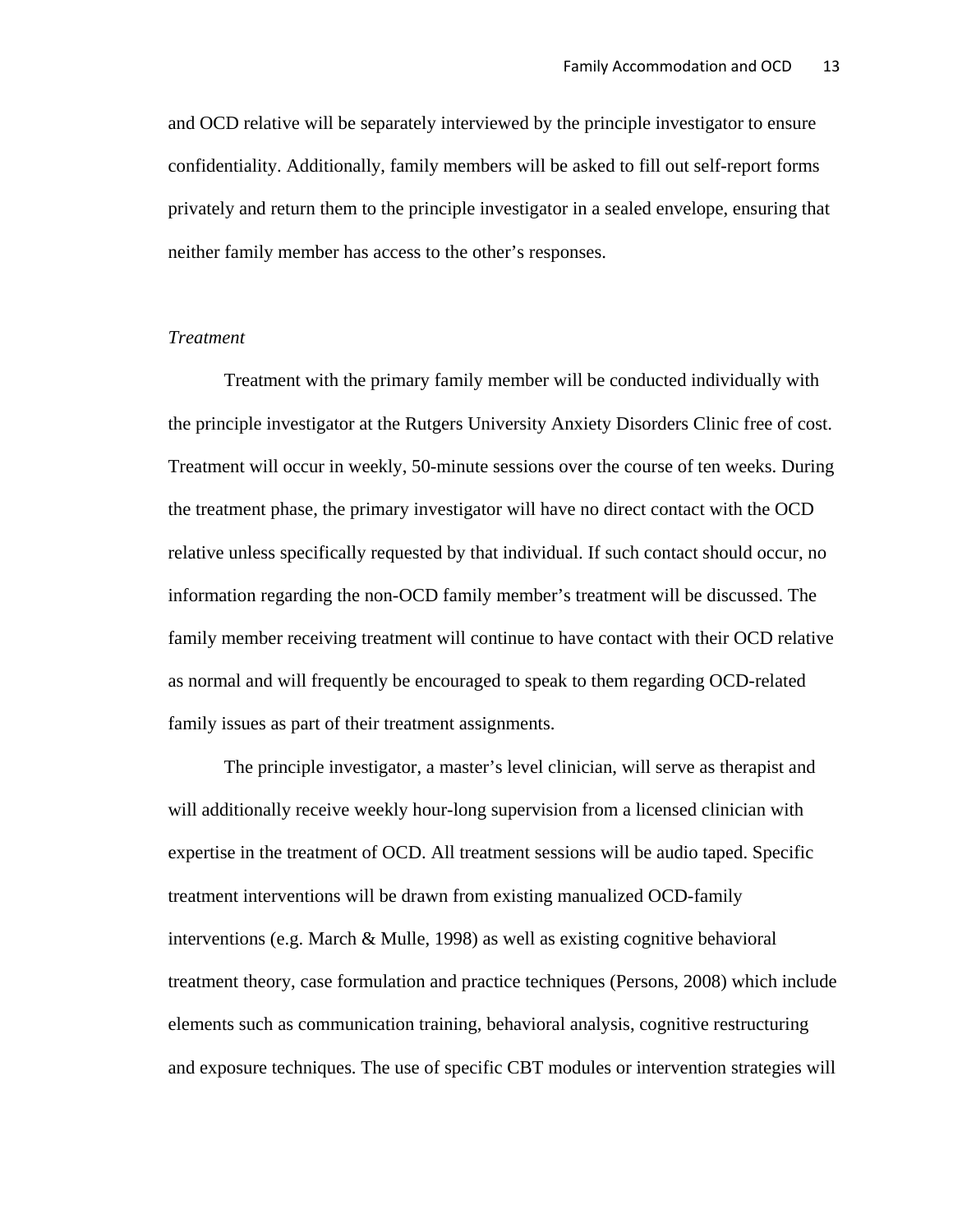be determined through a preliminary case conceptualization derived from the results of the pre-intervention interview and baseline measures. Additionally, a small battery of self-report forms will be administered every two weeks at the onset of treatment sessions.

#### *Post treatment Assessment*

 At the completion of the treatment phase, both the primary family member and the OCD relative will again receive the same comprehensive in-home diagnostic interview and battery of self-report measures that were administered prior to the beginning of treatment. The data collection procedure will be identical to the pretreatment assessment for both family members.

At the termination of the post-treatment assessment, the family will be notified that the OCD family member is eligible to receive free treatment at the Rutgers Anxiety Disorders Clinic at any point in the future through their participation in the study. If either the primary family member or the OCD family member requests additional treatment services at the completion of treatment, a referral will be provided by the principle investigator.

#### *Confidentiality*

 Both family members will be provided with their own unique written informed consents approved by the institutional review board of Rutgers University (see appendix A). The principle investigator will individually review the consent form with each family member, highlight the potential risks and benefits of study participation, address confidentiality concerns and remind them that their decision to participate is voluntarily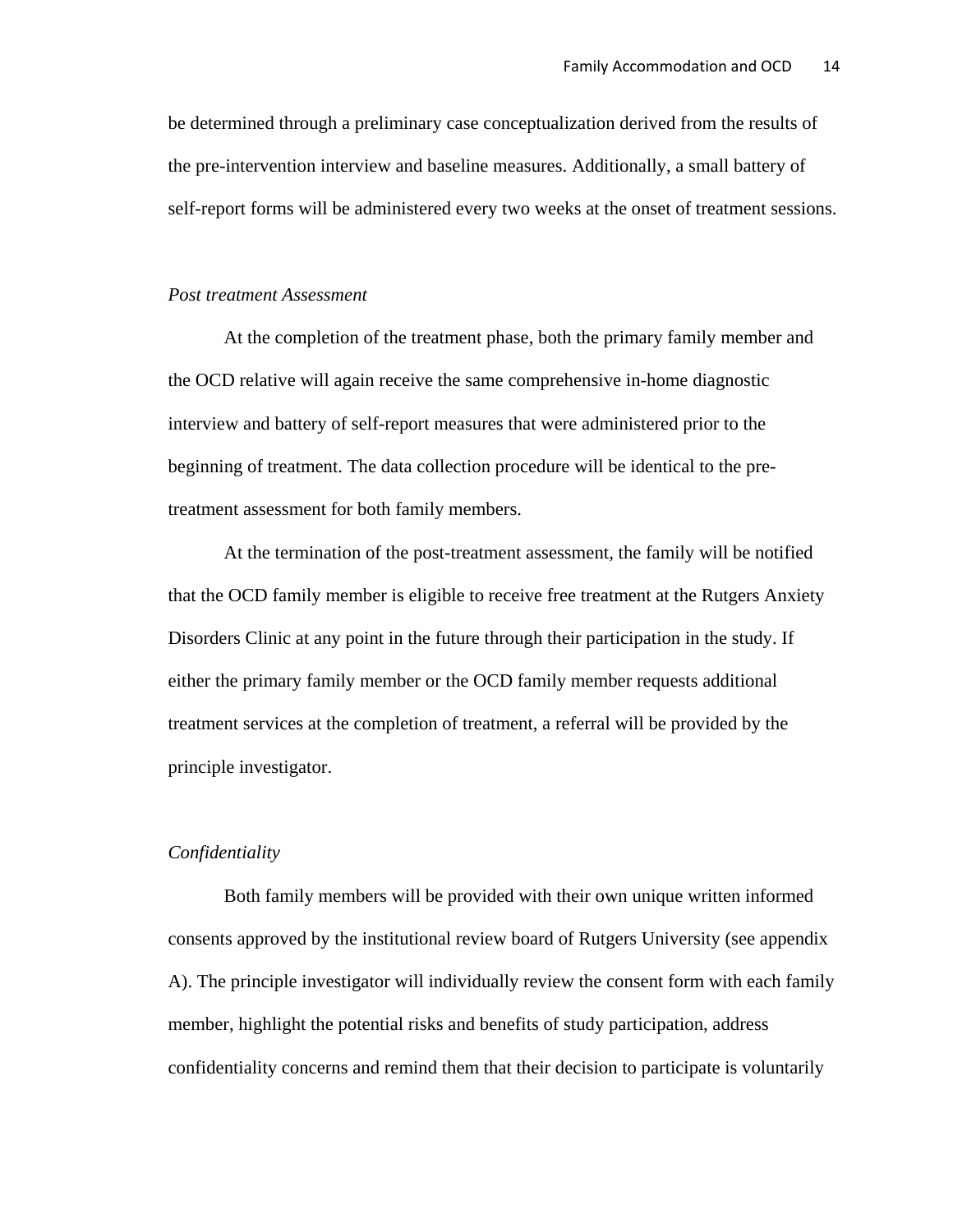and that they may terminate their study participation at any point without penalty. All written and audio subject data will be kept within a locked file cabinet at the Rutgers University Anxiety Clinic for the duration of the study and will be destroyed upon completion of the investigation.

#### **Measures**

*Yale-Brown Obsessive-Compulsive Scale (Y-BOCS; Goodman, Price, Rasmussen, Mazure, Fleischmann et al., 1989, see Appendix C).* The Y-BOCS is a 10-item measure of obsession and compulsion severity over the past month. OCD patients or their family members are asked to provide a symptom rating on a scale of 0 to 4, with a total score derived out of 40 comprised of two subscale scores for obsessions and compulsions. Higher scores equal greater OCD symptom severity. The Y-BOCS has shown good reliability and validity (Woody, Steketee, & Chambless, 1995) and is considered the gold-standard of OCD symptom assessment (see appendix B for copy of measure).

*Depression Anxiety Stress Scale – 21 (DASS-21; Lovibond & Lovibond, 1995, see Appendix C).* The DASS-21 is a self-report measure which asks participants to rate their experiences of depression, anxiety and stress over the past week using a 0-3 scale. The DASS-21 yields three 7-item subscales between 0-21 and a total score range between 0- 63. For both subscales and total, higher scores reflect a greater degree of negative state emotion. The DASS-21 has shown adequate reliability and is a well-validated self-report measure of depression, anxiety and stress (Brown, Chorpita, Korotitsch, & Barlow, 1997, see appendix B for copy of measure).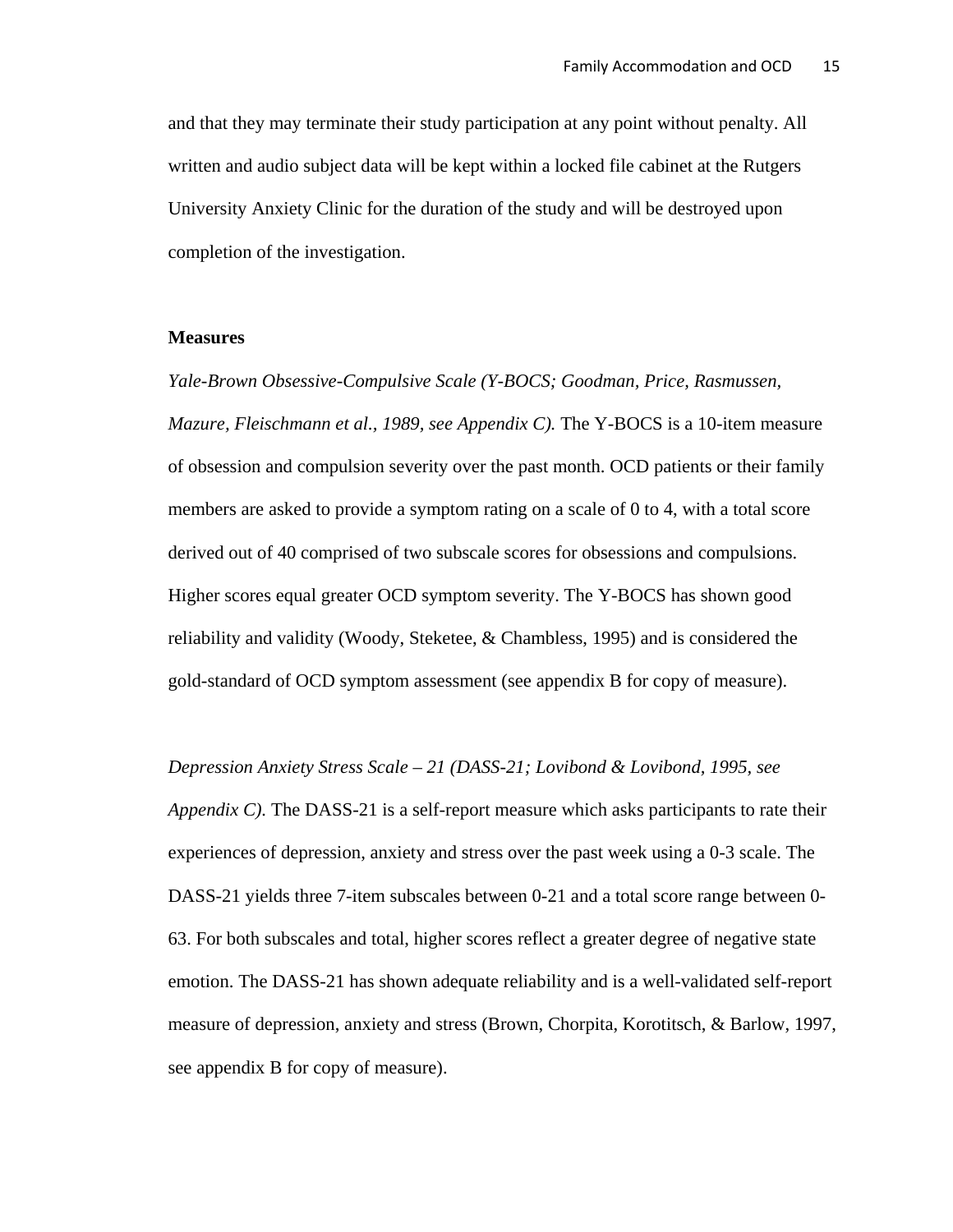*University of Rhode Island Change Assessment (URICA; McConnaughy, Prochaska, & Velicer, 1983, see Appendix C).* The URICA is a 32-item self-report measure assessing readiness to change, with four 8-item subscales representing the constructs of precontemplation, contemplation, action, and maintenance. The URICA has previously shown good reliability and construct validity and has a history of being adapted for use with anxiety disorder populations (Dozois, Westra, Collins, Fung, & Garry, 2004, see appendix B for copy of measure).

*Anxiety Disorders Interview Schedule Adult Version, Client Interview Schedule (ADIS-IV; Brown, DiNardo, & Barlow, 1994, see Appendix C).* The ADIS-IV is a semistructured diagnostic interview designed for the assessment of current DSM-IV anxiety, mood, somatoform and substance use disorders in adults. It is designed to provide information sufficient for differential diagnosis among the anxiety disorders along with the creation of a functional analysis. Additionally, the ADIS-IV contains screening questions for psychotic symptoms along with information related to family psychiatric history. The ADIS-IV has previously shown good inter-rater diagnostic reliability (Brown, DiNardo, Lehman, & Campbell, 2001, see appendix B for copy of measure).

*Family Accommodation Scale for Obsessive-Compulsive Disorder: Interviewer-Rated (FAS-IR; Calvocoressi, Mazure, Kasl, Skolnick, Fisk et al., 1999).* The FAS is a 12-item clinician-administered instrument designed to assess an OCD relative's report of their loved ones symptoms along with a description of their OCD accommodating behaviors. The FAS consists of two sections, one asking relatives to identify current OCD symptoms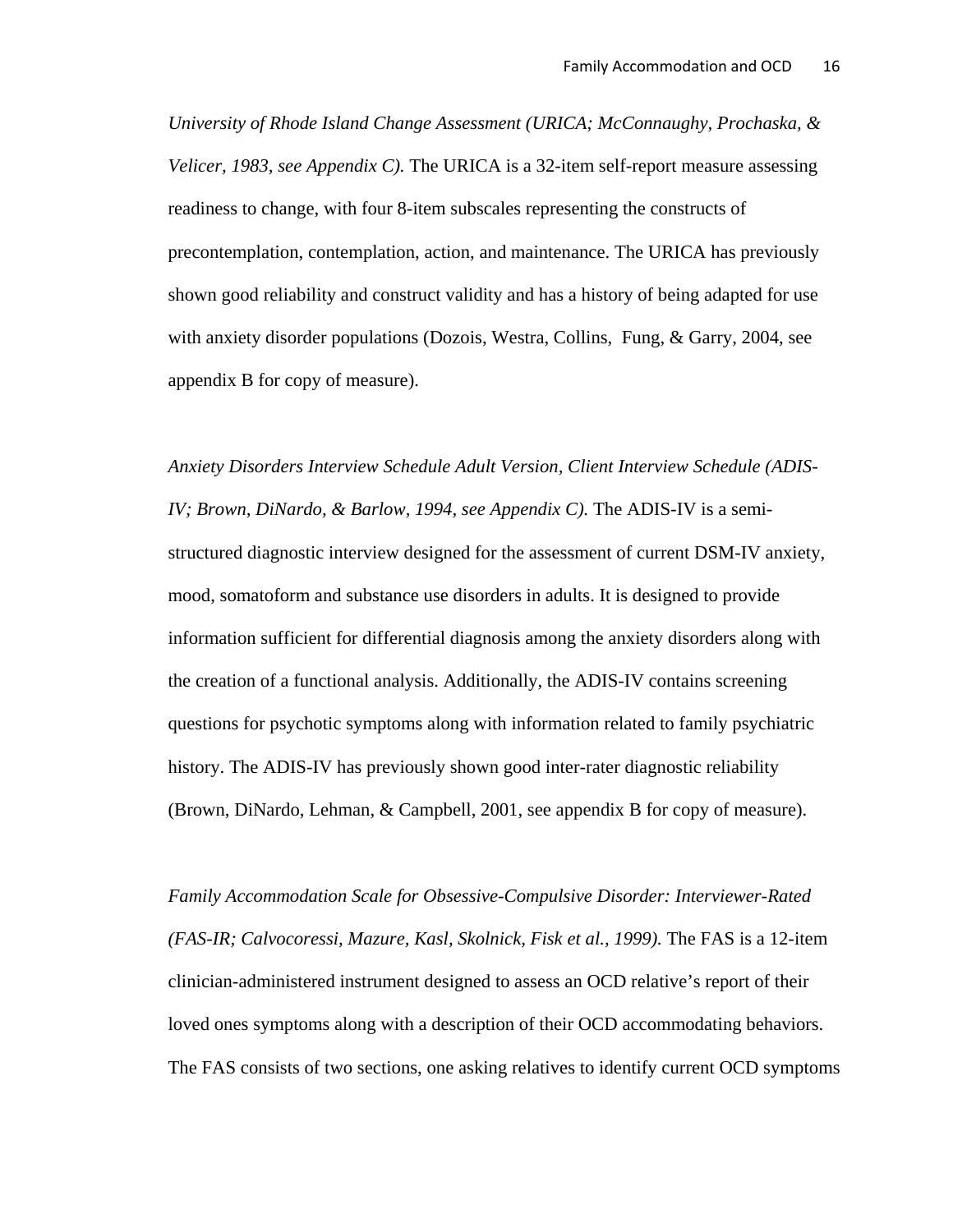based on a Y-BOCS derived checklist, the other consisting of 12 items designed to provide a quantifiable measure of the frequency and severity of accommodation behaviors. The FAS has been shown to have excellent reliability and good validity (Calvocoressi et al., 1999) and has been commonly utilized in family accommodation studies of treatment seeking OCD individuals (see appendix B for copy of measure).

*World Health Organization-Quality of Life-BREF (WHOQOL-BREF; Skevington, Lotfy, & O'Connell, 2004, see Appendix C)* The WHOQOL-BREF is 26-item self-report assessment measure of quality of life and is comprised of four specific domains: physical, psychological, social, and environment. The WHOQOL-BREF is a truncated version of a larger quality of life inventory and has shown excellent reliability and good validity. Additionally, the measure has shown strong cross-cultural validity and is useful for ascertaining the various meanings different cultures hold in regard to their lives and potential problems they may experience in them (see appendix B for copy of measure).

## **Treatment of data/Plan of Analyses**

 The majority of the data will be analyzed according to a pre-treatment/posttreatment model, whereby changes in constructs of interest in both the family member patient and OCD relative (e.g. family accommodation, psychopathology, quality of life) will be determined through a direct comparison of before and after scores along with patient verbal report. Additionally, family member bi-weekly self-report scores will be analyzed descriptively in order to determine rate of change during the treatment phase.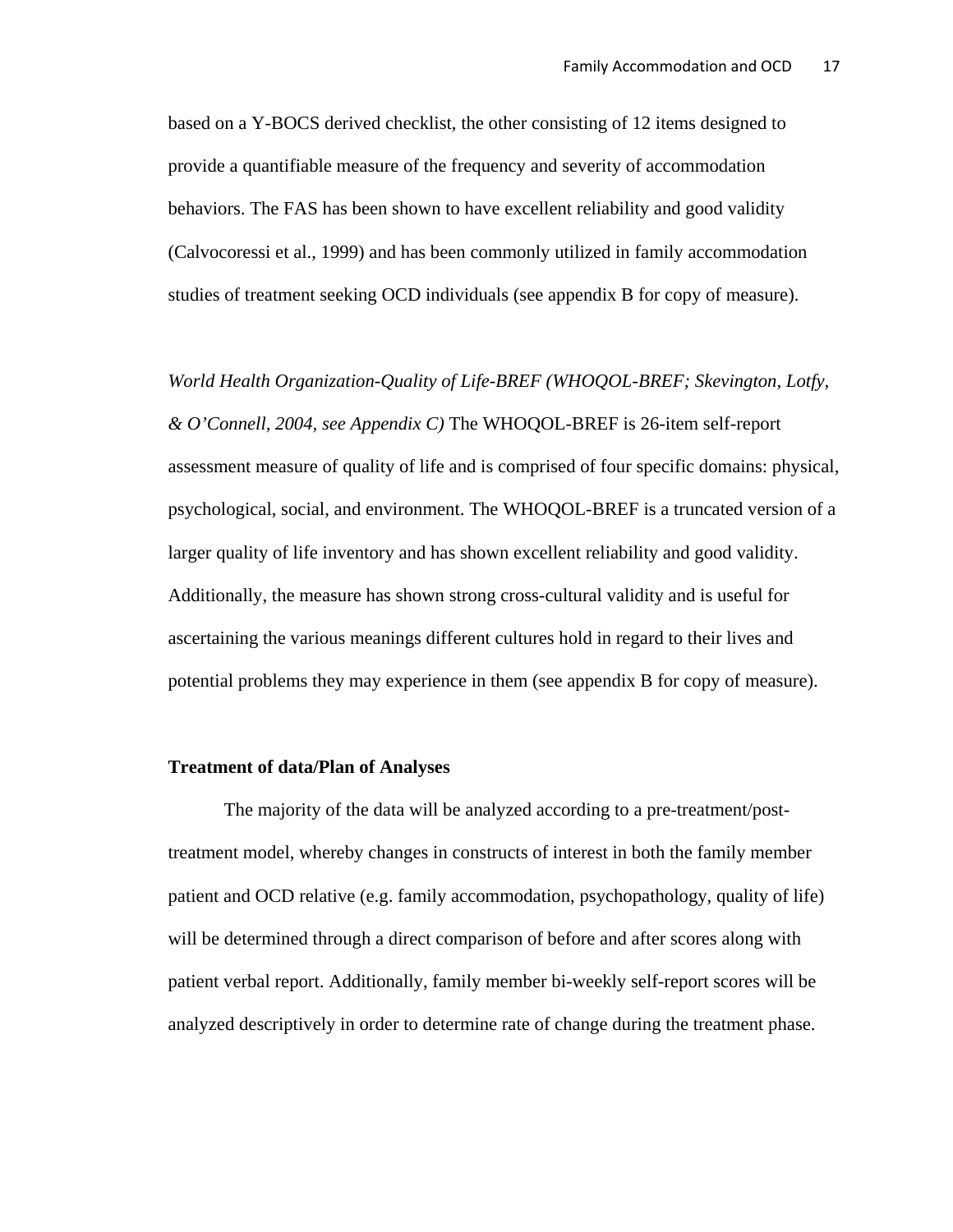Because this study will only use a single subject, descriptive statistics will be utilized during data analysis. Additionally, a reliable change index score (Jacobson & Truax, 1991) will be calculated for self-report of both subjects in order to determine the presence of clinically significant post-treatment change. It is understood that the study results will be limited by small sample size and lack of randomization and control condition. Therefore, any potential results confirming the initial hypotheses will require replication using a larger sample size and a more scientifically rigorous research design.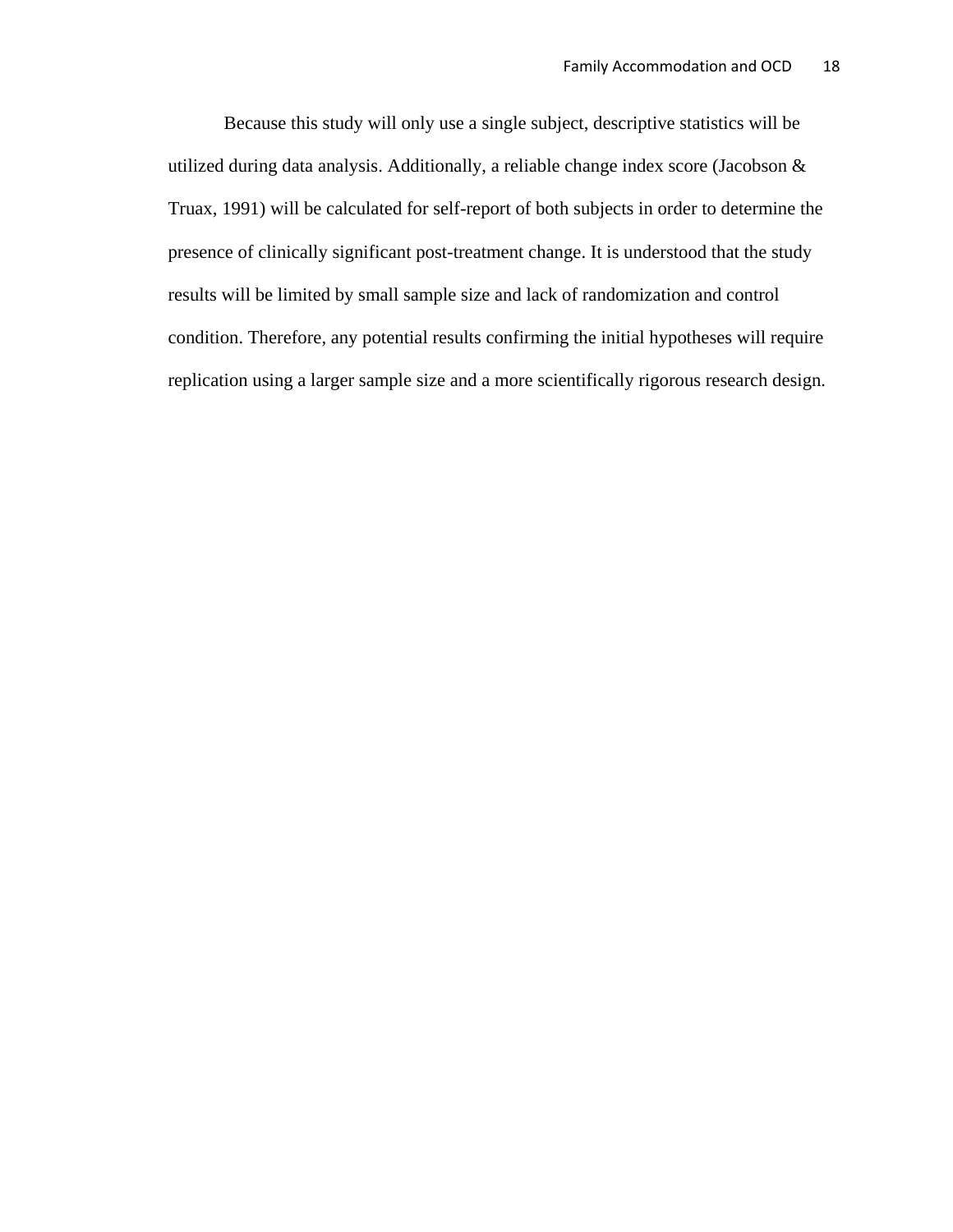#### Case Description

## *Client*

Brianne\* is a 46-year old Caucasian woman living in the northeast. At the time of her entry into the study, she had been married to her husband Jack\* for over twenty years and together they had two adult children, Shane\*, 21 and Charlie\*, 18. Both children still lived at home with Brianne and her husband and she split her time between managing the household and working part-time. Brianne was a high-school graduate and had earned post-high school diploma from a professional career development institute. She reported no history of medical or mental health issues and had never before personally received psychotherapy, taken psychiatric medications or been hospitalized.

Brianne was initially referred to the study through her attendance along with her son Charlie at the OCD Support Group held at the anxiety clinic. Brianne had been referred to the group after speaking over the phone with a current group member, who in her spare time provides outreach services for family members of individuals diagnosed with OCD. Brianne had indicated that she was seeking more information on OCD and treatment options for her son, who at that time did not wish to receive treatment on his own. The current group member recommended the support group due to its open nature for both individuals with OCD and their family members and its emphasis on providing support rather than treatment.

At the group, Brianne spoke openly about her frustrations dealing with her son Charlie's OCD behaviors in the house and her difficulties extricating herself from his rituals and his constants requests for physical comfort and verbal reassurance. Brianne indicated that her son Charlie was no longer interested in receiving treatment for his OCD and had begrudgingly agreed to attend the current support group only after she had made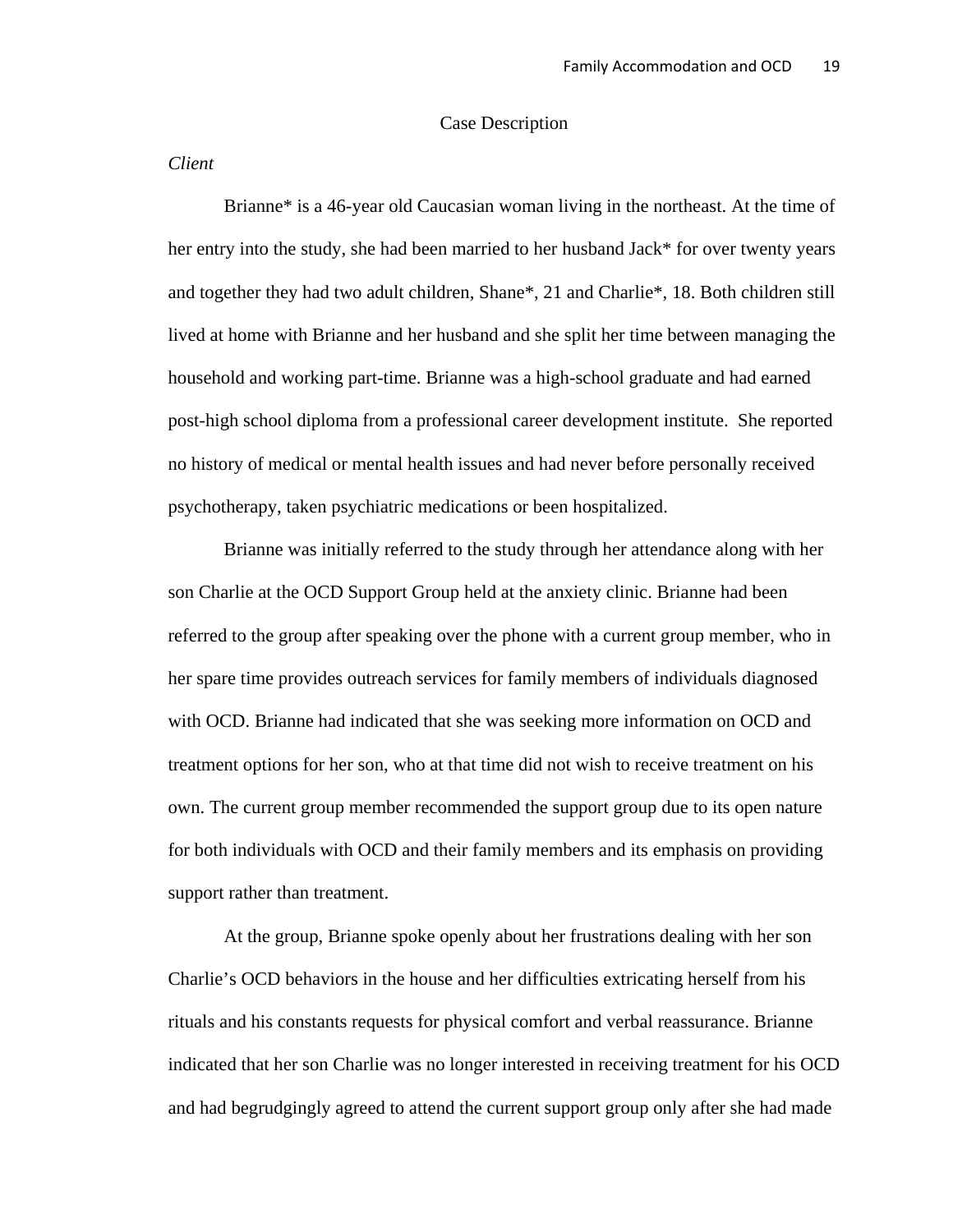several requests. Based on her description, the OCD group leader, a fellow graduate student familiar with the current study, briefly described the research project to Brianne and inquired whether she would be interested in receiving more information from the principle investigator. Brianne expressed interest and voluntarily agreed to provide the principle investigator with her contact information in order to speak further about the study over the phone.

Brianne was contacted the following day by the study's principle investigator. The investigator described in detail the nature and procedures of the current study along and provided a brief rationale why she would be receiving treatment rather than her son if they were to enter into the study. She was also informed of the study's procedures to protect confidentiality and made aware of the study's inclusion/exclusion criteria. She verbally indicated that she fully understood the information, including the desire to help family members decrease accommodation and learn new behavioral strategies in response to their loved ones OCD. Furthermore, she stated that she had recently been trying on her own to disengage from her son's rituals and would therefore be highly motivated to receive professional help in this endeavor.

At the request of the principle investigator, Brianne stated that she would go over the study information with her son and inform him that he could contact the investigator if he had any questions or hesitations about entering into the study. The following day, Brianne contacted the primary investigator to inform that both she and her son Charlie were willing to participate. An appointment was scheduled with the principle investigator the following week for the in-home, pre-treatment consent signing and assessment.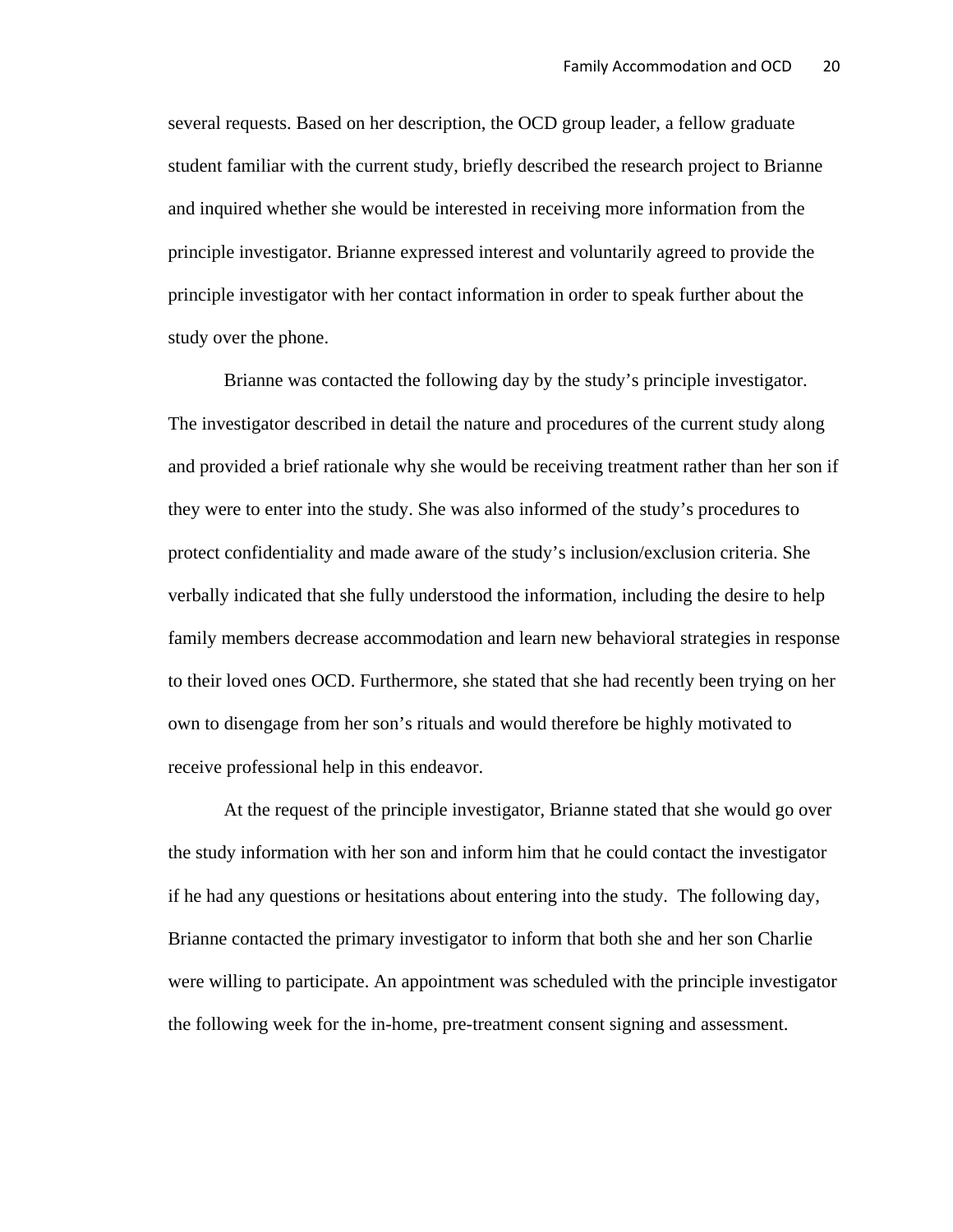#### *Assessment*

 Prior to the beginning of treatment, an initial assessment was conducted by the principle investigator with both Brianne and Charlie. The purpose of the pre-treatment assessment was threefold: 1) to determine study eligibility; 2) If eligible, to obtain baseline scores of mental health functioning and treatment motivation for Brianne and Charlie; 3) To develop an accurate, comprehensive understanding of the accommodative relationship between Brianne's behaviors and Charlie's OCD, with a particular focus on identifying potential environmental and family systems factors. Along with the approved quantitative measures, the investigator initially utilized an unstructured clinical interview with both Brianne and Charlie in order to ascertain more detailed information on the history of Charlie's OCD and its current impact on Brianne's overall functioning and mental health.

The questions for this interview were derived from the four-factor method of assessment and intervention (Petronko, Harris, & Kormann, 1994). This approach was initially designed for community-based interventions with dually-diagnosed individuals (i.e. individuals with some form of intellectual disabilities and one other disorder). This method is designed to provide the assessor with an accurate functional analysis of behavioral interactions at multiple levels, including individual, caregiver, environment and overall system. This information is then incorporated into the overall case conceptualization and utilized in the planning of treatment, which is often targeted towards primary caregivers when working with a dually-diagnosed population. Through the use of multi-level functional analyses, the four-factor model strives to increase the likelihood of behavioral change not only through accurate behavioral interventions but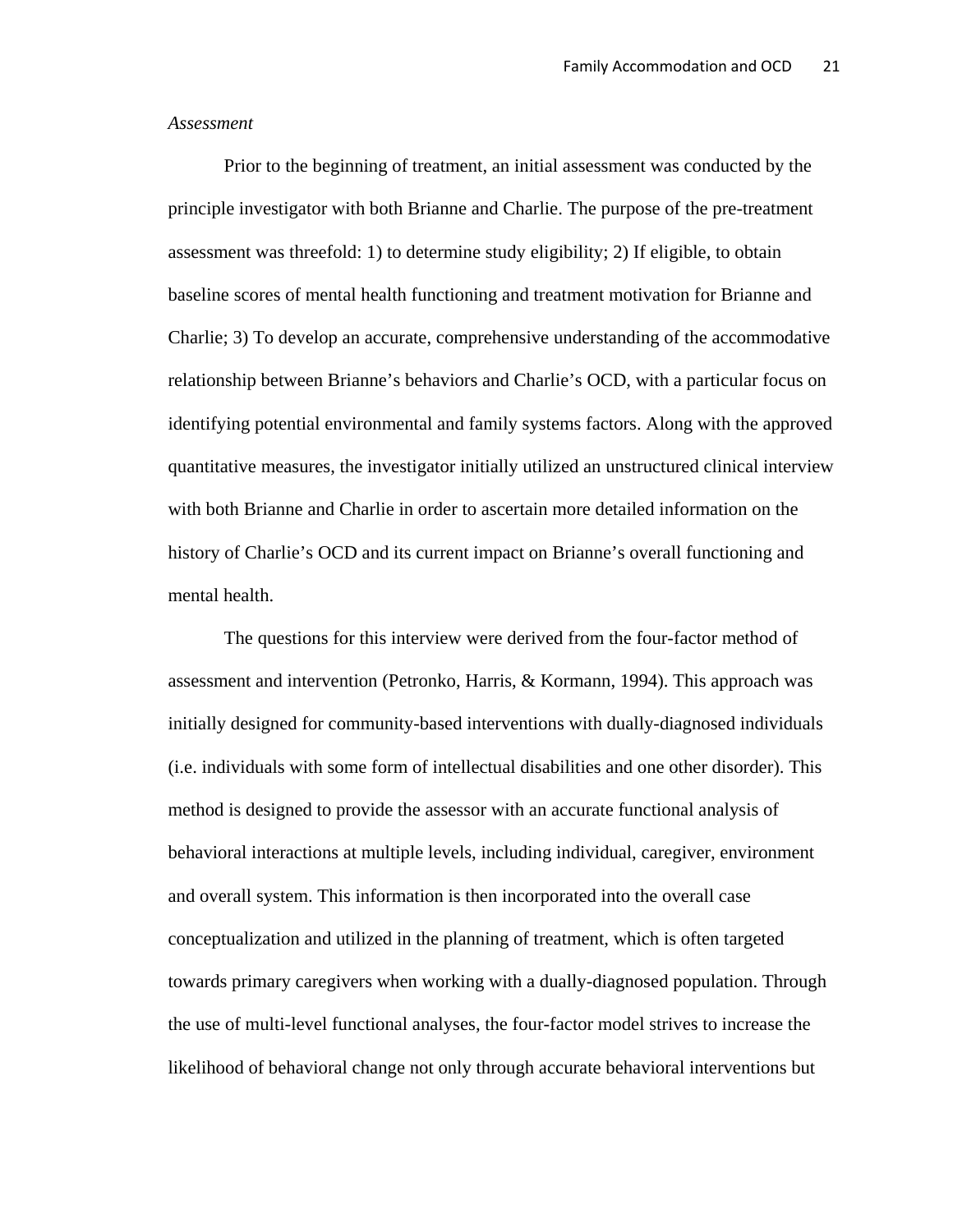also through increasing the likelihood that therapeutic interventions will continued to be implanted by the caregiver once treatment has ended.

The goals of the four-factor model of behavioral assessment were deemed to coincide with the stated aims of the current study, specifically to target a behavioral intervention to the loved one/caregiver of an individual with OCD. Furthermore, the highly individualized nature of four-factor assessment coincides with the pragmatic case study research model, particularly through the ability to generate detailed data on accommodation behaviors and mental health functioning across various contexts and systemic levels.

#### *Clinical History*

 Prior to the development of his OCD, Charlie as a child had been diagnosed with an auditory processing disorder and mild mental retardation. Despite these diagnoses, Brianne reported that Charlie as a child had functioned normally both at home and at school with the help of an individualized education program (IEP). Although Brianne recalled Charlie displaying some mild avoidance behaviors as a child, she did not recall him displaying any pathological anxiety or distress.

Charlie's OCD behaviors began in 2007 immediately following his being informed that his brother had been involved in a traumatic accident involving a lawn mower while Charlie and his mother were not home. Brianne's oldest son, Shane, had been mowing the front lawn when he accidently caught his foot in the mower and severed four toes. Brianne and Charlie had been out driving together when she received a phone call describing what had happened and informing her that her son was being taken to the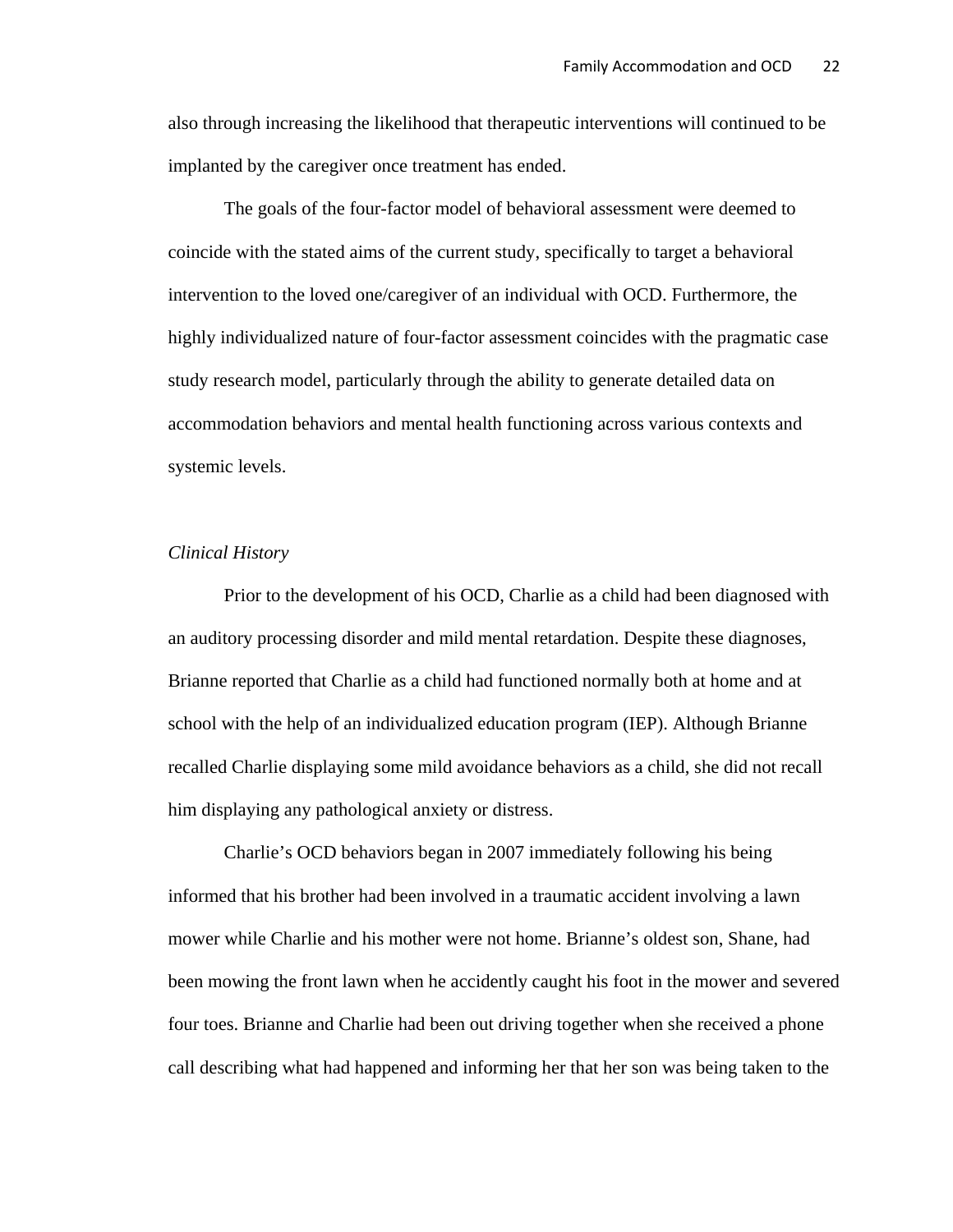local emergency room. As they were driving to the hospital, Brianne reported that her cell phone battery died and they became stuck in traffic. She described the time it took to arrive at the hospital as being extremely frightening for both herself and Charlie, due to their inability to receive information about Shane. When they arrived at the hospital, Charlie happened to view his brother's injured foot which Brianne reported caused him to become extremely upset.

 Soon after this traumatic incident, Charlie began to experience significant daily anxiety and started avoiding particular areas of the house he associated with his brother's accident, particularly a window in their living room looking out on the front lawn. He would frequently worry about his brother's health throughout the day and became phobic of hospitals. While Brianne viewed these avoidances as stemming from Charlie's reaction to the family trauma, she also began noticing that Charlie was in engaging in other odd behaviors which she had never seen before. Charlie gradually became insistent that items in his room, often times clothes, needed to be left in specific areas. If Brianne or other family members attempted to remove or move items, Charlie would become extremely upset and demand they be placed back in their original position.

 Also, Brianne observed Charlie engaging in repetitive behaviors such as repeatedly turning light switches on and off and walking up and down a staircase multiple times. As time went by, Charlie began expressing a strong preference for odd numbers and an avoidance of any even numbers. Later, he began incorporating this preference for odd numbers into his repeating rituals, for example turning a light switch on/off only an odd number of times. More recently, Charlie had started engaging in more complex repeating activities, such as feeling the need to return to a location he had recently moved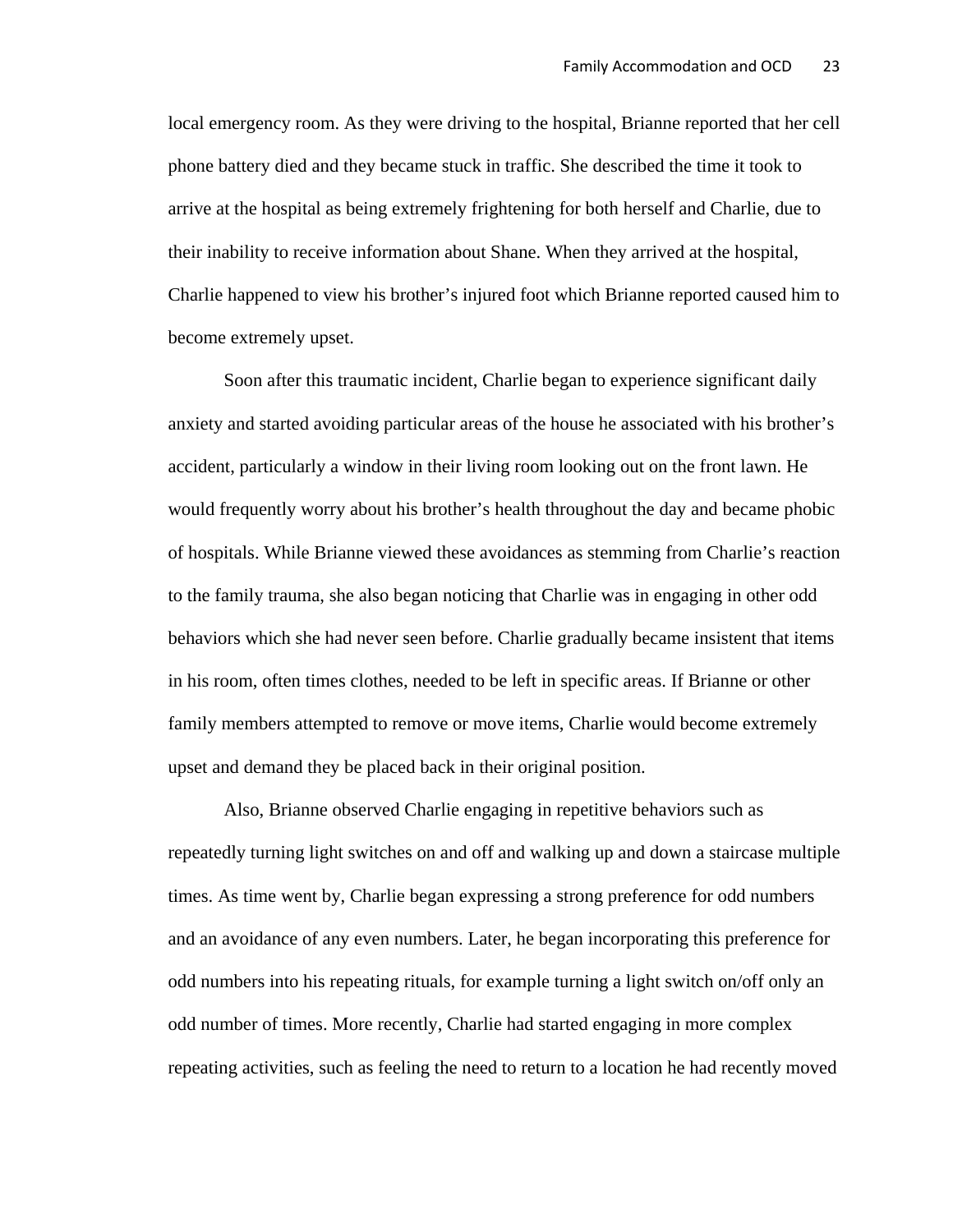from in order to leave again. This particular compulsion had been happening with such frequency that the family developed the term "back-stepping" to describe the activity. When family members would ask Charlie why he felt the need to perform these actions, he was unable to verbally articulate any reasons or thoughts that were preceding his behaviors. Instead, he would simply insist to family members that they made him feel better, which they took to mean made him less anxious.

 After the trauma, Charlie began experiencing significant anxiety when separated from his mother and became reliant on her for reassurance when he was feeling anxious. He would repeatedly ask his mother to tell him she loved him throughout the day and would become extremely upset if Brianne would leave him alone in the house. He began to request physical contact from Brianne, for example asking her to hug him multiple times a day, sometimes even when they were in the middle of a conversation. If Brianne refused his request, Charlie would try to engage in alternative means of contact, such as holding her hand or putting his foot on top of hers. Charlie would also call Brianne multiple times a day, even when she was at work, usually without any purpose other than just to check in. As Charlie's dependence on Brianne expanded, he began to socialize less and less with peers in school. He frequently would come home immediately after school in order to wait for Brianne to return from work, participated in very few extra-curricular activities, and had very few close relationships outside of his immediate family. Charlie also refused many developmental milestones common for other students his age, such as learning to drive a car and getting a part-time job. Brianne and her husband believed Charlie was physically and mentally capable of performing these activities, but they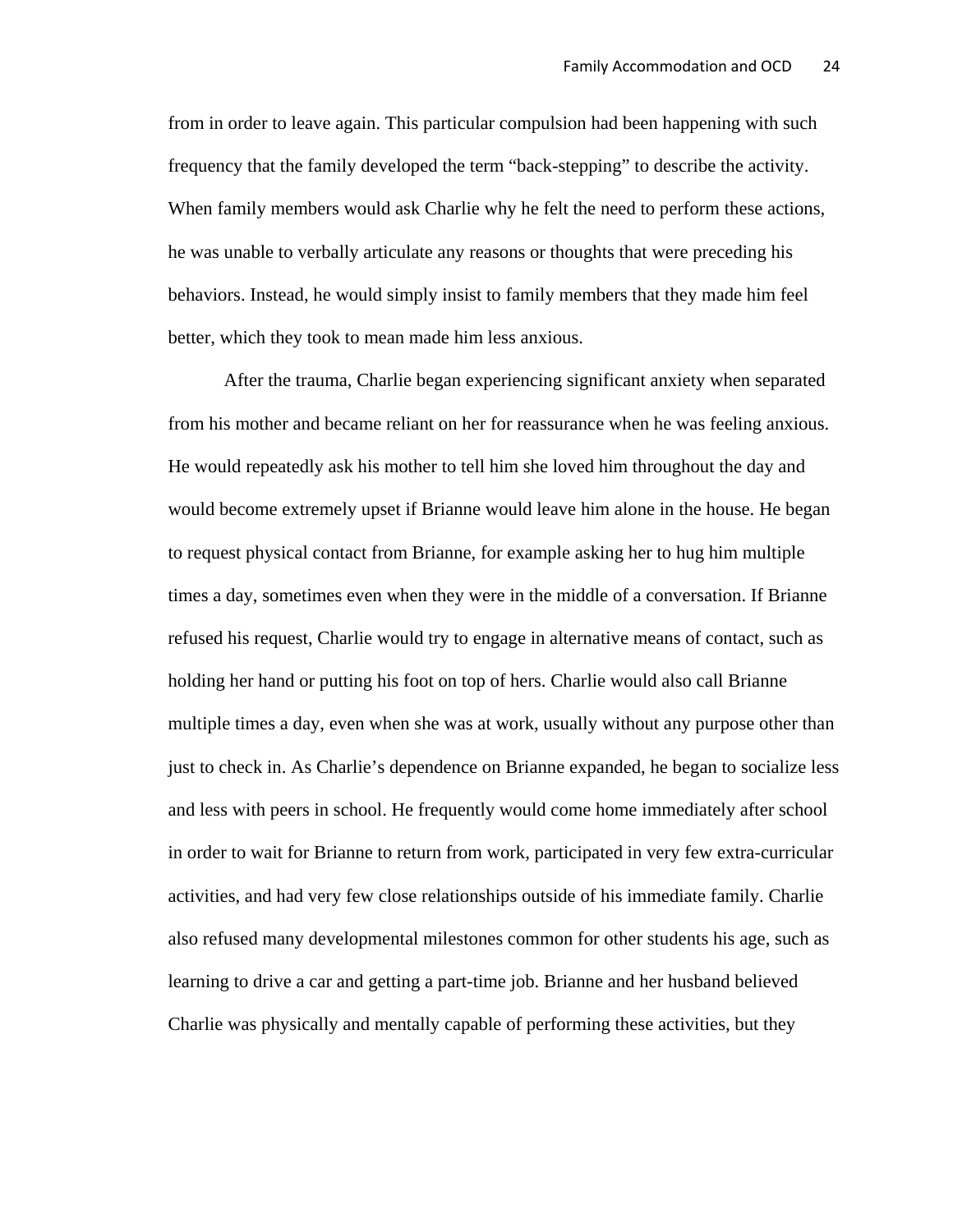worried he would be unable to handle them emotionally due to his anxiety and compulsions.

 Charlie's avoidance and repeating behaviors around the house grew to such severity that Brianne sought in-home behavioral therapy in 2009 when he was sixteen. Although Charlie initially resisted entering into therapy, he reluctantly agreed when his mother informed him the therapist would come to their home and he wouldn't have to venture outside the home for appointments. The therapist worked with Charlie on gradual exposure exercises of avoided areas of the house, such as the front window and certain areas of his room. Charlie reluctantly participated in his exposures and began to experience moderate reductions in his anxiety and avoidance. At that time, Charlie received diagnoses of post-traumatic stress disorder stemming from his brother's accident in addition to obsessive-compulsive disorder. The therapist explained the nature of OCD to Brianne and briefly highlighted ways in which the family was participating in Charlie's rituals and making it easier for him to avoid consequences of his behavioral choices. At the conclusion of the treatment, Charlie experienced significantly less anxiety related to his brother's trauma, although his phobia of hospitals remained. Although his repeating compulsions also decreased, he quickly became lax about practicing his exposure exercises once therapy terminated and his therapist was no longer present to motivate him. In the two years since that treatment's termination, Brianne reported Charlie's symptoms had returned to their pre-treatment baseline levels.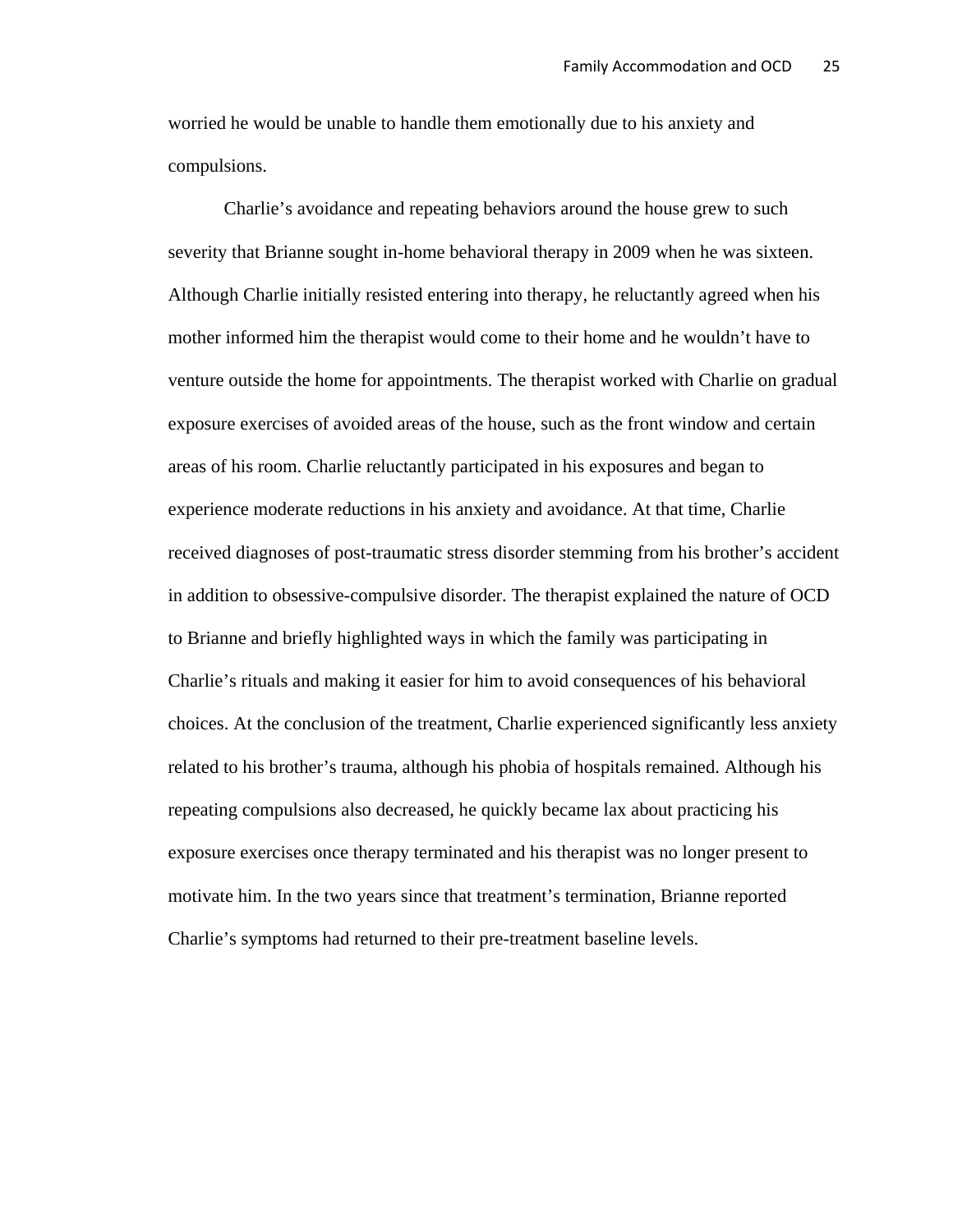## *Current Quality of Life*

**Individual:** At the time of the pre-treatment assessment, Brianne reported that Charlie spent most of his daytime hours working as a teacher's aide at a local elementary school. He relied on Brianne to take him to work every morning, and because he often had difficulty leaving the house without ritualizing, Brianne would often be late for her work appointments. After school, Charlie would typically return home and await Brianne's return from work. Immediately upon her arrival, he would proceed to shadow her movements around the house and make repeated attempts to have physical contact. This type of shadowing behavior would continue throughout the night, and if Brianne ever needed to leave the house he would insist on accompanying her. If Brianne tried to create some separation for herself from Charlie, for example closing the bedroom door in order to speak privately with her husband, Charlie would behave in ways designed to bring his mother's attention back onto him, such as repeatedly knocking on the bedroom door or walking loudly back and forth in the hallway and up the stairs. Although Charlie and his brother shared a videogame system located in his brother's room, Charlie had recently been banned from use by Brianne because the family suspected Charlie of taking important papers from his brother's desk and ripping them apart, in an apparent effort to self-soothe.

 Because many of Charlie's rituals and routines were being accommodated by his mother and other family members(see *caregiver* section), he experienced very minimal real-life consequences for his behaviors. The teacher for whom Charlie worked had contacted Brianne in the past to complain about Charlie's morning tardiness, but rarely did Charlie directly experience any reprimands from his parents or the school. When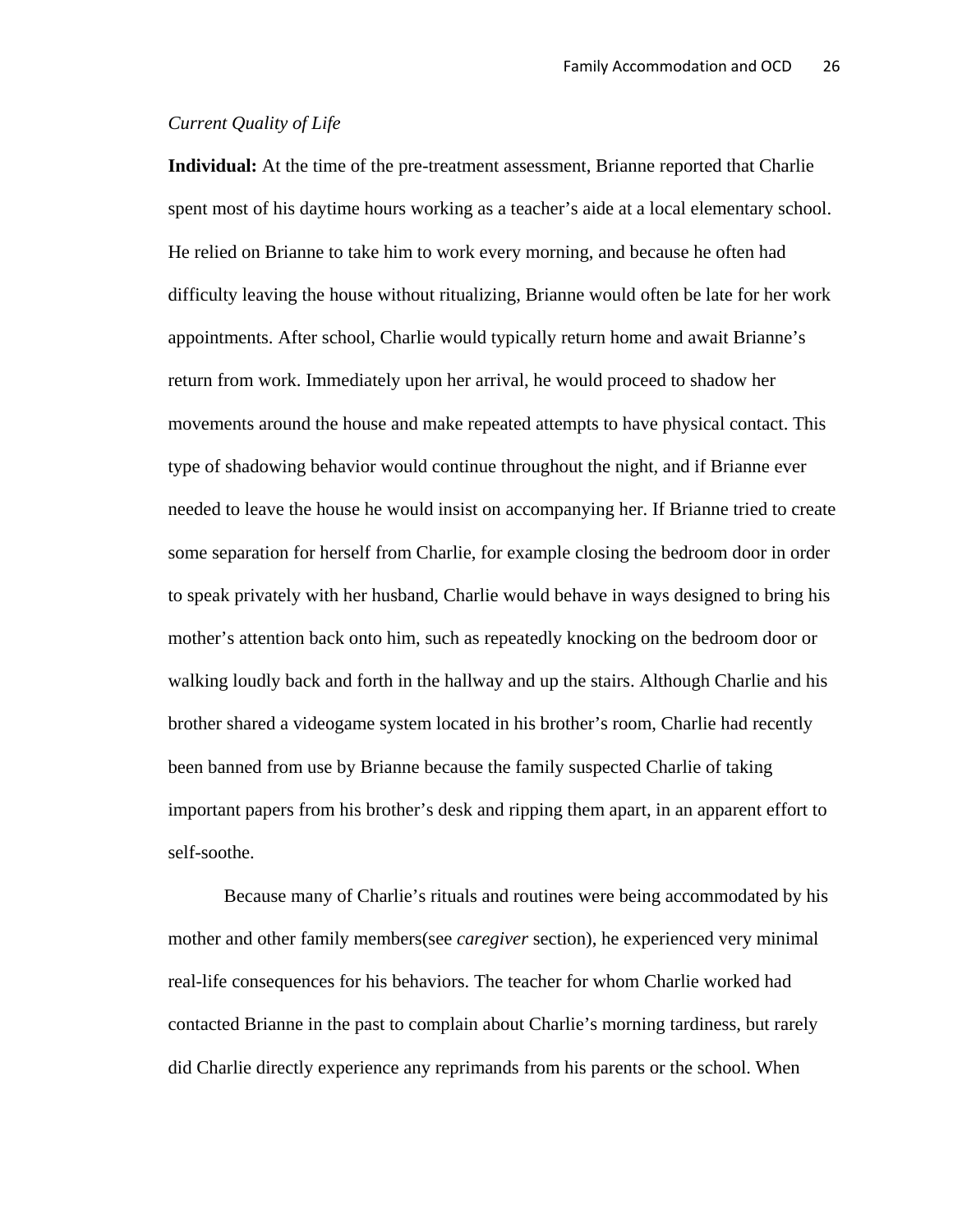Charlie would complain that he was unable to pick-up an item from his room because it was located in an area which caused him anxiety, one of his parents would often help him by picking up the item and bringing it to him. Additionally, family members would frequently re-arrange normal family routines, such as the laundry schedule, because Charlie had not done his wash on his specified day or had accrued a large number of towels to be washed due to his repetitive rituals involving drying himself. Finally, Brianne and her husband reported that they would frequently assist Charlie in his "backstepping" rituals, often by physically driving him to a previous location. Brianne insisted both she and her husband didn't want to help him "back-step" but felt it would reduce his anxiety in the long-run and prevent him from having difficulty functioning over the next few days due to an acute anxiety spike.

 One primary consequence of Charlie's shadowing behavior was that Charlie had very little incentive to interact socially with peers. At the initial assessment, Charlie would occasionally mention his desire to obtain a part-time job after his school aid position ended in the summer and pursue getting a girlfriend. However, Brianne stated that Charlie had not taken any steps towards achieving these goals despite her frequent encouragement, and she worried that his difficulty being apart from her would prevent him from pursuing these developmental milestones. Brianne felt extremely frustrated with Charlie around the house, particularly during times when he refused to give her space to herself. Frequently, Brianne would raise her voice to Charlie or tell him how he was "driving her crazy". At some point after these incidents, Charlie would return to his mother and ask her if she still loved him, to which his mother would always answer that she did.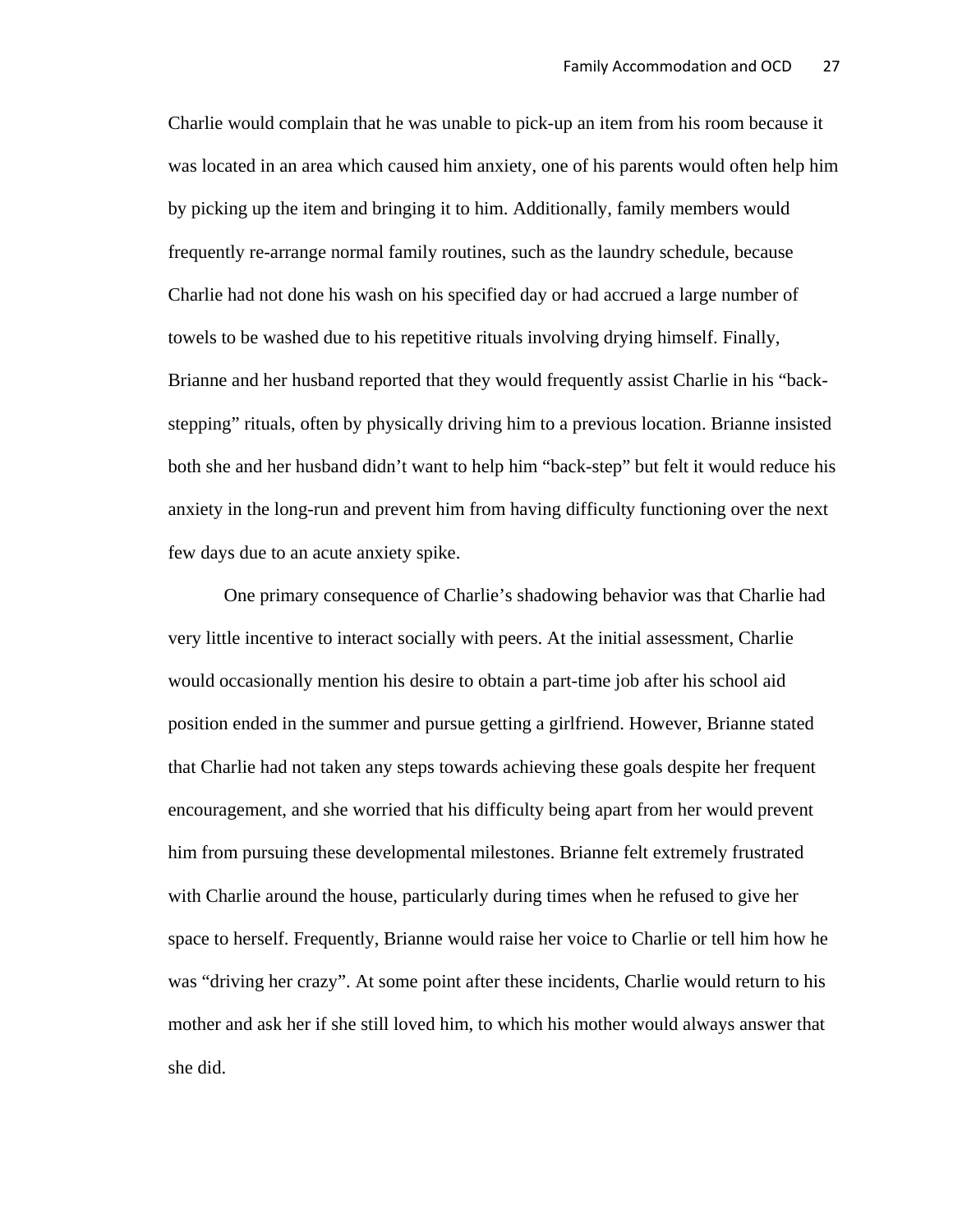**Caregiver (mother):** As the primary caregiver for Charlie and the rest of the family, Brianne had become the primary facilitator of Charlie's OCD rituals. Since the lawnmower accident in 2007, she devoted her time and energy to her son and became more and more anxious whenever she was not around him. Brianne explained that she found it difficult not to think of Charlie if she was away from him, in part because she worried what rituals he might be performing around the house. She was aware Charlie had become increasingly isolated from his peers, and she worried Charlie would eventually become totally socially dependent on his family and unable to work or function without his family's care and accommodation.

 As a result of her accommodation and anxiety, Brianne's quality of life began to suffer. She rarely had time to herself around the house, and stated that it was impossible for her to feel relaxed at home due to Charlie's constant presence and need for attention. She reported that her work life had been affected by Charlie's OCD, as she was unable to find time in the evenings to create lesson plans and at one time had to pass on a promotion to work more hours because it would mean Charlie would be by himself at home. Also, Brianne would frequently be late for work in the mornings due to waiting for Charlie to finish his rituals before driving him to school.

 Increasingly, she had been spending less and less time with her husband and older son as Charlie had taken over her time and attention. She and her husband rarely had time to themselves around the house, something Brianne mentioned she craved after a long day at work. They had not been out for a romantic evening together in the last year because they were concerned Charlie would become anxious and could not handle his parents being away from the house. Brianne had also sacrificed spending time with her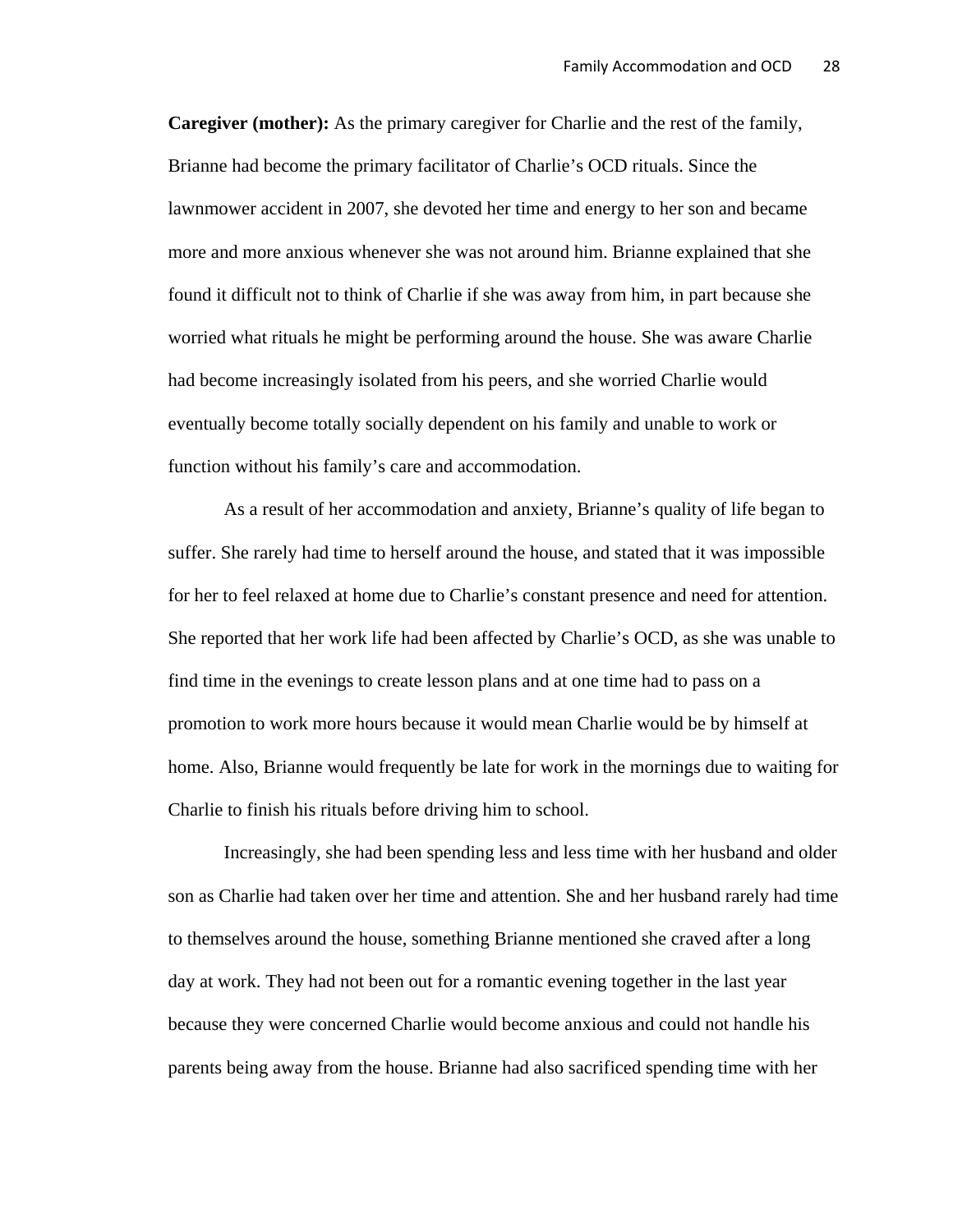older son, Shane, and stated that she felt disconnected from him and worried that he resented the energy and attention she gave to Charlie and his OCD.

 In response to Charlie's OCD and attention-seeking behaviors, Brianne frequently experienced significant feelings of frustration, anger and resentment. She felt as if she "never got any peace" or time to herself and would often get angry and threaten to remove his privileges as punishment when he was attempting to get her attention. Brianne confided that these feelings had become so powerful that at one time she had fantasized about "kidnapping" one of Charlie's stuffed animals and holding it hostage until he decreased a certain ritual. She never went through with this action and felt ashamed afterwards.

 At the time of the initial assessment, Brianne reported that her quality of life was extremely poor due to her inability to disengage from Charlie's OCD and anxiety. She had recently begun seeking out educational information on OCD treatment and was frequently encouraging Charlie to re-enter therapy for his OCD. Although she hadn't previously considered entering into treatment herself, Brianne was able to recognize her own role in accommodating Charlie's OCD and she was extremely motivated to learn new ways of reacting to Charlie's rituals and improving her own quality of life.

**Environments (home & school):** The primary environments for the expression of Charlie's OCD behaviors and Brianne's subsequent accommodation were their singlefamily home and Charlie's school. The majority of Charlie's rituals occurred in his house, and there were several areas of the home Charlie avoided, including parts of his bedroom and the backyard. At school, Charlie rarely engaged in OCD rituals, however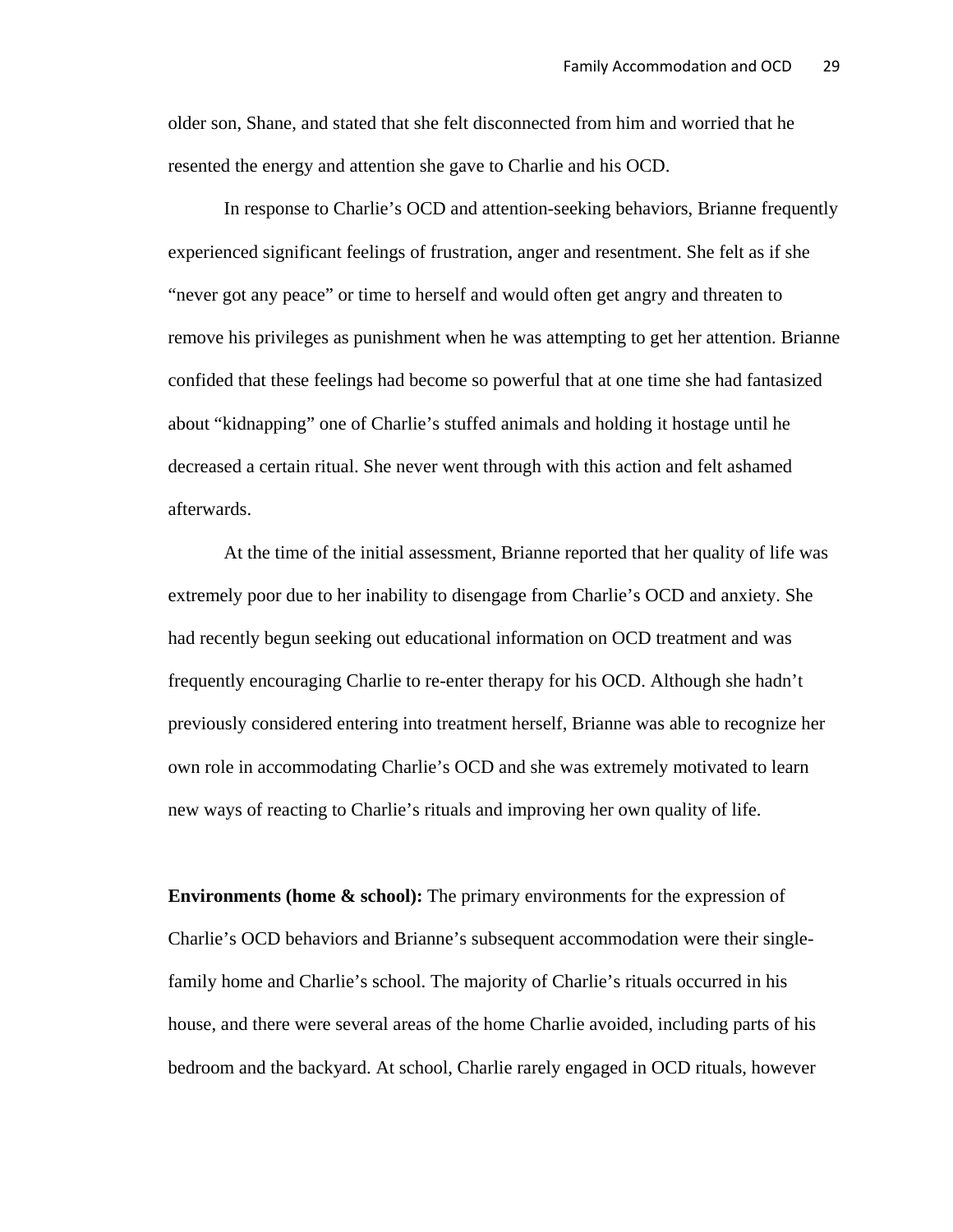school officials had become tolerant of his ritual-related morning tardiness and had never implemented a system of consequences.

**Family System:** In response to Charlie's OCD and separation anxiety, the family had adopted various roles that served to avoid confrontation with Charlie regarding his behaviors and implicitly reinforce the expression of his rituals. Both Charlie's father and brother would frequently disengage and avoid Charlie around the house, particularly at night when he was shadowing Brianne. Charlie's father often had to be up early for work and would frequently go to sleep very early in the evening, despite Brianne asking him to stay up later and help her set boundaries for Charlie. Brianne's oldest son, Shane, mirrored his father's withdrawal and spent a majority of his time outside of the house either in school or at work. Brianne suspected that Shane had grown upset by the amount of attention Charlie received from his mother and felt frustrated and angry with his brother, particularly when Charlie failed to maintain appropriate boundaries or follow rules inside the home, as with the videogame system. Shane's typical reaction to such events was not to speak with him directly but rather to go through his mother as an intermediary, resulting in Brianne feeling more stressed and caught in the middle of family conflict engendered by Charlie's OCD.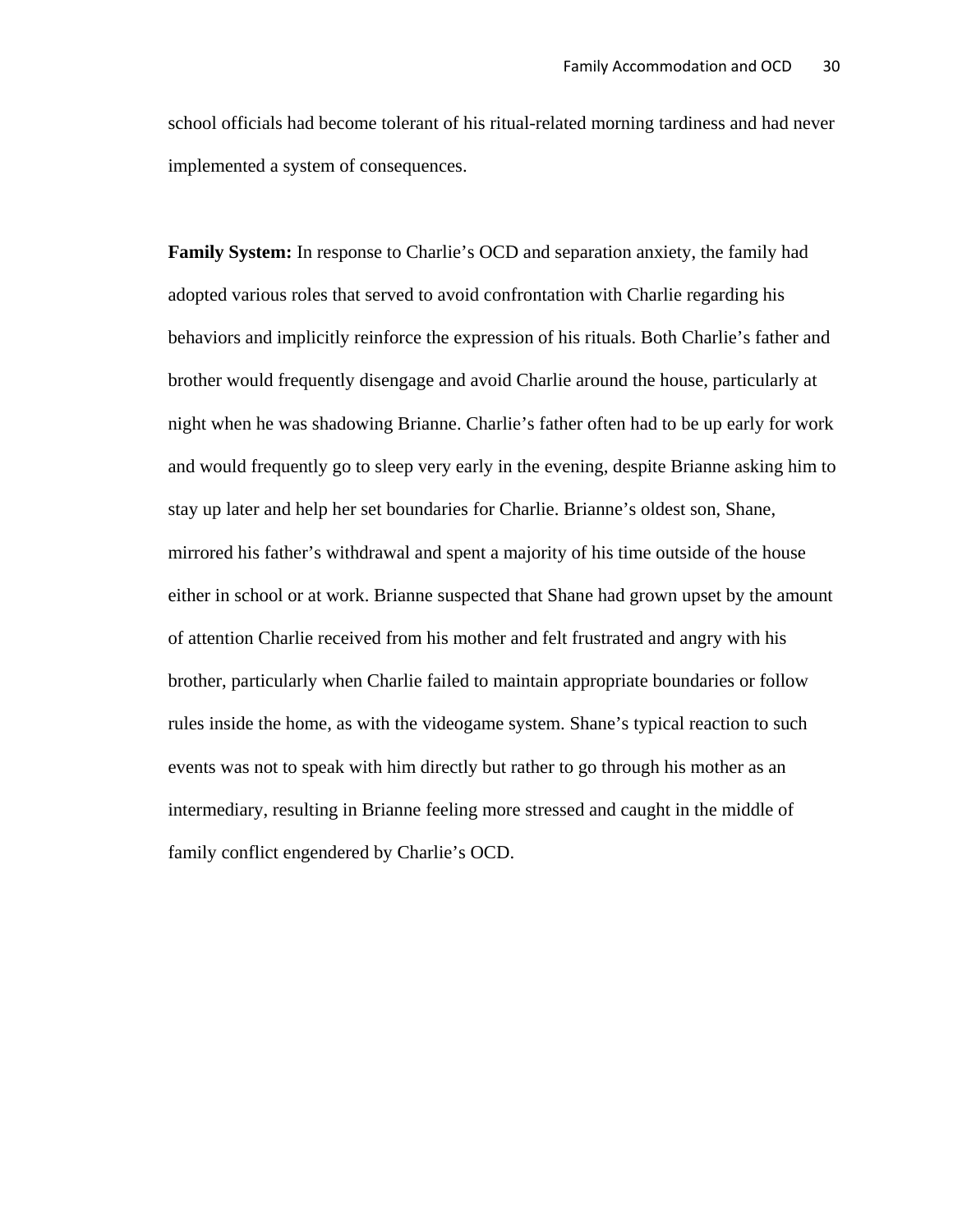## Treatment

### *Initial Conceptualization*

From information gathered during the pre-treatment interview, it was concluded that Brianne's accommodation behaviors of Charlie's OCD had both been present for a long period of time and were causing significant distress for Brianne, Charlie and their family. The pre-interview assessment information was analyzed and framed by the fourfactor theoretical model. On the individual level, Charlie's ability to continuously rely on his mother for attention and assistance was preventing him from socializing with peers and achieving important developmental milestones, such as getting a job. Furthermore, Charlie's lack of motivation to enter into OCD treatment appeared in many ways to be associated with the assistance he received from Brianne and the lack of consequences and boundaries in his environments.

From the caregiver perspective, Brianne was displaying many of the classic examples of family OCD accommodation, including providing reassurance, altering family routines, taking over responsibilities and in some cases directly participating in Charlie's ritual performance. Similar to other family members, Brianne frequently experienced feelings of anger in reaction to Charlie, and on occasion these feelings had led her to react with hostility, for example by yelling at him. Additionally, Brianne's anxiety and difficulty being away from Charlie indicated an emotional over-involvement with his OCD, whereby Brianne felt incapable of separating her own anxiety from Charlie's OCD. Finally, Brianne described a clear difficulty in practicing self-care and allowing herself opportunities to separate from Charlie and have experiences outside of the sphere of OCD. Brianne believed there was no possibility for her to devote time for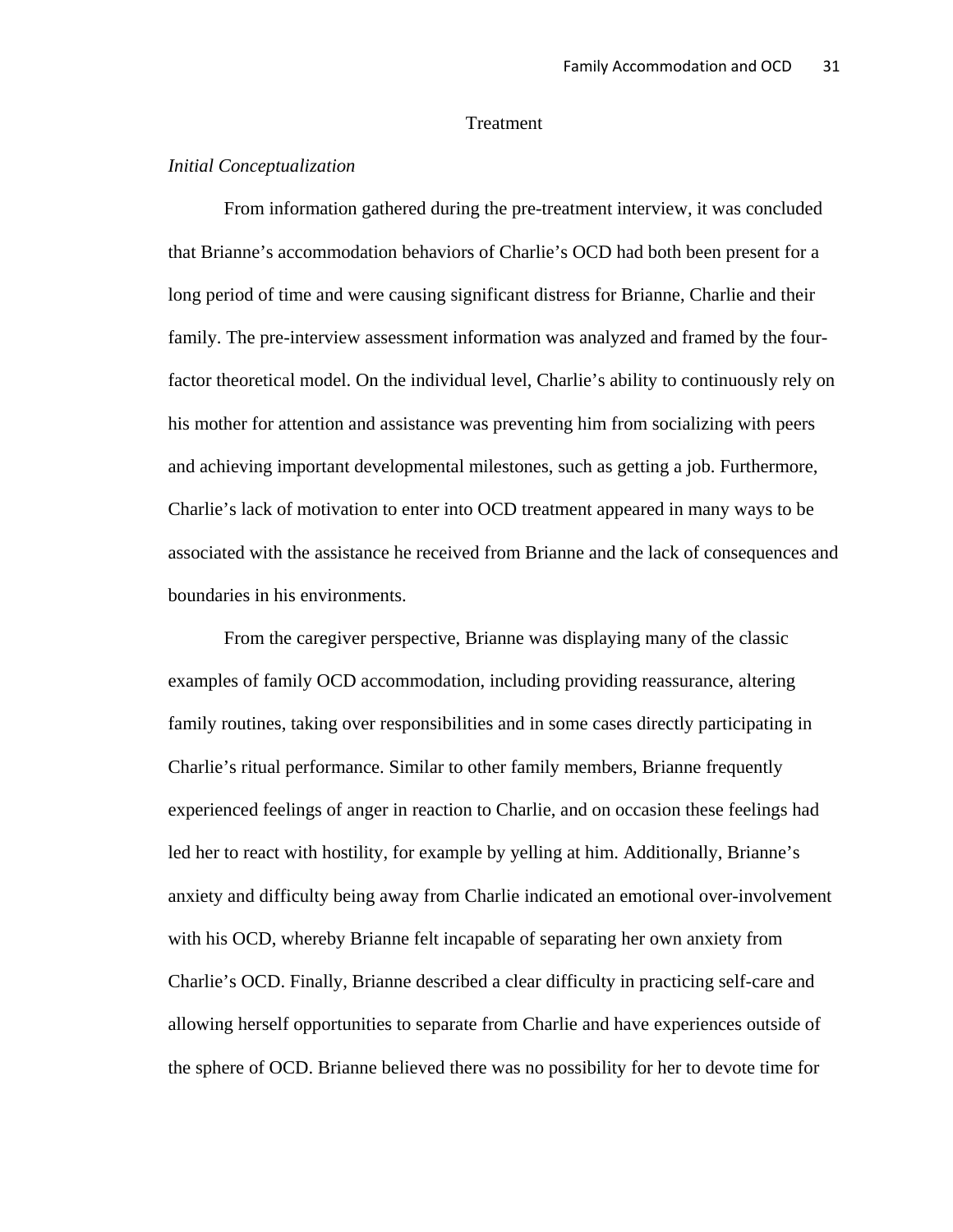herself and her needs, and because of this, her relationships with her husband, son, family and friends were suffering.

 From an environmental perspective, it appeared that in both of Charlie's primary day environments, namely at home and school, there were few consequences and boundaries put in place that might act as behavioral deterrents for his OCD and avoidance. For instance, his school did not feel able to reprimand Charlie for his morning tardiness, therefore there were no impediments for him to perform his rituals in the morning and rely on Brianne to take him late to school. At home, family members had become accustomed to assisting Charlie when his decisions to avoid certain stimuli made it difficult for him to function. Finally, it appeared that the larger family system had over time evolved in way to not only facilitate Charlie's OCD but also to acknowledge and accept Brianne's role as the key accommodator and safety object for Charlie. The father and older son's decisions to withdrawal from Charlie's OCD reinforced Charlie's reliance on his mother and made Brianne feel even more trapped and alone.

 In developing a short-term treatment plan, it was deemed important to address all four factors in order to both increase the efficacy of the initial intervention and the likelihood of Brianne implementing changes consistently over the long term. It had been anticipated that the therapist would need to devote initial sessions to enhancing caregiver motivation for treatment or addressing concerns that treatment was not being directly provided to their loved one. However, for Brianne this was deemed unnecessary due to her extremely high level of motivation at the beginning of treatment and her strong desire to separate herself from her son's OCD. In keeping with a cognitive-behavioral orientation, the treatment plan was designed to utilize a short-term, problem-focused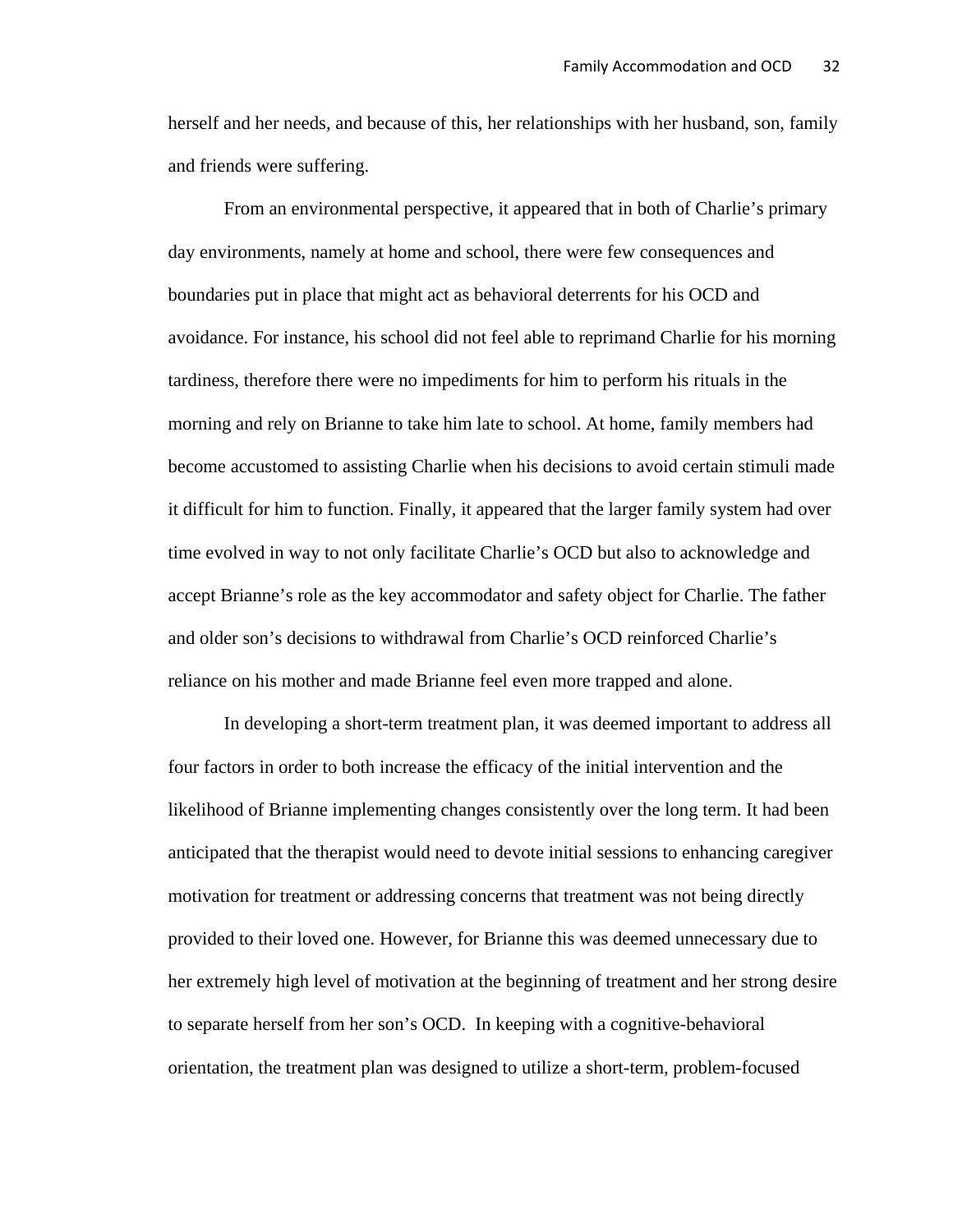approach whereby Brianne and her therapist would learn new ways of understanding and reacting to Charlie's OCD. The material learned during therapy would be reinforced through the administration of homework assignments designed to facilitate Brianne's practice and generalize treatment effects into the home environment. Finally, at the end of treatment Brianne's achievements would be summarized, appropriate relapse prevention techniques would be administered, and a referral for additional treatment would be made if necessary. The following is a brief, session-by-session breakdown of the course of Brianne's treatment, including a subjective rating by the clinician of Brianne's past-week total accommodation behaviors in which a score of ten denoted the highest possible level of accommodation behaviors, five moderate accommodating behaviors, and zero no presence of accommodation within the home.

### **Session 1**

The first treatment session focused on re-assessing Brianne's motivation for treatment, elaborating Brianne's short term/long term goals, providing psycho-education information on the function of rituals in OCD, and assigning Brianne an initial behavioral homework assignment. Brianne reported that her motivation for treatment remained high and she had already attempted to set a limit with Charlie by asking him to give her some time to herself before going to bed. However, it had been difficult for her to maintain this boundary with Charlie due to his frequent attempts to gain her attention by engaging in distracting behaviors in her presence. Both Brianne and the therapist examined the consequences of her reactions to Charlie's behaviors, which typically involved her giving Charlie attention by discussing her annoyance with his actions. Brianne was encouraged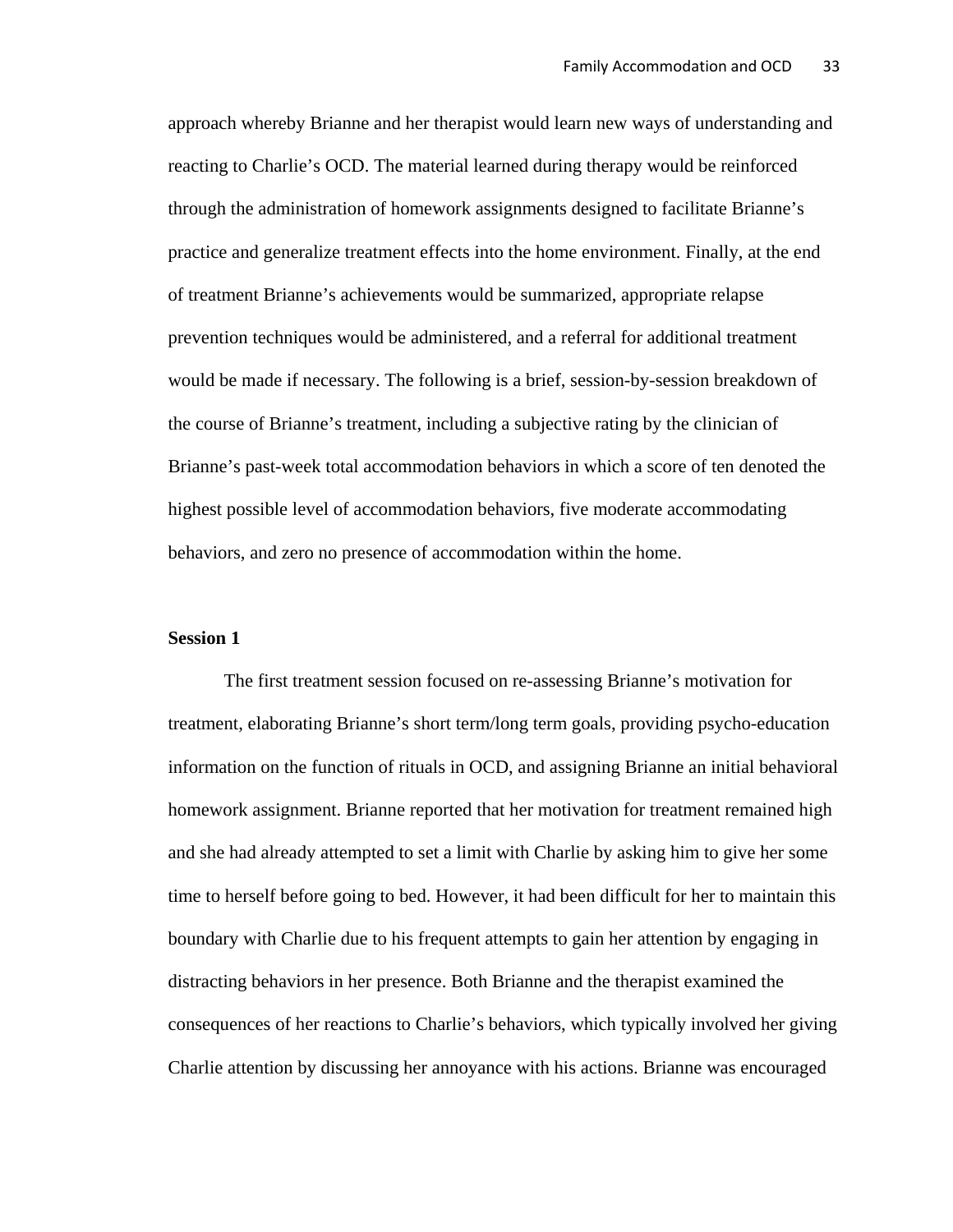to maintain her evening-time boundary and some alternative strategies were suggested designed to limit her engagement with Charlie, such as ignoring him or relocating to her bedroom with the door closed. The therapist rated the past-week accommodation **5 out of 10.** 

### **Session 2**

 At session two, Brianne reported that she had experienced success maintaining her evening-time boundary. As a result, she had used the time to herself to prepare for work the next day, something she had not been able to do in the past. Brianne believed that Charlie had been more anxious during the week as a result of not being around his mother in the evening. Perhaps due to his anxiety, Charlie had violated a family rule by eating his brother's yogurt in the refrigerator after Charlie had already finished his own allotment. Brianne reported that she had been very upset at Charlie and had yelled at him, but had eventually gone to the store and bought more yogurt for Charlie and the rest of the family. A discussion followed regarding the importance of Charlie experiencing the natural environmental consequences of his rituals and rule-breaking behaviors. It was explained to Brianne that her response to Charlie often prevented him from experiencing these consequences, such as when she bought him more yogurt or when she waited for him to complete his rituals in the morning and drive him to school. Brianne expressed understanding and identified a goal of setting a boundary with Charlie around the morning routine. It was agreed that she would no longer drive him to school in the morning, and it was up to him to walk himself to work. The subjective rating of pastweek accommodation was a **4 out of 10.**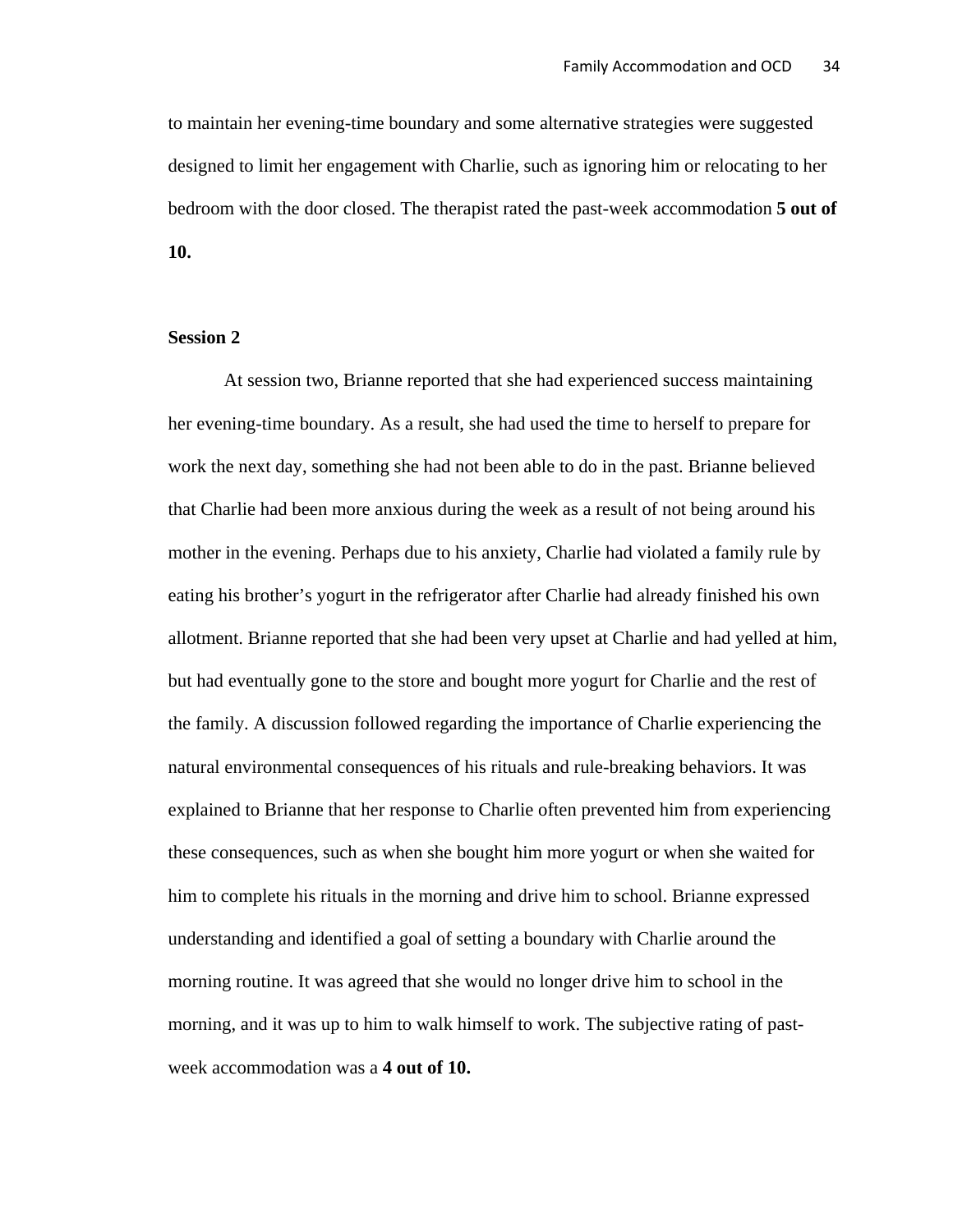### **Session 3**

 Brianne arrived to her third session in a very positive mood and reported that she hadn't driven Charlie to school at all during the week in addition to continuing to maintain her evening-time boundary. She had been surprised to find that it made her anxious to be away from Charlie and that her attention was usually occupied wondering if Charlie was ritualizing. Together, Brianne and the therapist examined what specific thoughts she had about Charlie performing his rituals that led to her anxiety. Brianne's thoughts centered around two themes: 1) that Charlie's OCD would never get better if ritualized; 2) that he would damage or disturb the house if he was left alone to perform his rituals. The therapist normalized Brianne's anxiety by explaining that it was very common for family members of individuals with OCD to become "emotionally overinvolved" with their loved one's anxiety to the point where they begin to experience anxiety themselves. Oftentimes, these family members will similarly seek to reduce their own anxiety by assisting or reassuring their loved one with their rituals. Brianne stated that she was surprised to learn how much anxiety she had about Charlie's OCD and acknowledged that she would have to learn to cope with her own feelings about Charlie's OCD in order to create distance for herself. For homework, she was asked to track some of her anxiety thoughts related to Charlie's OCD during the week. Her subjective rating of accommodation was **a 4 out of 10**.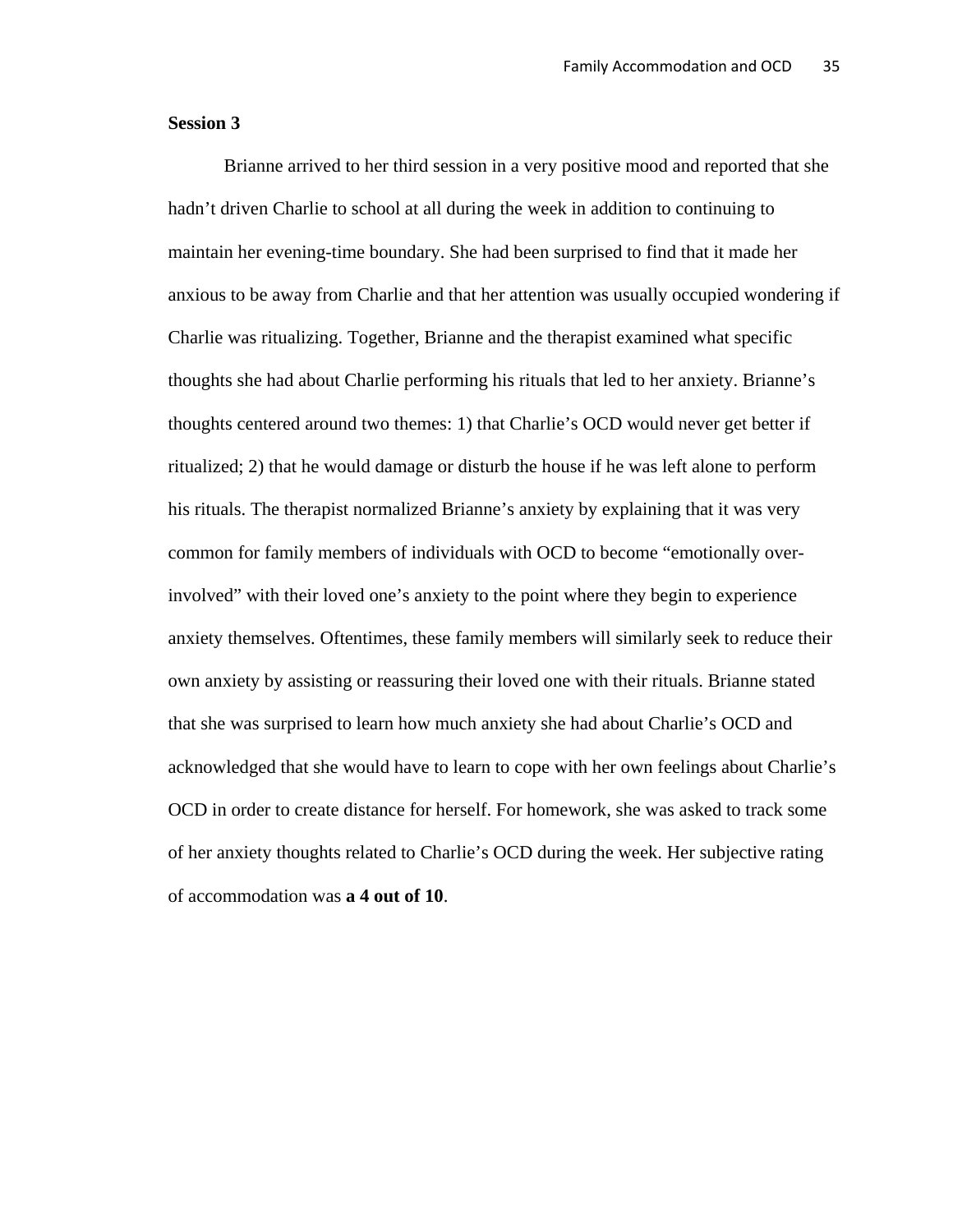### **Session 4**

 Brianne arrived at the fourth session reporting a high level of stress, feelings of anger and frustration toward Charlie and discouragement over her progress. Brianne reported that Charlie had been extremely anxious during the week, had been "backstepping" continuously in the house and constantly seeking verbal and physical reassurance from her. Brianne suspected that Charlie's anxiety was elevated due to the fact that Brianne would be away the following week for an out-of-state bridal shower. On several occasions over the week, Brianne had accommodated Charlie's OCD by taking over his responsibilities in the house or helping him avoid feared objects. Although she had continued to resist taking him to school, she admitted she was having thoughts about giving in and driving him again because he was showing up late. The therapist reflected the way in which Brianne's anxiety and stress had become elevated as a result of Charlie being more anxious over the past week, resulting in increased rituals and accommodation. In the course of this discussion, the therapist explained to Brianne that Charlie's OCD was not her fault and it was neither her responsibility nor within her control to stop his rituals. Brianne found the discussion on control and responsibility helpful and stated that she would try to remind herself of this while she was away on vacation. Brianne was encouraged to think of her own self-care and need for relaxation while she was away from Charlie. For homework, Brianne was asked to practice thought-acceptance strategies when she became anxious and uncertain about what Charlie was doing, and to avoid giving in to her anxiety by calling him. Brianne was also asked to limit her phone calls to and from Charlie to one per day while she was away. Her subjective rating of accommodation for the past week was **7 out of 10.**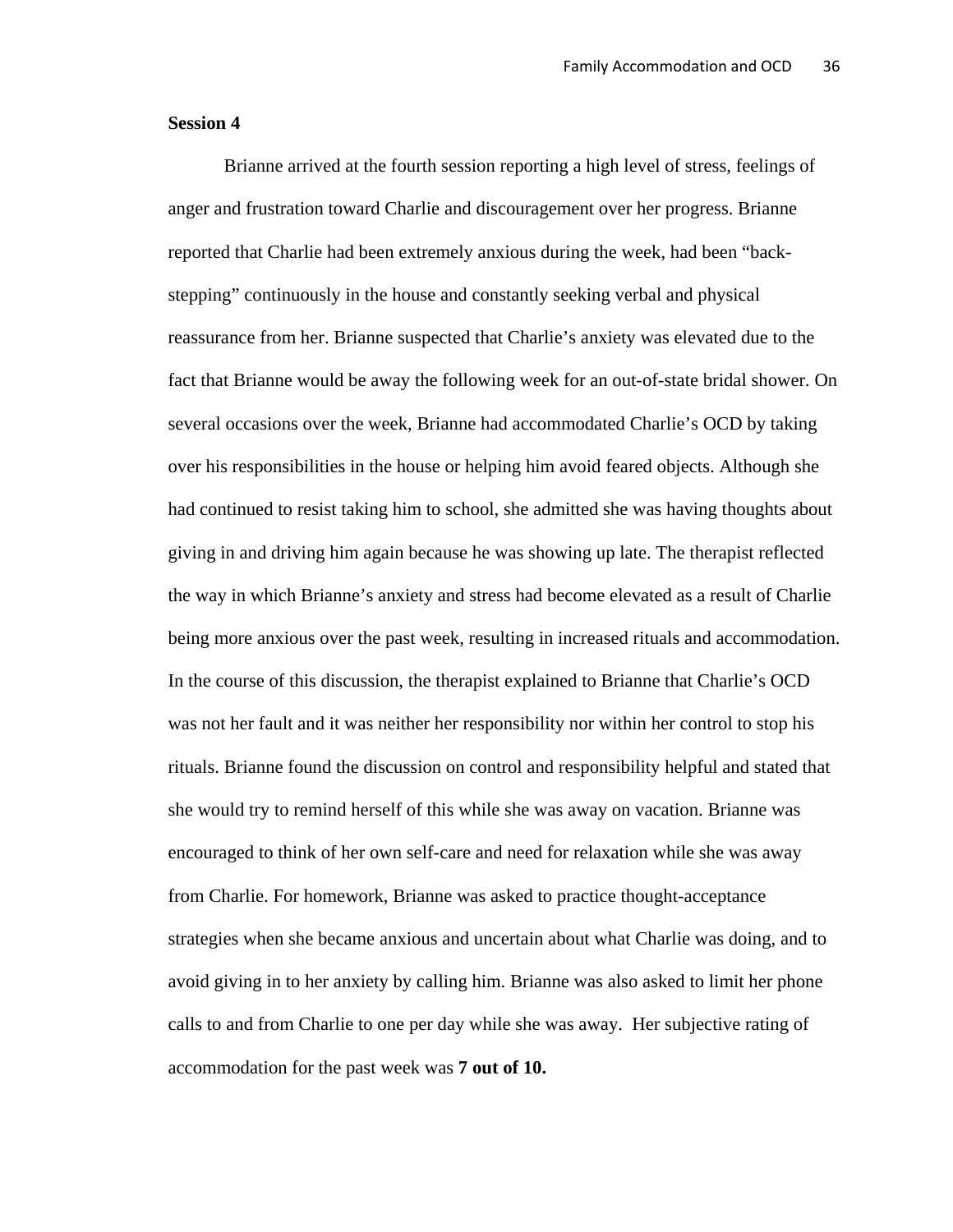#### **Session 5**

After a week hiatus for Brianne's vacation, she arrived at the fifth session in a positive mood and reported that she had successfully handled her time away from Charlie. She had followed her homework assignment and limited her phone contact to one call per day, and perhaps most importantly stated that she felt less anxious and had an easier time attending to her vacation activities rather than worrying about what Charlie might be doing. Additionally, upon returning home Brianne was pleased to learn that Charlie had not ritualized more than usual and had functioned normally. Brianne stated that her time away from Charlie had helped her realize just how much attention she devotes to Charlie and his OCD. She understood that her attention was valuable to Charlie and that it was likely one of his goals in performing his rituals. For homework, Brianne was asked to make a list of the pros and cons both for herself and Charlie, focusing on the consequences of deciding to engage with Charlie when he ritualized versus choosing to disengage and ignore his behavior. Her subjective rating of accommodation for the past week was a **3 out of 10.**

#### **Session 6**

 In Brianne's sixth session, the focus was expanded to include the roles of other family members, particularly her husband given Brianne's report of feeling she was the only caregiver willing to set boundaries with Charlie. During the past week, Brianne and her husband had taken Charlie to the hospital for a doctor's appointment. This had been very difficult for Charlie, as hospitals still made him extremely anxious and were typically avoided. Brianne felt very proud of herself for encouraging Charlie to attend by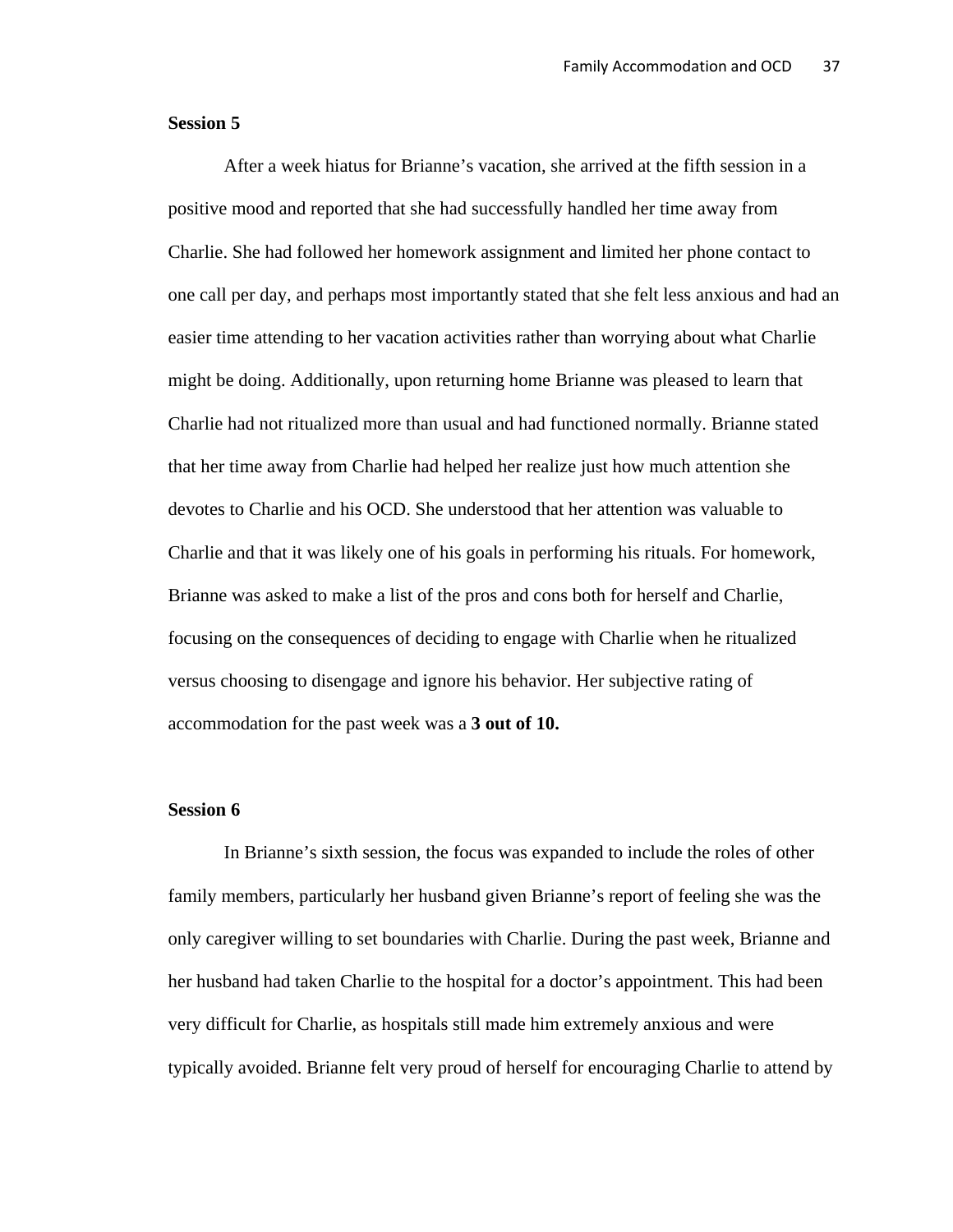using critical, non-hostile statements (e.g. "You don't want your OCD to keep you from doing something other people your age can do, right?) without overt reassurance. However, Brianne became frustrated when, upon arriving home from the hospital, her husband accommodated Charlie's request that he be driven back to the hospital and home again as part of a "back-stepping" ritual. Brianne objected and refused to participate, remaining at home while her husband drove Charlie. Brianne was given encouragement for both refusing to accommodate her son's OCD request and refusing to stay in the car while her husband drove Charlie back. This episode provided Brianne the opportunity to explore her feeling isolated against the OCD, particularly during times her husband would go to bed early in the evenings instead of remaining to help Brianne with Charlie. Brianne indicated that she believed it would be helpful for her husband to attend a session and learn about the work she had been doing, and it was decided her husband would attend in three weeks when he had a free day in his schedule. Brianne's subjective rating of accommodation for the week was a **5 out of 10,** higher than the previous week because she had difficulty maintaining her agreed upon boundary for limited hugging with Charlie throughout the day.

#### **Session 7**

At the seventh session, Brianne arrived in a distressed mood and stated the previous week had been difficult as an old ritual of Charlie's had re-emerged, involving him taking prolonged showers. Brianne described that she had found it difficult to ignore Charlie's showering, particularly when she was in the house and could hear the water running. Brianne acknowledged that one possible reason this ritual had re-emerged was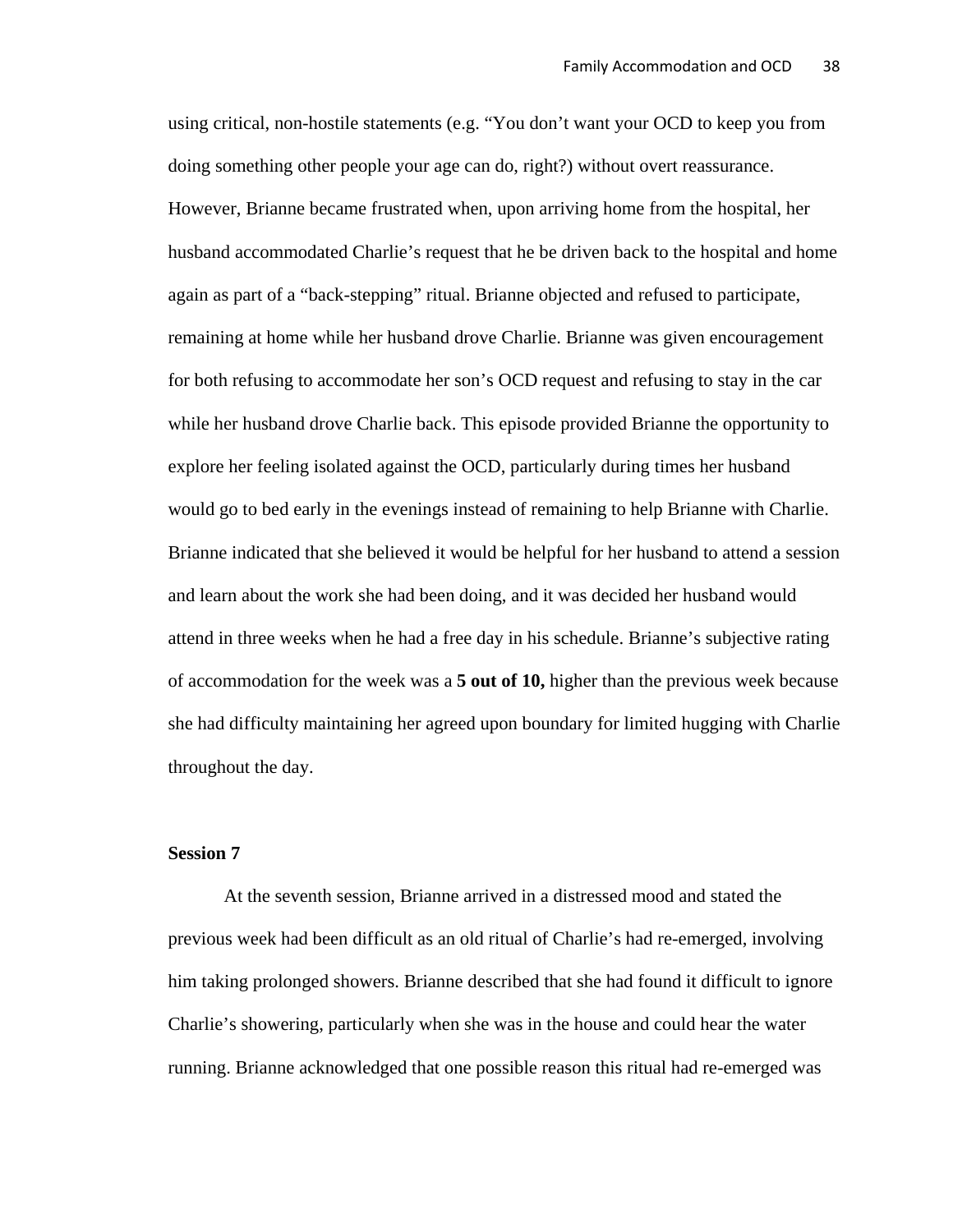that Charlie knew it made her agitated and more likely to engage with him in the evening. Brianne and the therapist reviewed a list of non-engagement strategies she could use in response to the ritual, including telling Charlie before the shower that if he went over a certain time limit she would turn off the hot water, or simply ignoring by going to bed. The second half of the session was spent discussing some of the positives Brianne had identified that Charlie might begin to experience if household accommodation was reduced. Brianne believed that if she took a less active role with Charlie, it would encourage him to become more self-reliant and engage more with his peers, something she feared he would never be able to do because of his OCD. Brianne had been encouraged during the week when Charlie told her he was going to play basketball with a neighborhood friend, something she had never known him to do before. Brianne was asked to keep her desires for Charlie in mind whenever she was confronted with a decision to accommodate his OCD or provide reassurance. Her subjective rating of accommodation for the week was **4 out of 10.** 

#### **Session 8**

 The eighth session was one of the most significant over the course of Brianne's brief treatment. At the outset, Brianne reported that she had been more successful in resisting engagement with Charlie's shower ritual and had decided to use the strategy of going outside to garden whenever she heard the shower go on because it took her away from the noise of the water. Along with this development, Brianne reported that she had begun to realize that the anxiety she felt towards Charlie extended to both her husband and older son, and she concluded that she frequently sacrificed her own needs and care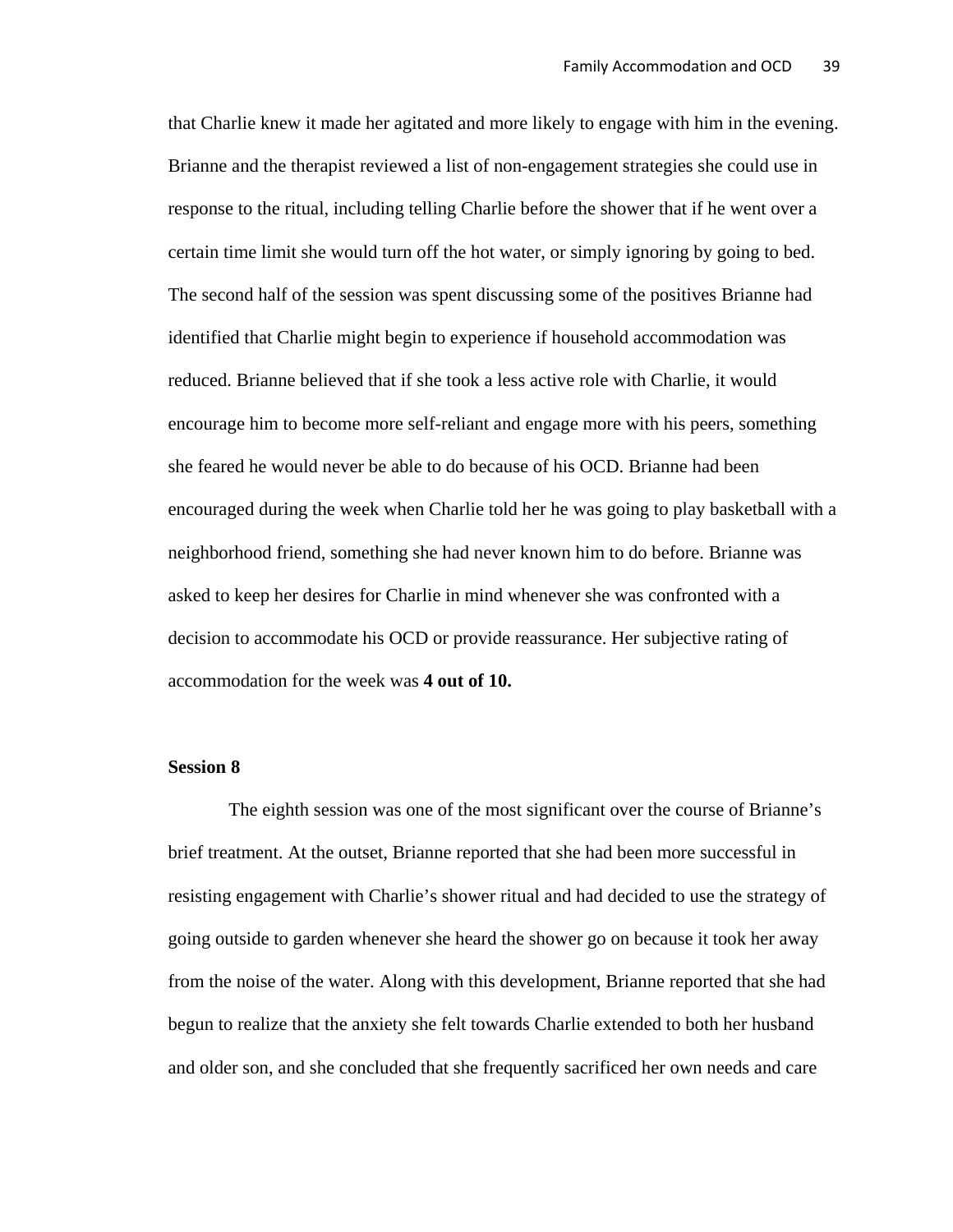due to worry about the family's overall functioning and cohesion. The therapist validated this insight and normalized by informing Brianne that mothers often find themselves feeling they need to keep a family together, particularly when the family is attempting to cope with the presence of an illness in the household. Brianne was encouraged to use the remaining sessions of treatment to focus on ways in which she could practice self-care and allow herself to engage in enjoyable personal activities she had previously sacrificed. Brianne stated that for homework she would call up a girlfriend whom she hadn't seen for some time and schedule a date to go out for food and drinks. Brianne felt better at the end of the session and excited about the opportunity to begin taking care of herself. Her subjective rating of accommodation for the past week was **3 out of 10.**

#### **Session 9**

The ninth session marked the arrival of Brianne's husband in the treatment. The beginning of the session focused on having Brianne and the therapist fill her husband in on what Brianne had been working on during the treatment and what successes and challenges she had encountered. Brianne brought up the recent incident in which her husband had helped Charlie "back-step" to the hospital and used it to highlight ways in which she believed her husband was still accommodating. Her husband indicated that he frequently chose to accommodate in order to prevent Charlie's anxiety from escalating, which would in turn further disrupt the household. The therapist discussed with both parents some of the strategies Brianne had been using for dealing with Charlie's anxiety. Towards the end of the session, Brianne told her husband directly that she felt as if she was alone in dealing with Charlie's OCD around the house because of his tendency to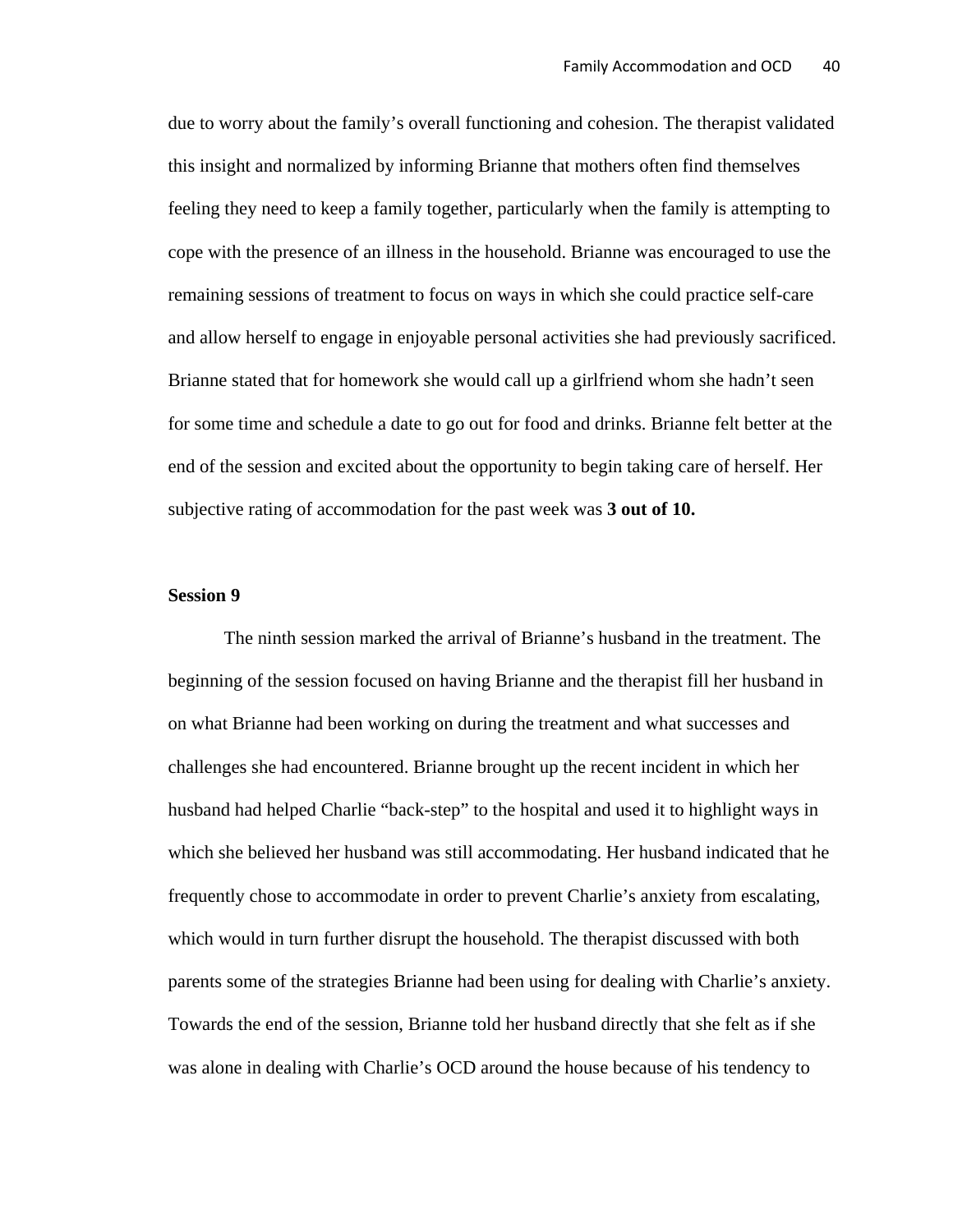withdrawal and go to bed. Her husband indicated that he hadn't known Brianne felt so alone in dealing with Charlie's OCD and recognized that it might be helpful if he supported Brianne's right to self-care by telling Charlie to give his mother space and time to herself. The couple left the session motivated to work together to support one another in resisting accommodation and devoting time for themselves away from Charlie. Brianne's subjective rating of accommodation for the past week was **3 out of 10.** 

### **Session 10**

In the final session, Brianne and her therapist reviewed the course of Brianne's treatment and highlighted many of the accomplishments she had made over the past three months. Brianne indicated that her relationship with her husband had improved since the last session, and reported that he had been asking Charlie to give his mother space to herself around the house at night. Furthermore, Brianne excitedly described how Charlie had begun to talk about wanting to look for a part-time job after his school semester ended. She stated that Charlie had never previously spoken about personal goals. Brianne indicated that she didn't believe Charlie was any more motivated to seek treatment for his OCD now than at the beginning of treatment, but she felt that this might change over time if she continued to resist engaging and accommodating his OCD.

She reported that Charlie had told her he was glad she would no longer be coming in for treatment, believing that this was a sign that Charlie had noticed the change in her behavior and was unhappy that she would no longer help him with his OCD. Finally, Brianne expressed her desire to continue in treatment with a new therapist at the anxiety clinic once her post-treatment study assessment was completed. She felt she had come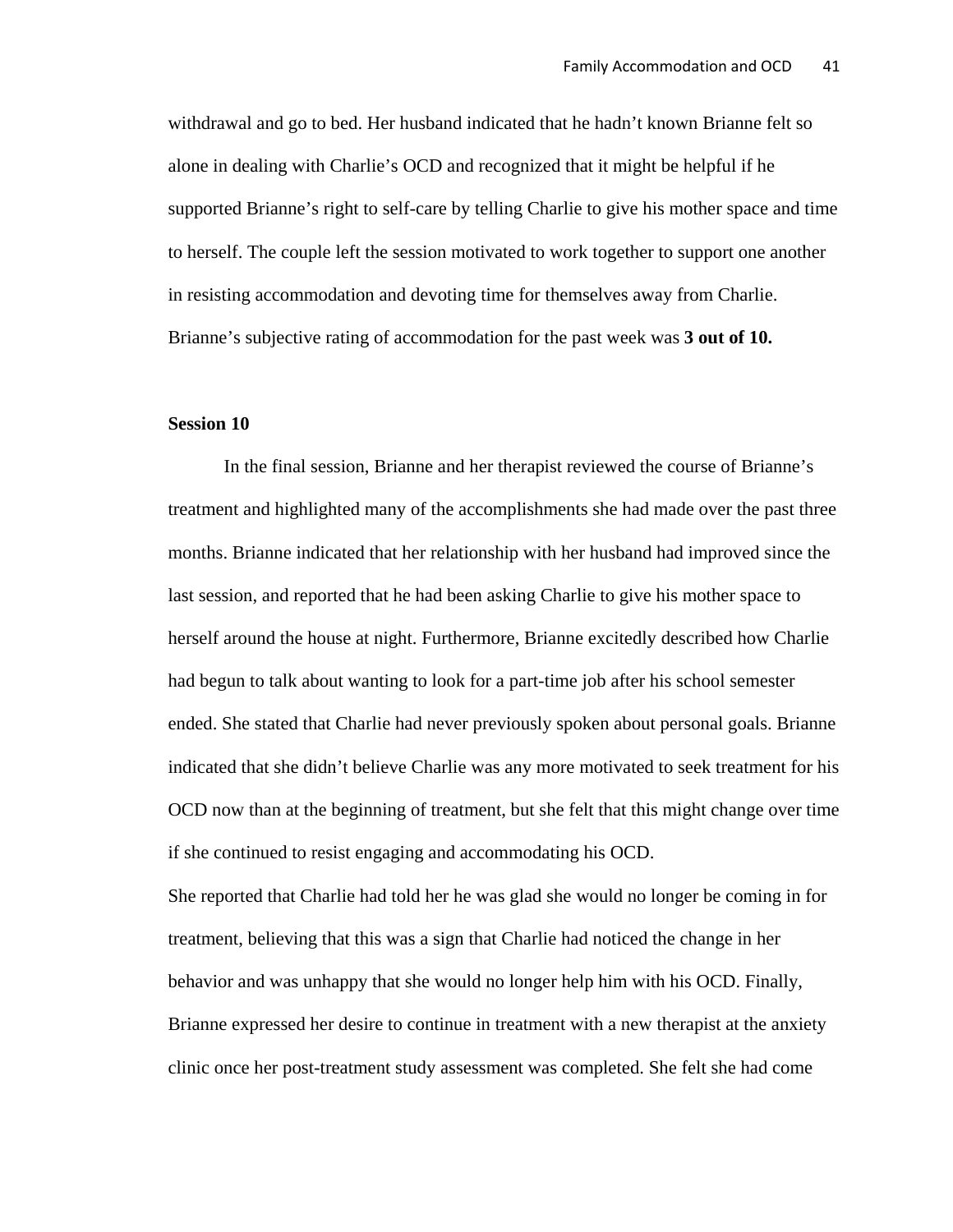very far in her treatment and identified areas for further work, including coping with her own feelings of anxiety in response to Charlie performing his rituals. Her final subjective rating of accommodation over the past week was **2 out of 10.**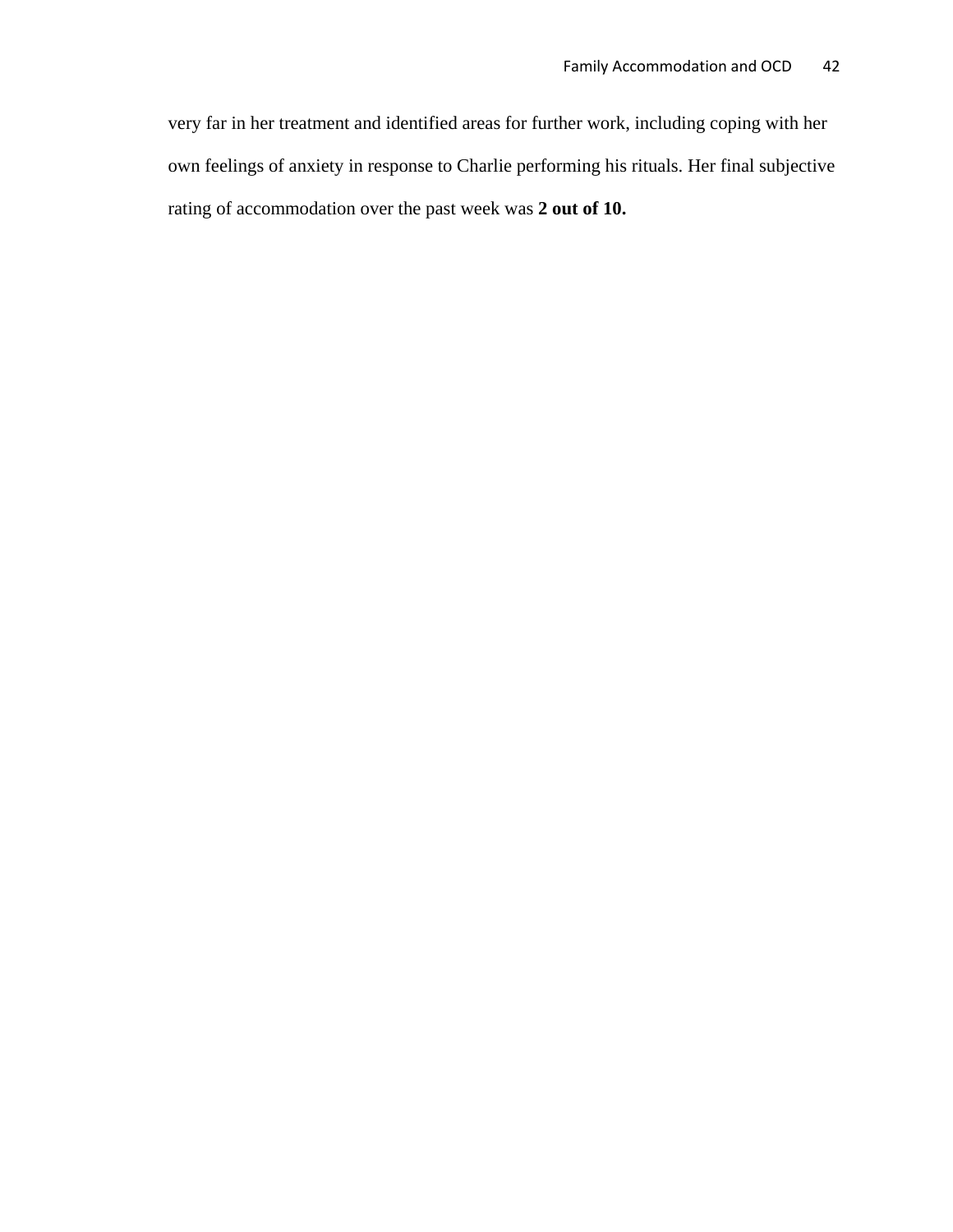#### Results

At the pre-treatment assessment, an attempt was made to assess Charlie using the study-approved quantitative measures (e.g. Y-BOCS, URICA) and clinical interview (ADIS-IV), however it became clear that due to his developmental issues Charlie was unable to fully comprehend the language of these measures when presented both visually and verbally. It was decided that Charlie's scores on self-report and intervieweradministered study measures were unreliable and thus could not be accurately recorded. Instead, Charlie's OCD diagnosis and pre-treatment levels of OCD symptom severity and treatment motivation were derived from qualitative interviews with Charlie and Brianne.

At the post-treatment interview, Charlie agreed to sit down with the investigator and describe his experience while his mother was in treatment. He reported that he believed his mother had become "stricter" towards him in general while she was in treatment and cited her refusal to engage with him after 10:30pm as an example of this change. Charlie also indicated his belief that Brianne had been acting "stricter" towards his OCD and had noticed her "yelling" more often for him to stop his rituals. Charlie indicated that Brianne had explained to him why she had been acting stricter during treatment and that he agreed his mother probably "needed a break from him" occasionally and that he was ok with her taking time to herself. When asked if he believed his OCD had become worse while his mother was in treatment, Charlie stated he felt it was about the same but that he had become more aware of it as a result of his mom ignoring him more often. When asked how he had been coping with his mom no longer helping him with his OCD, Charlie stated that he had turned to asking his father for help, such as with picking up items in his room from areas he didn't want to approach. Charlie then confirmed that although he believed his mother would continue ignoring his OCD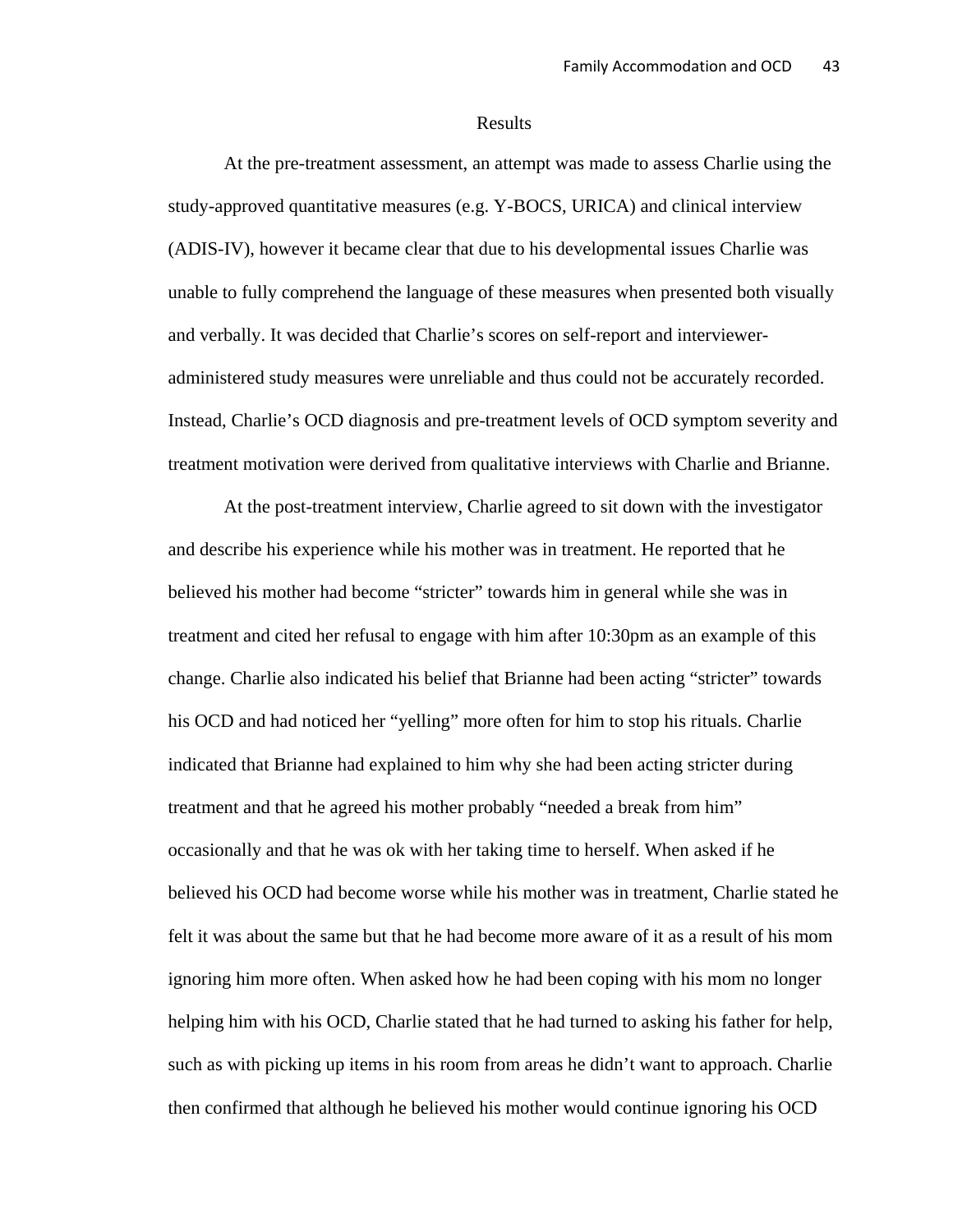and acting "strict and angry" towards him he did not desire treatment for his OCD at this time. At the end of the interview, Charlie was asked what advice he would give to someone he knew if they had OCD and needed help. Charlie responded that he would tell them to "ignore it" because being aware of it makes it worse.

At the pre-treatment assessment, Brianne did not meet criteria for any current or past Axis-I disorder on the ADIS-IV clinical interview. Brianne's total pre-treatment score on the DASS-21 was a 7, falling within the normative range. Her three clinical subscales (depression, anxiety, and stress) were also all within the normal range. Brianne's quality of life pre-treatment standardized scores were  $81<sup>st</sup>$  percentile for physical health,  $81<sup>st</sup>$  percentile for psychological health,  $69<sup>th</sup>$  percentile for social relationships and  $69<sup>th</sup>$  for environmental stress on the *WHOQOL-BREF*. Finally, Brianne's pre-treatment total score on the *Family Accommodation Scale – Interview Rated* scale was 26. Brianne's highest levels of accommodation fell into four domains, specifically facilitating Charlie's avoidance behaviors, waiting on Charlie to complete his rituals, assisting him in completing simple tasks around the home and taking on Charlie's responsibilities around the home.

Throughout the course of treatment, Brianne completed a DASS-21 at every other session. Her total scores never deviated outside of the 0-30 normal range, and she displayed no elevation of the depression, anxiety and stress subscales. At the posttreatment interview, Brianne's *WHOQOL-BREF* quality of life score was 88<sup>th</sup> percentile for physical health,  $69<sup>th</sup>$  for psychological health,  $69<sup>th</sup>$  for social relationships and  $63<sup>rd</sup>$  for environmental stress. Her post-treatment *FAS-IR* score was 7, a 40% decrease from her pre-treatment score. Specifically, Brianne displayed significant decreases in most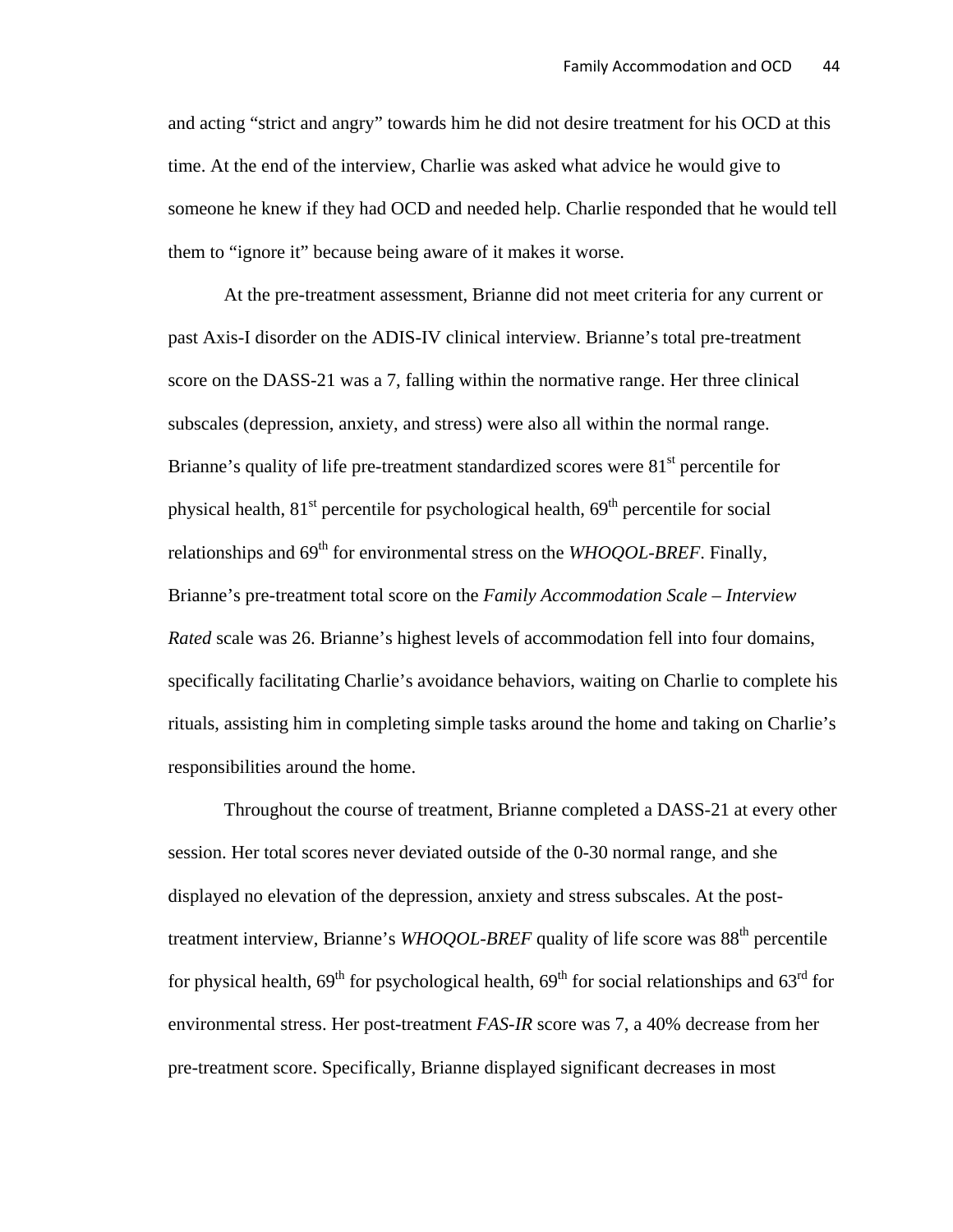domains of accommodation, especially "waiting for family member", "helping with simple tasks" and facilitating avoidance. Although it had been intended to calculate a reliable change index score for Brianne's pre and post treatment FAS-IR scores and determine clinical significance, this was not possible due to missing information on the FAS-IR's test-retest reliability and standardized pre and post treatment scores for experimental groups derived from the measure's creation. Thus, it is only possible at this time to report percentage decrease in Brianne's total score over the course of her treatment.

| <b>Measure</b>                               | Pre-Tx | Post-Tx |  |  |
|----------------------------------------------|--------|---------|--|--|
| <b>FAS-IR</b>                                | 26     |         |  |  |
| <b>DASS</b>                                  | 7      | 5       |  |  |
| <b>WHOQOL</b><br><b>Physical Health</b>      | 81%    | 88%     |  |  |
| <b>WHOQOL</b><br>Psychological Health        | 81%    | 69%     |  |  |
| <b>WHOQOL</b><br><b>Social Relationships</b> | 69%    | 69%     |  |  |
| <b>WHOQOL</b><br><b>Environmental Stress</b> | 69%    | 63%     |  |  |

| <b>Measure</b>                        | Week | Week | Week | Week           | Week | Week | Week | Week | Week | Week<br>10 |
|---------------------------------------|------|------|------|----------------|------|------|------|------|------|------------|
| Subjective<br>Weekly<br>Accommodation |      | 4    | 4    | $\overline{ }$ |      | ັ    | 4    |      | ັ    |            |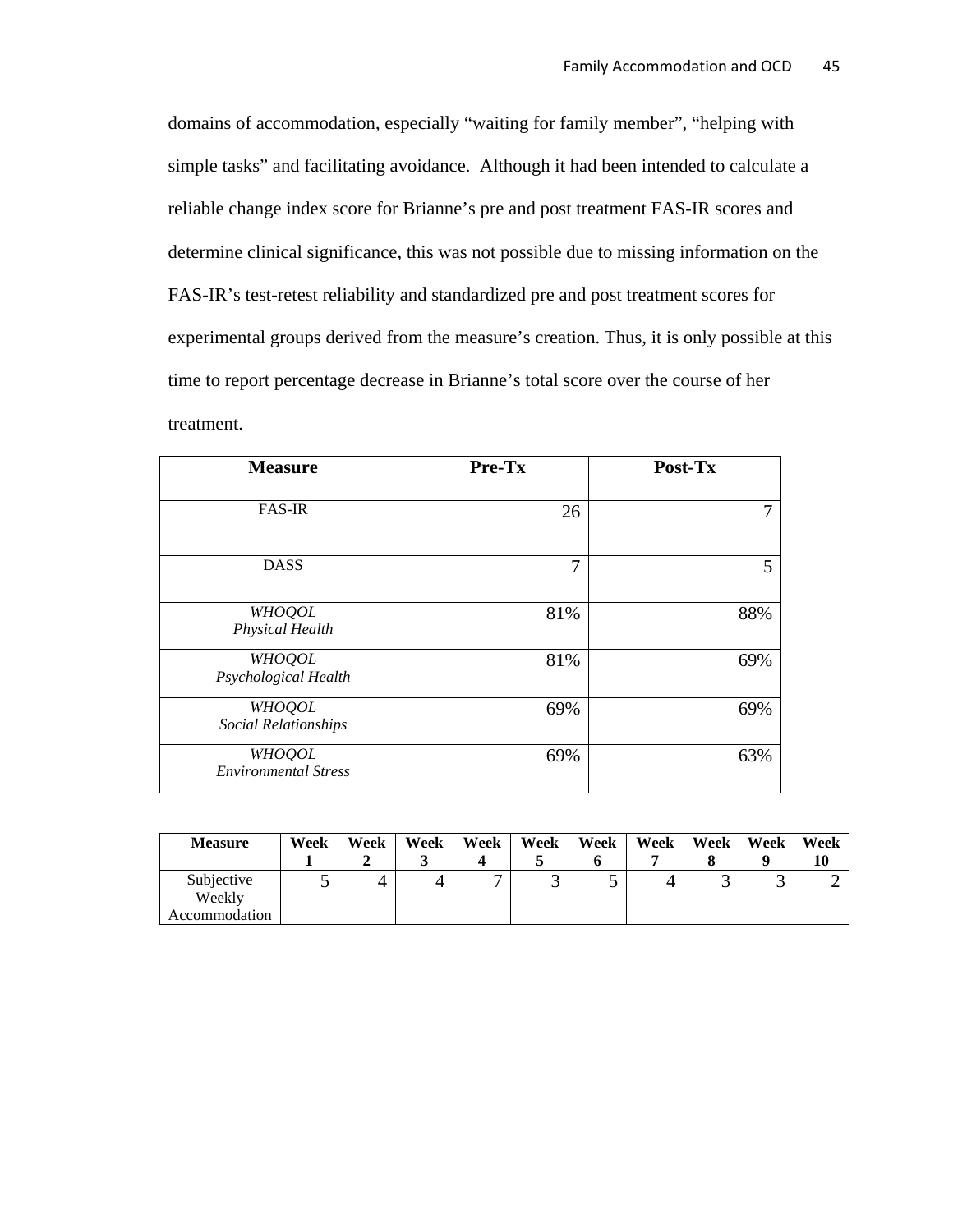#### **Discussion**

The primary purpose of this study was to examine whether a brief intervention targeted to an individual living with an adult family member diagnosed with OCD could be effective in reducing accommodation behaviors and improving that individual's overall quality of life. Additionally, the study aimed to examine whether such decreases in family accommodation might in turn lead to an increase in willingness to seek out OCD treatment for the diagnosed family member. Based upon the quantitative and qualitative results at post-treatment, the primary hypothesis that treatment would lead to decreased accommodation and improved quality of life for the patient was supported. Over the ten-week course of treatment, Brianne experienced a substantial decrease in her accommodation behaviors towards her son's OCD and an improvement in communication with her husband and older son. During treatment, Brianne strove to reduce the sacrificing of her own responsibilities to her son's OCD and to increase her focus on her own needs and the needs of her other family members. Although Brianne experienced a benefit from her short time in treatment, she indicated at the conclusion of treatment that additional sessions were necessary to consolidate her treatment gains and continue working towards her goals. Thus, it may be the case that a ten session treatment, while helpful, is not a sufficient treatment dose for accommodating family systems in which the OCD has been present for several years.

While the primary study hypothesis was supported, the secondary hypothesis regarding improved OCD treatment motivation for Charlie at post-treatment was not supported. Over the course of the study, Charlie acknowledged a change in his mother's attitude and behavior towards his OCD and Brianne reported noticing Charlie describe an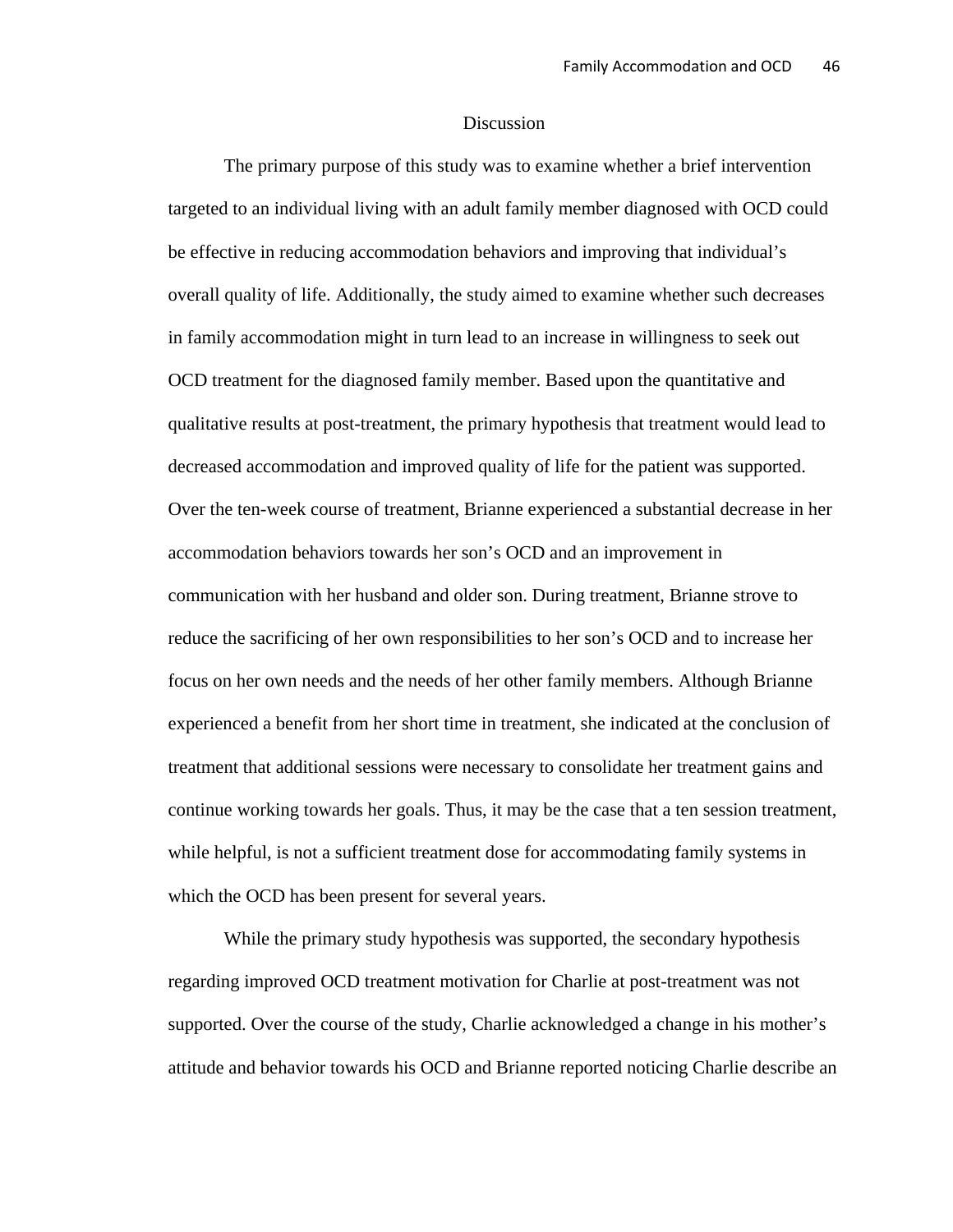increased awareness of his OCD and the impact of his anxiety on his behavior. However, at the conclusion of treatment Charlie reported no change in his level of motivation for OCD treatment and indicated he had attempted to incorporate his father's help with his OCD in response to his mother's refusal. There are several possibilities for the lack of change in Charlie's level of motivation. Perhaps Brianne's post-treatment level of accommodation, while decreased, was still too elevated to allow Charlie to experience sufficient environmental consequences as a result of his rituals to warrant treatment.

It may also be the case that any effect decreased accommodation might have on treatment motivation will take a longer period of time to develop and therefore an assessment immediately post-treatment was too soon to detect impact on motivation. To this point, several of the changes Brianne reported noticing in Charlie over the brief course of treatment, such as socializing with a peer outside of the home and verbalizing his desire for short-term employment, could represent signs of developmental growth in Charlie that may one day become incompatible with his OCD and reliance on rituals. In addition, Charlie's appeared to suggest that he had become more aware of his OCD in response to reduced accommodation might serve as a precursor for a future desire to seek treatment, since it would have become more difficult for him to ignore his illness.

Because the present study utilized a single case-study design, it is possible to examine in depth the course of treatment and determine which factors may have been instrumental in creating positive therapeutic change. For instance, the use of the fourfactor model of therapeutic intervention in conjunction with the detailed information gathered during the pre-treatment assessment allowed for the creation of a treatment plan designed to intervene at multiple systemic levels impacting Brianne, Charlie, and OCD.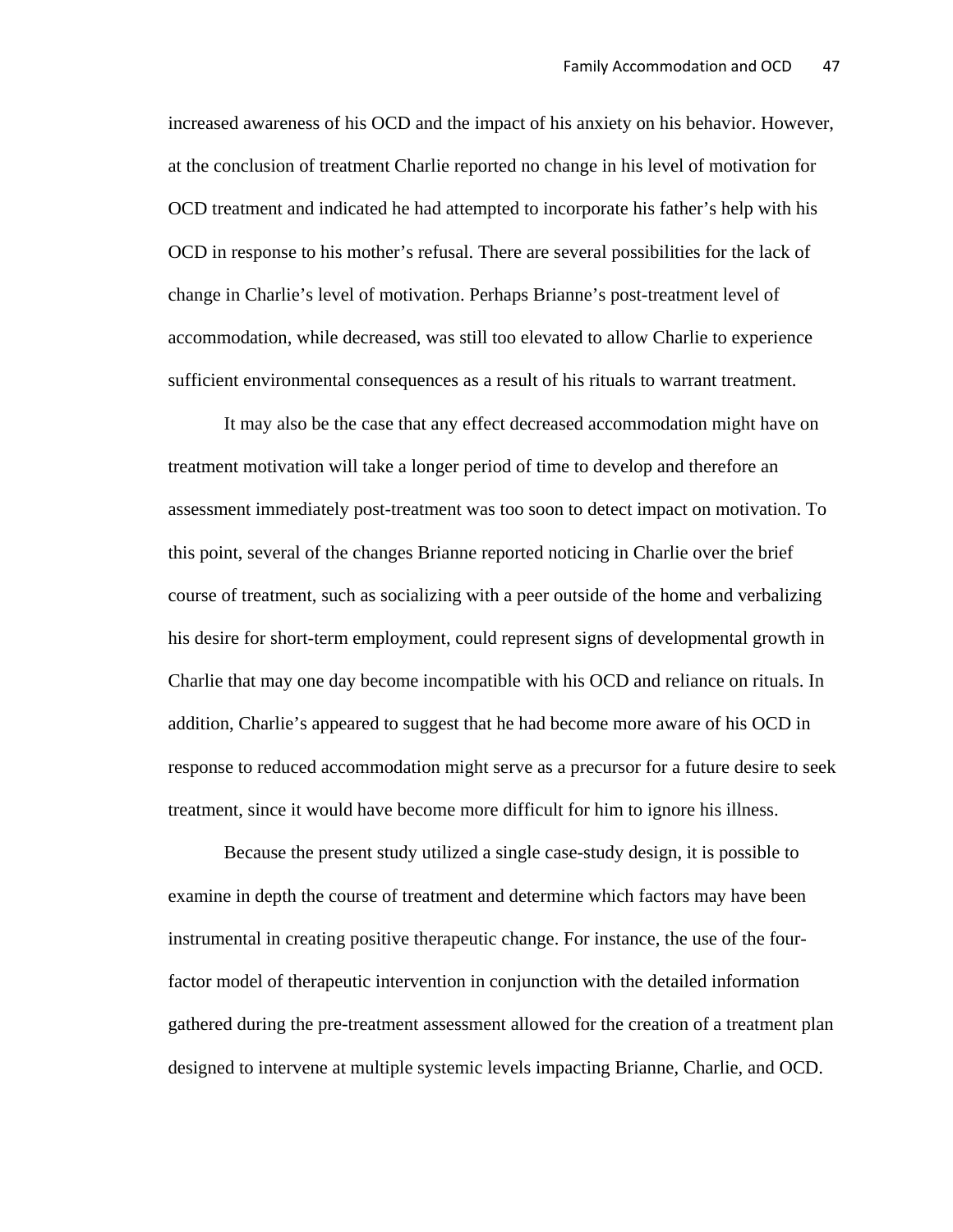Although the study provided individual treatment, a four-factor perspective provides evidence that the OCD accommodation involved the entire family system and negatively impacted all involved. Therefore, a significant portion of the intervention focused on raising Brianne's awareness of the systemic impact of accommodation, such as how her engagement with Charlie's OCD prohibited his social and occupational development and resulted in negative feelings and withdrawal in her husband and older son. The fourfactor model also enabled Brianne and the therapist to identify potential environmental resources that she could utilize to assist in coping with Charlie's OCD, such as relying on school officials to introduce negative consequences for Charlie, or assertively requesting her husband's assistance in creating and maintaining boundaries within the home.

While it is encouraging to see that a brief, 10-session course of therapy can provide a benefit for accommodating family members, it is also likely that several patient-specific variables factored into the course of treatment and overall results. Specifically, although never officially assessed quantitatively, Brianne's pre-treatment levels of motivation for therapy and awareness of her role in accommodating her son's OCD were quite high. From the moment the principle investigator described the nature of the study, Brianne reported excitement over entering into therapy and a firm willingness to examine and correct her own thinking patterns and behaviors as they related to Charlie's OCD. At no point did the therapist have to utilize motivational enhancement techniques with Brianne and there was never a disagreement over targeting treatment intervention towards Brianne rather than Charlie. In many ways, Brianne's motivation and self-awareness of her accommodation may be unique, as many family members typically accommodate out of a belief they are helping their loved one and may not fully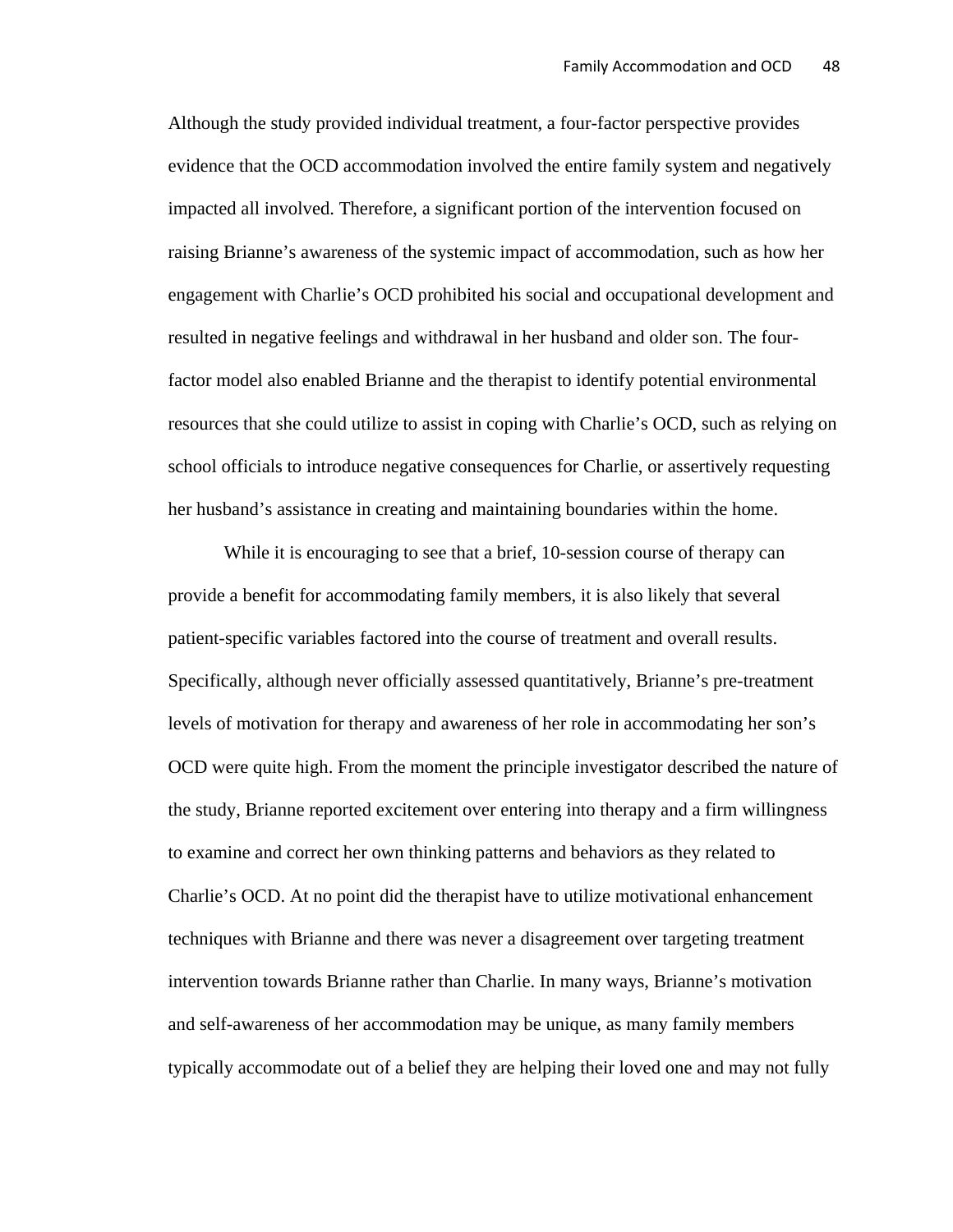realize or accept the negative impact of their actions. Therapists may need to devote more time in the beginning of treatment to resolving ambivalence, explaining why the treatment will focus on changing their behaviors rather than their loved one's rituals, and reinforcing the OCD model highlighting the long-term negative impact accommodation has on OCD. Therefore, therapists looking to work directly with OCD family members should routinely assess for motivation and accommodation-awareness at the outset of treatment, and be prepared to plan for more than ten sessions of treatment should these issues need be addressed.

Lastly, it is important to discuss the manner in which Brianne coped with her own feelings of anxiety and responsibility surrounding Charlie's OCD during the course of her treatment. In accordance with previous research findings of family member's tendency to become over-involved emotionally with their loved ones' OCD (Van Noppen & Steketee, 2009), Brianne would often begin to feel anxious when Charlie ritualized, and her subsequent attempts to accommodate during these occasions resulted in a decrease of her own anxiety. Initially, she was surprised that her own emotional state could have been so closely associated with her son's. However, a monitoring of her anxious thinking revealed that Brianne held the mistaken belief that Charlie would never stop ritualizing without her help. This insight into her accommodation subsequently led Brianne to the understanding that she adopted the care taker role with all her family members as a result of her anxiety over their health and well-being. Once this connection had been made, Brianne committed herself to being less emotionally reactive and hypersensitive towards her family members and OCD. This commitment was viewed as a major treatment accomplishment, as it began to allow Brianne the freedom to pursue goals of practicing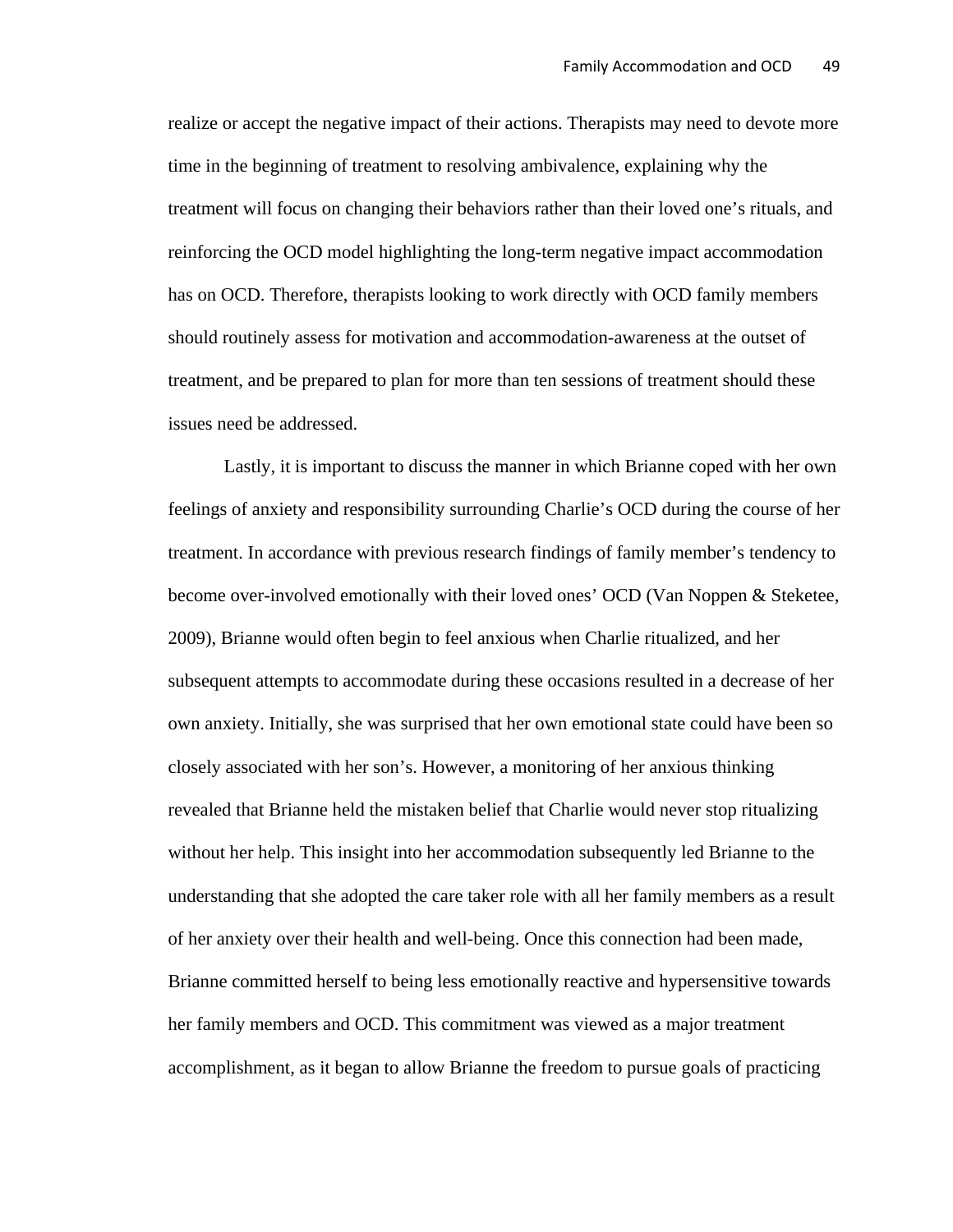self-care and devoting time to herself which had gone neglected over the years prior to her therapy.

There were several limitations to the current study. First, in utilizing a single casestudy design, the study lacked the methodology necessary to create true experimental conditions, such as randomization, presence of a control condition and the use of a large, diverse sample size. Thus, it is possible that the results were influenced by the passage of time, individual factors or that another treatment approach could have produced results equal to or exceeding those in the current study. Second, in the current study a decision was made to include a family in which OCD co-occurred with developmental issues, which was different from the original intention to recruit for OCD with minimal Axis-I comorbidities. The decision was made to include this family due to the clear impact of OCD on the household, the significant level of accommodation behaviors by the mother, and the belief that the uniqueness of the case would fit with the case-study approach. In addition, there is no evidence to suggest that individuals with co-occurring developmental disorders experience attenuated OCD treatment outcomes. To this point, it is noteworthy that Charlie, as expected, did not experience a significant increase in his OCD or display acting out behaviors in response to his mother's reduced accommodation.

The results of the current study suggest that providing a brief, behavioral treatment to a family member can be an effective method of reducing OCD accommodation and improving quality of life within the household. While the treatment did not result in an increase in OCD treatment-seeking motivation, it is possible that a higher dose of treatment (i.e. more sessions) or simply the passage of time would result in greater motivational influence. Future studies should expand on the current case-study by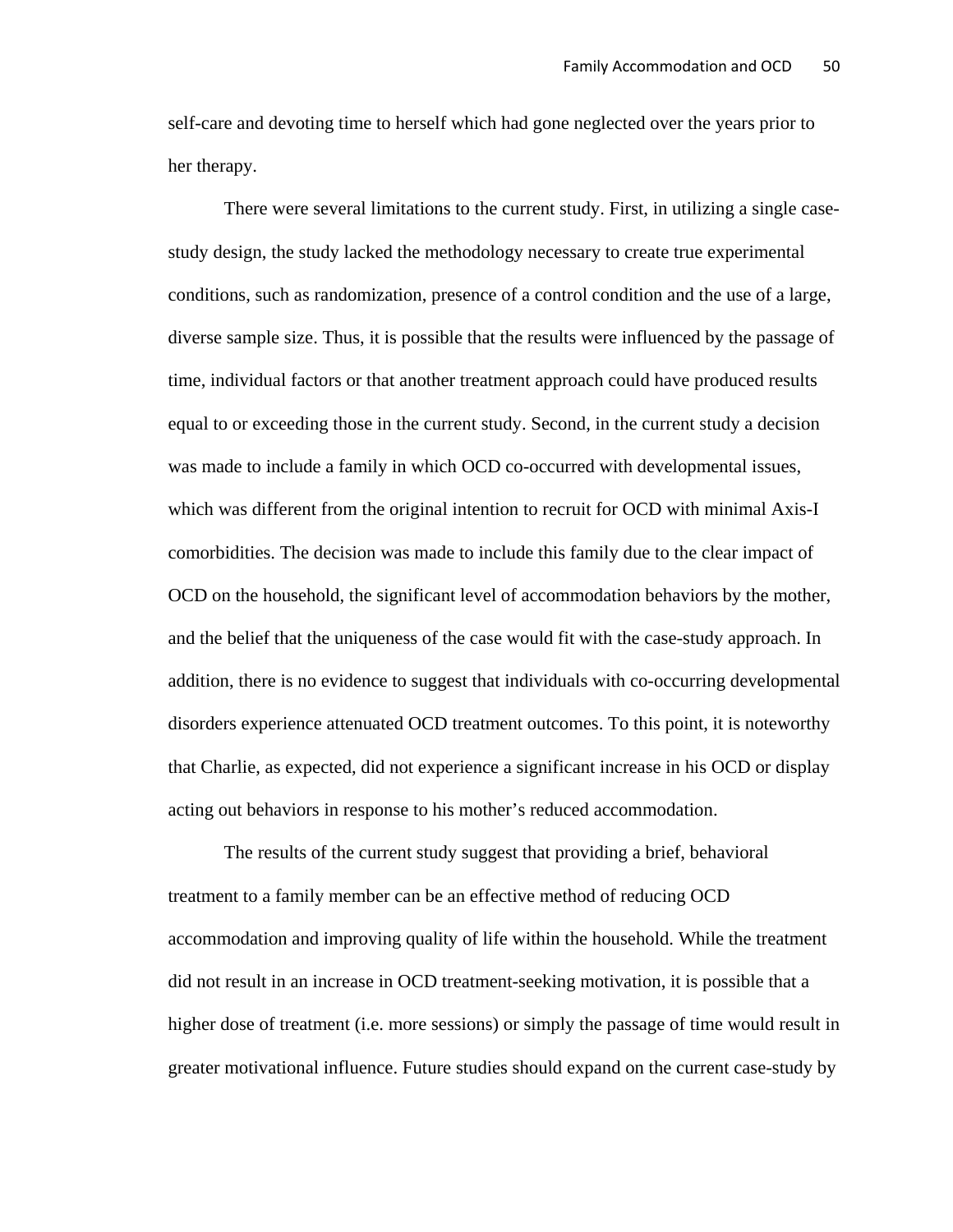incorporating larger, more diverse samples and different patient-family member dyads, such as providing treatment to spouses or siblings in addition to mothers. Additionally, the use of randomized, controlled experimental designs will be necessary to scientifically establish the efficacy of a family-member centered treatment approach. Finally, researchers should examine whether accommodating family members would derive equal benefit from treatment in the presence of different OCD subtypes and levels of symptom severity.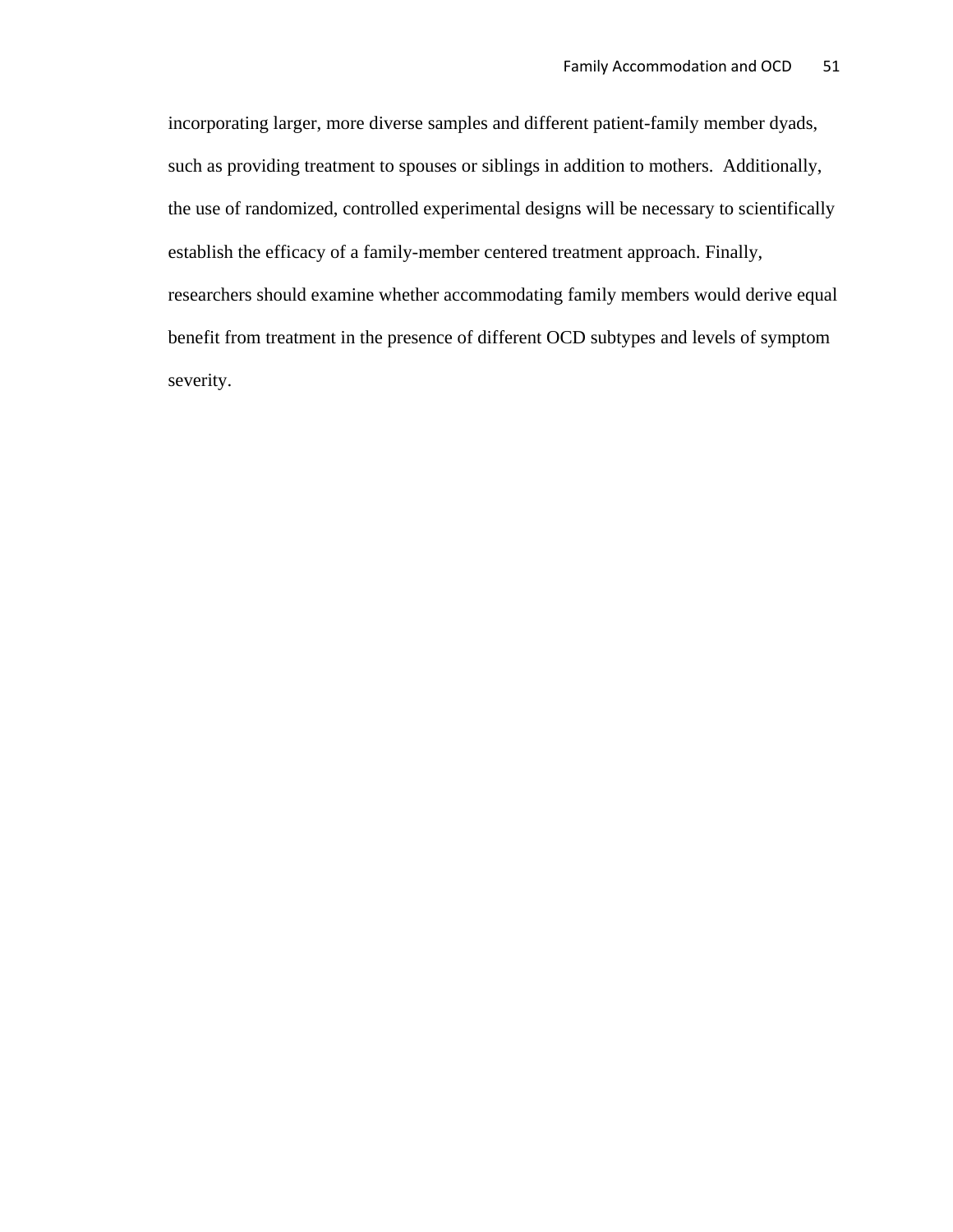#### References

- Albert, U., Bogetto, F., Maina, G., Saracco, P., Brunatto, C., & Mataix-Cols, D. (2010). Family accommodation in obsessive-compulsive disorder: Relation to symptom dimensions, clinical and family characteristics. *Psychiatry Research, 179,* 204- 211
- Albert, U., Salvi, V., Saracco, P., Bogetto, F., & Maina, G. (2007). Health-related quality of life among first-degree relatives of patients with obsessive-compulsive disorder in Italy. *Psychiatric Services, 58,* 970-976.
- American Psychiatric Association (2000). *Diagnostic and statistical manual of mental*  disorders (4<sup>th</sup> ed., text revision). Washington, DC: Author.
- Amir, N., Freshman, M., & Foa, E. B. (2000). Family distress and involvement in relatives of obsessive-compulsive disorder patients. *Journal of Anxiety Disorders, 14(3),* 209-217.
- Brown, T. A., DiNardo, P. A., & Barlow, D. H. (1994). *Anxiety disorders interview schedule for DSM-IV: Adult version, client interview schedule.* San Antonio, TX: The Psychological Corporation.
- Brown, T. A., DiNardo, P. A., Lehman, C. L., & Campbell, L. A. (2001). Reliability of DSM-IV anxiety and mood disorders: Implications for the classification of emotional disorders. *Journal of Abnormal Psychology, 110(1),* 49-58.
- Brown, T. A., Chorpita, B. F., Korotitsch, W., & Barlow, D. H. (1997). Psychometric properties of the Depression Anxiety Stress Scales (DASS) in clinical samples. *Behaviour Research and Therapy, 47,* 710-715.
- Calvocoressi, L., Lewis, B., Harris, M., Goodman, W. K., Trufan, S. J., McDougle, C. J., & Price, L. H. (1995). Family accommodation in obsessive compulsive disorder. *American Journal of Psychiatry, 152,* 441-443.
- Calvocoressi, L., Mazure, C. M., Kasl, S. V., Skolnick, J., Fisk, D., Vegso, S. J., . . . Price, L. H. (1999). Reliability and validity of the family accommodation scale for obsessive compulsive disorder. *Journal of Nervous and Mental Diseases, 187,*  636-642.
- Chambless, D. L. & Steketee, G. (1999). Expressed emotion and behavior therapy outcome: a prospective study with obsessive-compulsive and agoraphobic outpatients. *Journal of Consulting and Clinical Psychology, 67,* 658-665.
- Cooper, M. (1996). Obsessive compulsive disorder: Effects on family members. *American Journal of Orthopsychiatry, 66,* 296-304.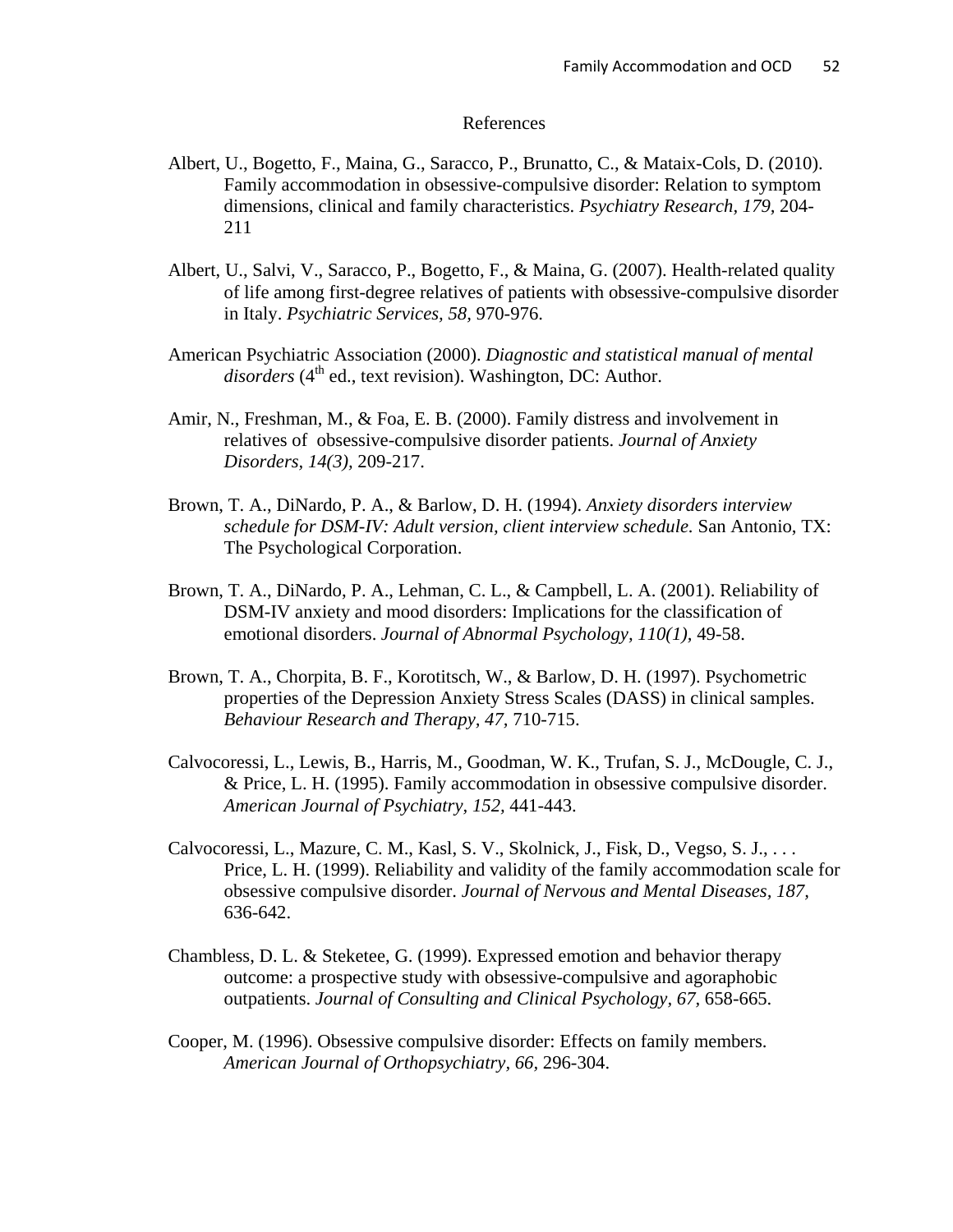- Dattilio, F. M., Edwards, D. J., & Fishman, D. B. (2010). Case studies within a mixed methods paradigm: Toward a resolution of the alienation between researcher and practitioner in psychotherapy research. *Psychotherapy Theory, Research, Practice, Training, 47,* 427-441.
- Dozois, D. J. A., Westra, H. A., Collins, K. A., Fung, T. S., & Garry, J. K. F. (2004). Stages of change in anxiety: psychometric properties of the University of Rhode Island Change Assessment (URICA) scale. *Behaviour Research and Therapy, 42,*  711-729.
- Fadden, G., Kuipers, L., & Bebbington, P. (1987). The burden of care: the impact of functional psychiatric illness on the patient's family. *British Journal of Psychiatry, 150,* 285-292.
- Fishman, D. B. (2005). Editor's introduction to PCSP From single case to database: A new method for enhancing psychotherapy practice. *Pragmatic Case Studies in Psychotherapy, 1,* 1-50.
- Franklin, M. E. & Foa, E. B. (2008). Obsessive-compulsive disorder. In D. H. Barlow (Ed.), *Clinical handbook of psychological disorders: A step-by-step treatment manual* ( $4<sup>th</sup>$  ed., pp. 164-215). New York: Guilford Press.
- Geffken, G. R., Storch, E. A., Duke, D. C., Monaco, L., Lewin, A. B., & Goodman, W. K. (2006). Hope and coping in family members of patients with obsessivecompulsive disorder. *Anxiety Disorders, 20,* 614-629.
- Goodman, W. K., Price, L. H., Rasmussen, S. A., Mazure, C., Fleischmann, R. L., Hill, C. L. …Charney, D. S. (1989). The Yale-Brown Obsessive Compulsive Scale. I. Development, use, and reliability. *Archives of General Psychiatry, 46,* 1006-1011.
- Issakidis, C. & Andrews, G. (2002). Service utilization for anxiety in an Australian community sample. *Social Psychiatry and Psychiatric Epidemiology, 37,* 153- 163.
- Jacobson, N. S. & Truax, P. (1991). Clinical significance: A statistical approach to defining meaningful change in psychotherapy research. *Journal of Consulting and Clinical Psychology, 59,* 12-19.
- Jenike, M. A. (2004). Obsessive-compulsive disorder. *New England Journal of Medicine, 350,* 259-265.
- Koran, L. M. (2000). Quality of life in obsessive-compulsive disorder. *Psychiatric Clinics of North America, 23,* 509-517.
- Koran, L. M., Thienemann, M. L., & Davenport, R. (1996). Quality of life for patients with obsessive-compulsive disorder. *American Journal of Psychiatry, 153,* 783- 788.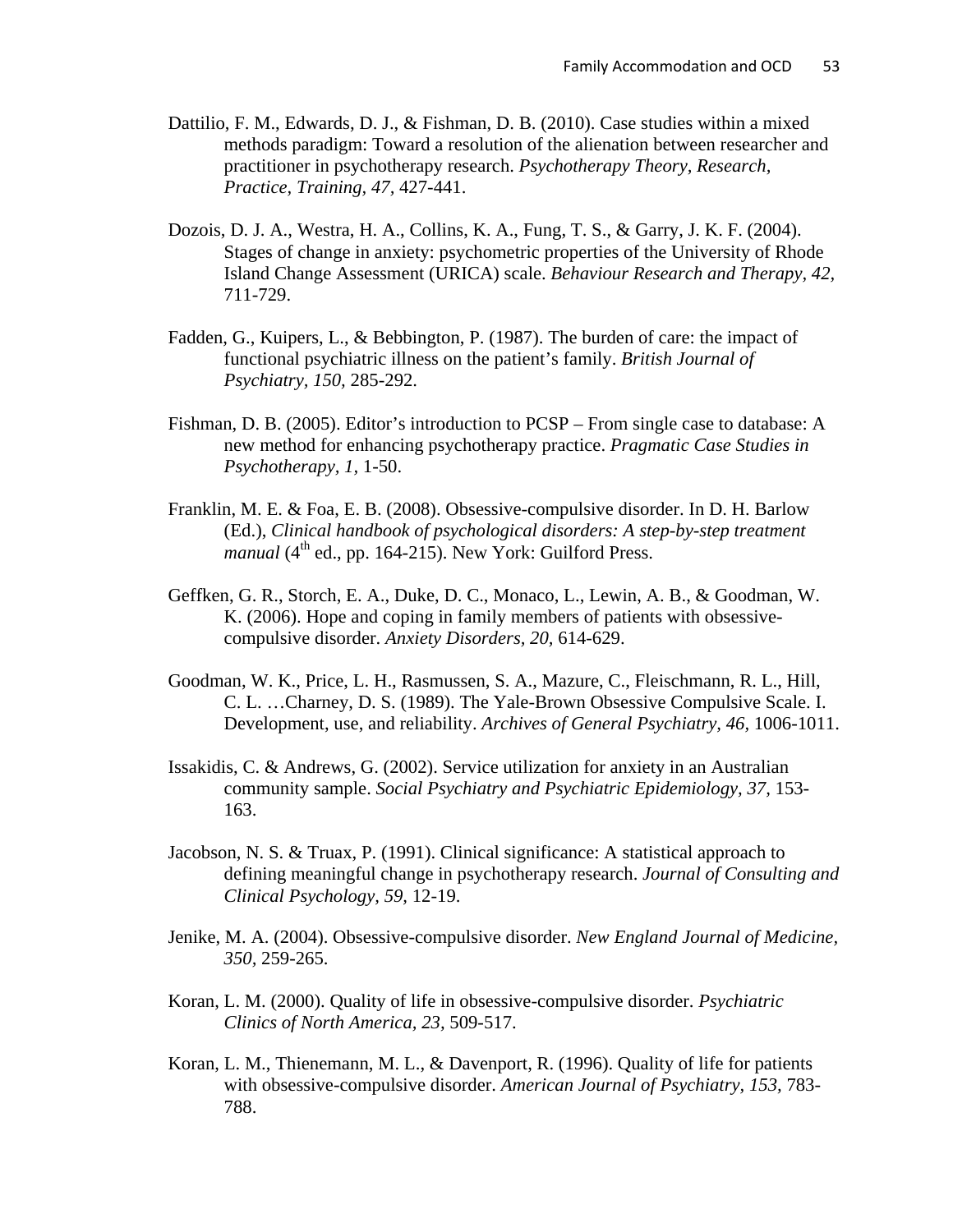- Livingston-Van Noppen, B., Rasmussen, S., Eisen, J., & McCartney, L. (1990). Family function and treatment in obsessive compulsive disorder. In M. Jenike, L. Baer, W. Minichiello (Eds.), *Obsessive compulsive disorder: Theory and management* (*2nd ed.* 325-340.) Chicago: Yearbook Medical Publishers.
- Lovibond, S. H., & Lovibond, P. F. (1995). Manual for the Depression Anxiety Stress Scales  $(2^{nd}$  ed.) Sydney, Australia: Psychology Foundation.
- Magliano, L., Tosini, P., Guarneri, M., Marasco, C., & Catapano, F. (1996). Burden on the families of patients with obsessive-compulsive disorder: A pilot study. *European Psychiatry, 11,* 192-197.
- Maltby, N. & Tolin, D. F. (2003). Overview of treatments for OCD and spectrum conditions: Conceptualization, theory, and practice. *Brief Treatment and Crisis Intervention, 3,* 127-144.
- Maltby, N. & Tolin, D. F. (2005). A brief motivational intervention for treatmentrefusing OCD patients. *Cognitive Behaviour Therapy, 34,* 176-184.
- March, J. S., & Mulle, K. (1998). *OCD in Children and Adolescents: A Cognitive-Behavioral Treatment Manual.* New York: Guilford Press.
- McConnaughy, E. A., Prochaska, J. O., & Velicer, W. F. (1983). Stages of change in psychotherapy: measurement and sample profiles. *Psychotherapy: Theory, Research, and Practice. 20,* 368-375.
- Persons, J. B. (2008). *The Case Formulation Approach to Cognitive-Behavior Therapy.* New York: Guilford Press.
- Peterson, D. R. (1991). Connection and disconnection of research and practice in the education of professional psychologists. *American Psychologist, 40,* 441-451.
- Petronko, M. R., Harris, S. L., & Kormann, R. J. (1994). Community-based behavioral training approaches for people with mental retardation and mental illness. *Journal of Consulting and Clinical Psychology, 62,* 49-54.
- Piacentini, J., Bergman, R. L., Keller, M., & McCracken, J. (2003). Functional impairment in children and adolescents with obsessive-compulsive disorder. *Journal of Child and Adolescent Psychopharmacology, 13,* 61-70.
- Rasmussen, S. A., & Eisen, J. L. (1992). The epidemiology and clinical features of obsessive compulsive disorder. *Psychiatric Clinics of North America, 15,* 743- 758.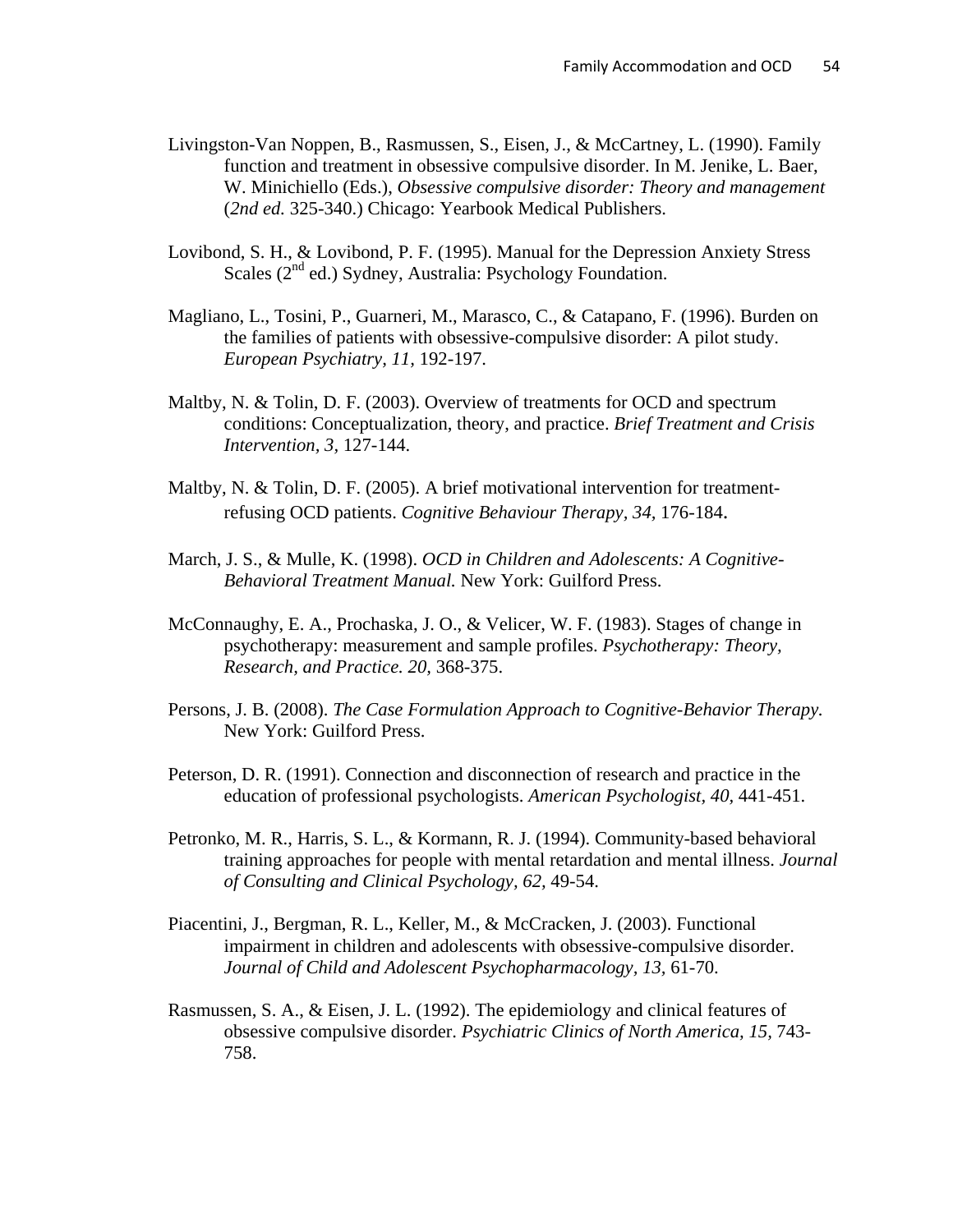- Renshaw, K. D., Steketee, G., & Chambless, D. L. (2005). Involving family members in the treatment of OCD. *Behavior Therapy, 34,* 164-175.
- Riccardi, C. J., Timpano, K. R., & Schmidt, N. B. (2010). A case study perspective on the importance of motivation in the treatment of obsessive compulsive disorder. *Clinical Case Studies, 9,* 273-284.
- Shafran, R. & Ralph, J. (1995). Obsessive-compulsive symptoms and the family. *Bulletin of the Menninger Clinic, 59,* 472-479.
- Simpson, H. B. & Zuckoff, A. (2011). Using motivational interviewing to enhance treatment outcome in people with obsessive-compulsive disorder. *Cognitive and Behavioral Practice, 18,* 28-37.
- Skevington, S. M., Lotfy, M., & O'Connell, K. A. (2004). The World Health Organization's WHOQOL-BREF quality of life assessment: Psychometric properties and results of the international field trial. *Quality of Life Research, 13,*  299-310.
- Steketee, G. (1993). Social support and treatment outcome of obsessive compulsive disorder at 9-month follow-up. *Behavioural Psychotherapy, 21,* 81-95.
- Steketee, G. (1997). Disability and family burden in obsessive-compulsive disorder. *Canadian Journal of Psychiatry, 42,* 919-928.
- Steketee, G., & Pruyn, N. A. (1998). Families of individuals with obsessive-compulsive disorder. In R. P. Swinson, M. M. Antony, S. Rachman, & M. A. Richter (Eds.), *Obsessive-Compulsive Disorder: Theory, Research, and Treatment* (pp. 120-140). New York: Guilford Press.
- Steketee, G. & Van Noppen, B. (2003). Family approaches to treatment for obsessive compulsive disorder. *Revista Brasileira de Psiquiatria, 25,* 43-50.
- Storch, E. A., Geffken, G. R., Merlo, L. J., Jacob, M. L., Murphy, T. K., Goodman, W. K., . . . Grabill, K. (2007). Family accommodation in pediatric obsessivecompulsive disorder. *Journal of Clinical Child and Adolescent Psychology, 36,*  207-216.
- Storch, E. A., Larson, M. J., Muroff, J., Caporino, N., Geller, D., Reid, J. M., . . . Murphy, T. K. (2010). Predictors of functional impairment in pediatric obsessivecompulsive disorder. *Journal of Anxiety Disorders, 24,* 275-283.
- Storch, E. A., Merlo, L. J., Larson, M. J., Marien, W. E., Geffken, G. R., Jacob, M. L., . . . Murphy, T. K. (2008). Clinical features associated with treatment-resistant obsessive compulsive disorder. *Comprehensive Psychiatry, 49,* 35-42.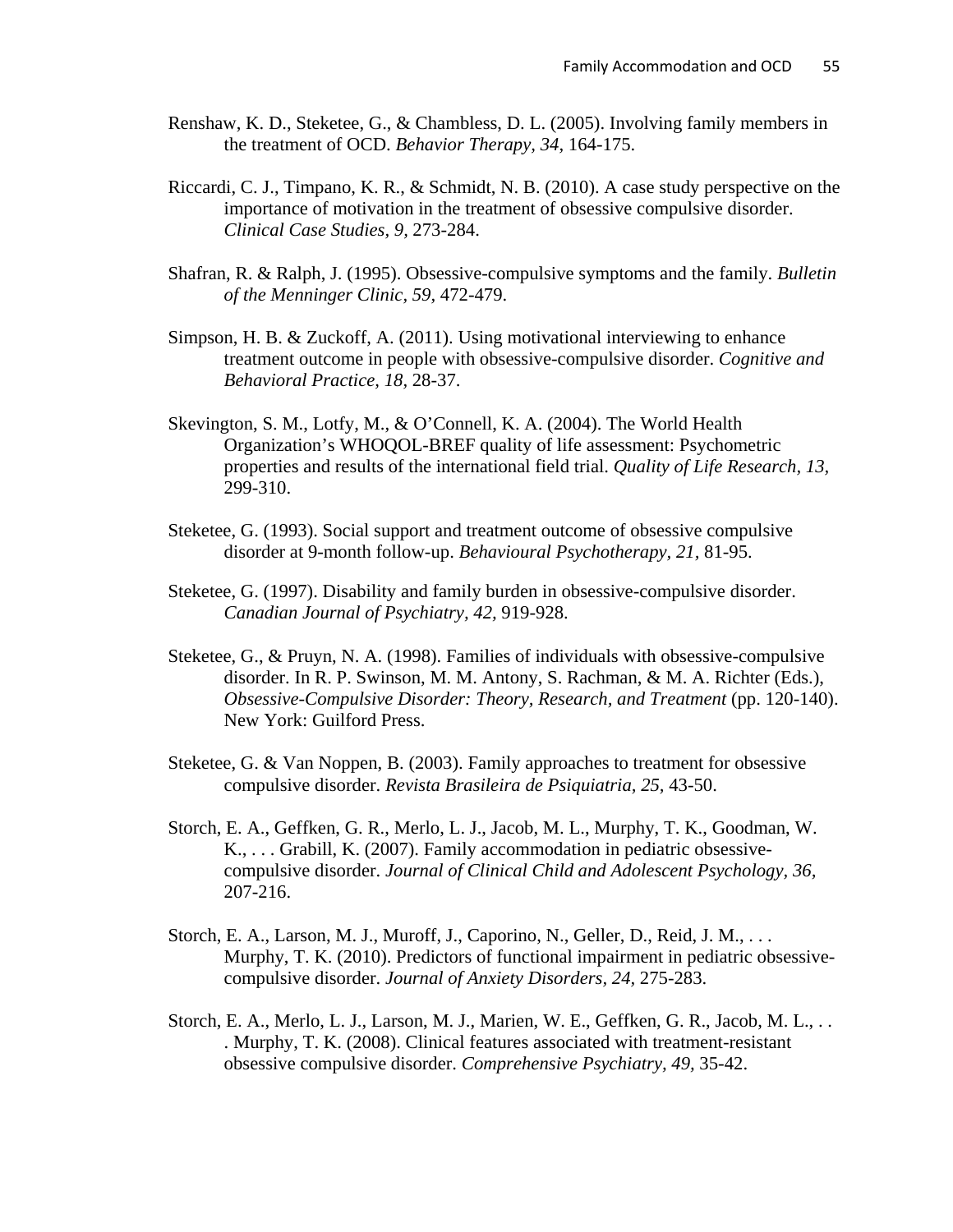- Van Noppen, B. & Steketee, G. (2009). Testing a conceptual model of patient and family predictors of obsessive compulsive disorder (OCD) symptoms. *Behaviour Research and Therapy, 47,* 18-25.
- Weissman, M. M., Bland, R. C., Canino, G. J., Greenwald, S., Hwu, H. G., Lee C. K…….Wickramaratne, P. J. et al. (1994). The cross-national epidemiology of obsessive compulsive disorder: The cross national collaborative group. *Journal of Clinical Psychiatry, 55* (Suppl. 3)*,* 5-10.
- Woody, S. R., Steketee, G., & Chambless, D. L. (1995). Reliability and validity of the Yale-Brown Obsessive Compulsive Scale. *Behaviour Research and Therapy, 33,*  597-605.
- Zohar, A. H. (1999). The epidemiology of obsessive-compulsive disorder in children and adolescents. *Child and Adolescent Psychiatric Clinics of North America, 8, 445-*460.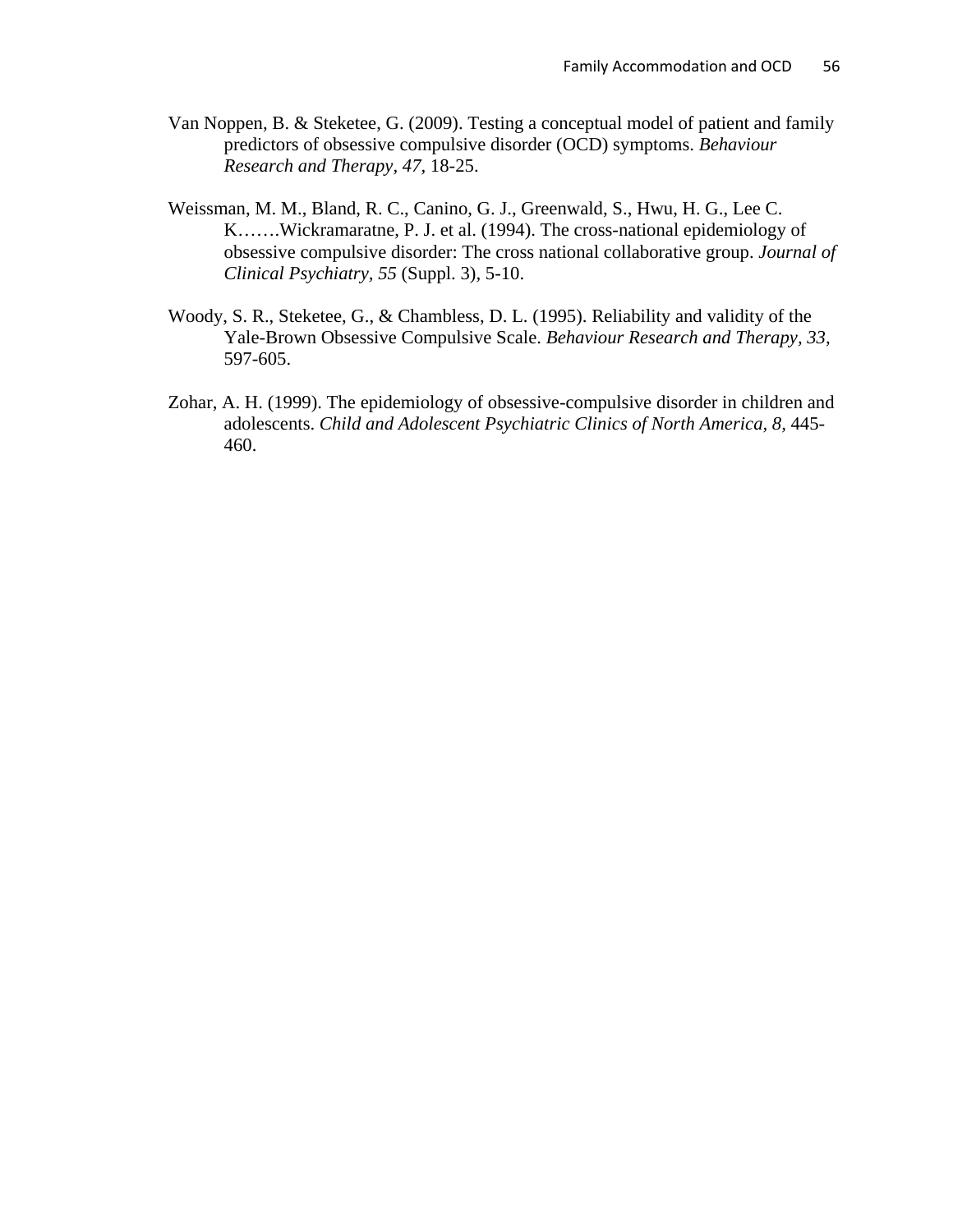## Appendices

# **A Preliminary Investigation of the Relationship Between Accommodation Behaviors of Family Members of Individuals with OCD and Treatment Outcome**

## **Informed Consent Non-Patient Family Member Version**

You are invited to participate in a research study that is being conducted by James Marinchak, Psy.M., who is a doctoral candidate at the Rutgers University Graduate School of Applied and Professional Psychology.

This consent form contains information about the study that the primary investigator will go over with you. You will have the opportunity to ask questions and have them answered. When all of your questions have been answered, you will be asked to sign this consent form if you agree to be in the study. A copy of the form will be given to you to keep for your records.

## **1. Nature and Purpose of the Study**

The purpose of the study is to examine the efficacy of cognitive behavioral therapy (CBT) for individuals living with an adult family member with obsessive compulsive disorder (OCD) who does not currently desire treatment. Previous research has shown that OCD can cause significant stress, disruption and reduced quality of life for family units, and that family members can often become incorporated into the performance of OCD rituals and compulsions. Cognitive behavioral therapy can be an effective form of treatment for individuals attempting to cope with a family member's mental illness. The goal of this study is to determine whether a brief, CBT treatment reduces distress and improves quality of life for non-OCD family members.

## **2. Explanation of Procedures**

If you and your family member decide to participate in this study, you will participate in the following procedures:

Before beginning treatment, you and an adult family member will be interviewed in your home by the primary investigator and asked to fill out questionnaires about current and past psychological treatment and symptoms. You will be interviewed separately and

all your answers will remain confidential and will not be shared with your family members. Each interview should take approximately  $1 \frac{1}{2}$  - 2 hours, for a total of 3-4 hours. You and your family member will be asked to participate in a similar assessment approximately one week after your family member's  $10<sup>th</sup>$  treatment session. The procedures and materials used during this termination interview will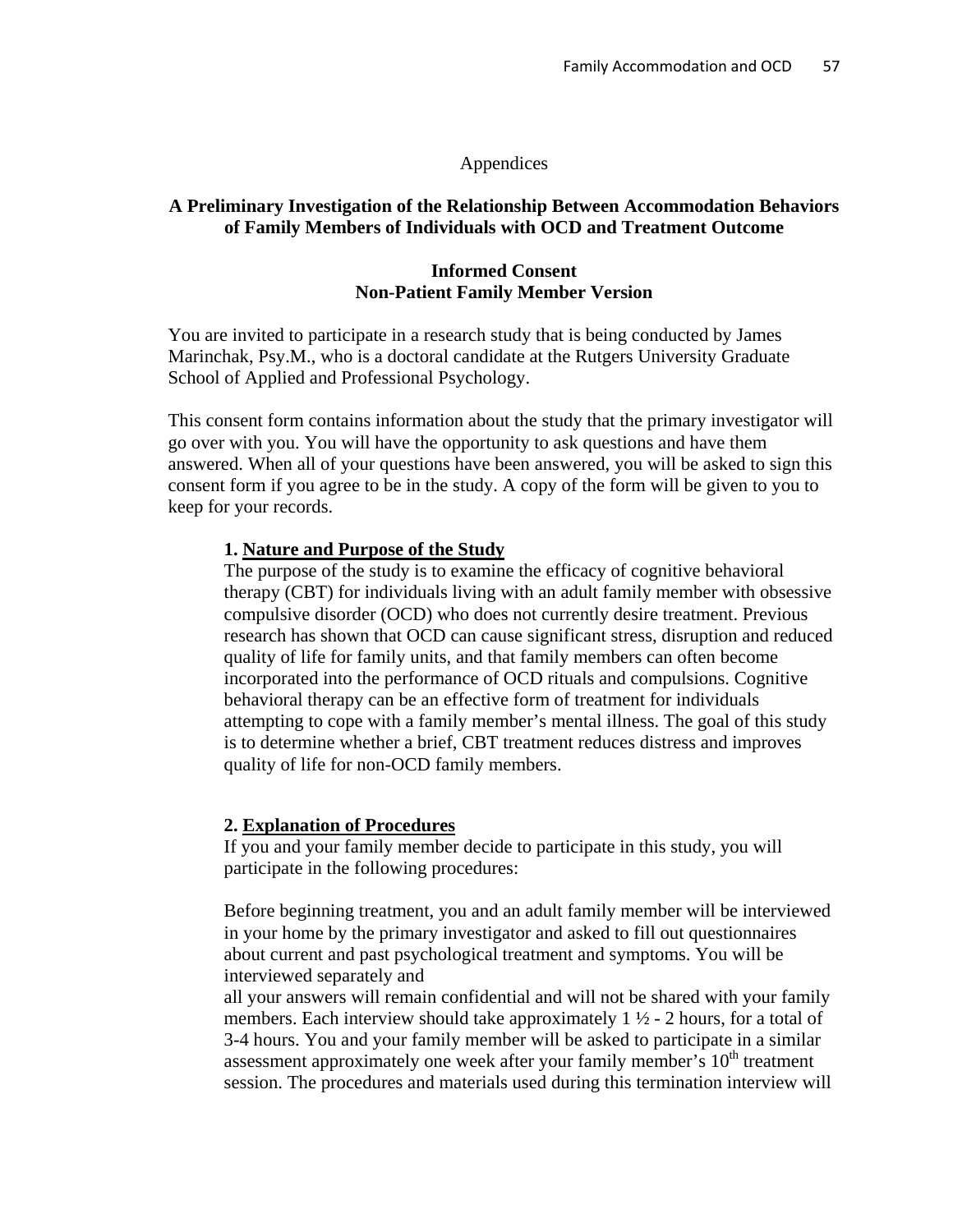be the exact same as those used during the initial study interview. There will be no audio or video recordings made during your interview.

Page 1, Participant Initials \_\_\_\_\_\_\_\_\_\_\_\_\_\_

After the interviews are completed and your eligibility is confirmed, your family member will participate in 10, 50-minute therapy sessions at the Rutgers University Anxiety Disorders Clinic where you will receive cognitive behavioral therapy (CBT) for coping with your adult family member's OCD. The primary investigator, a graduate student in clinical psychology who has received specialized training in the treatment of OCD and OCD-related issues, will provide the therapy. The therapist will receive weekly one-hour supervision from a licensed professional psychology with expertise in the treatment of OCD. Your family member's treatment will focus on providing educational information regarding the nature of OCD, improving family communication, reducing psychological distress and teaching strategies to help them cope with the presence of OCD rituals in the household.

During treatment, the primary investigator/therapist will not initiate contact with you and will not discuss the nature of your family member's treatment. However, if you wish to contact the primary investigator/therapist, you may do so at any point. If at any point during your family member's treatment you wish to receive cognitive behavioral therapy for your OCD, you may notify the primary investigator and you will be offered treatment at no-cost at the Rutgers University Anxiety Disorders Clinic.

At the termination of treatment, you will be offered free, weekly individual treatment from a graduate student at the Rutgers Anxiety Disorders Clinic for your OCD. There is no requirement for you to enter into treatment, and your decision to enter into treatment will remain completely voluntary.

If you or your family member have any questions about the study, you may contact James Marinchak, Psy.M at 732-445-5384 or at James Marinchak, GSAPP, Rutgers University, 152 Frelinghuysen Road, Piscataway, NJ 08854.

### **3. Discomforts and Risks**

Participating in this study may expose you or your family member to some discomfort or risks. The first risk of participating is a possible loss of privacy. Since we will be collecting personal information about you and your family member there is some risk of a loss of confidentiality. However, we will minimize this risk by keeping all information you give us completely confidential and available only to the research staff.

It is possible that some of the topics discussed or techniques used during the interview may cause you or your family member some degree of discomfort. However, the expected level of discomfort is not greater than the level of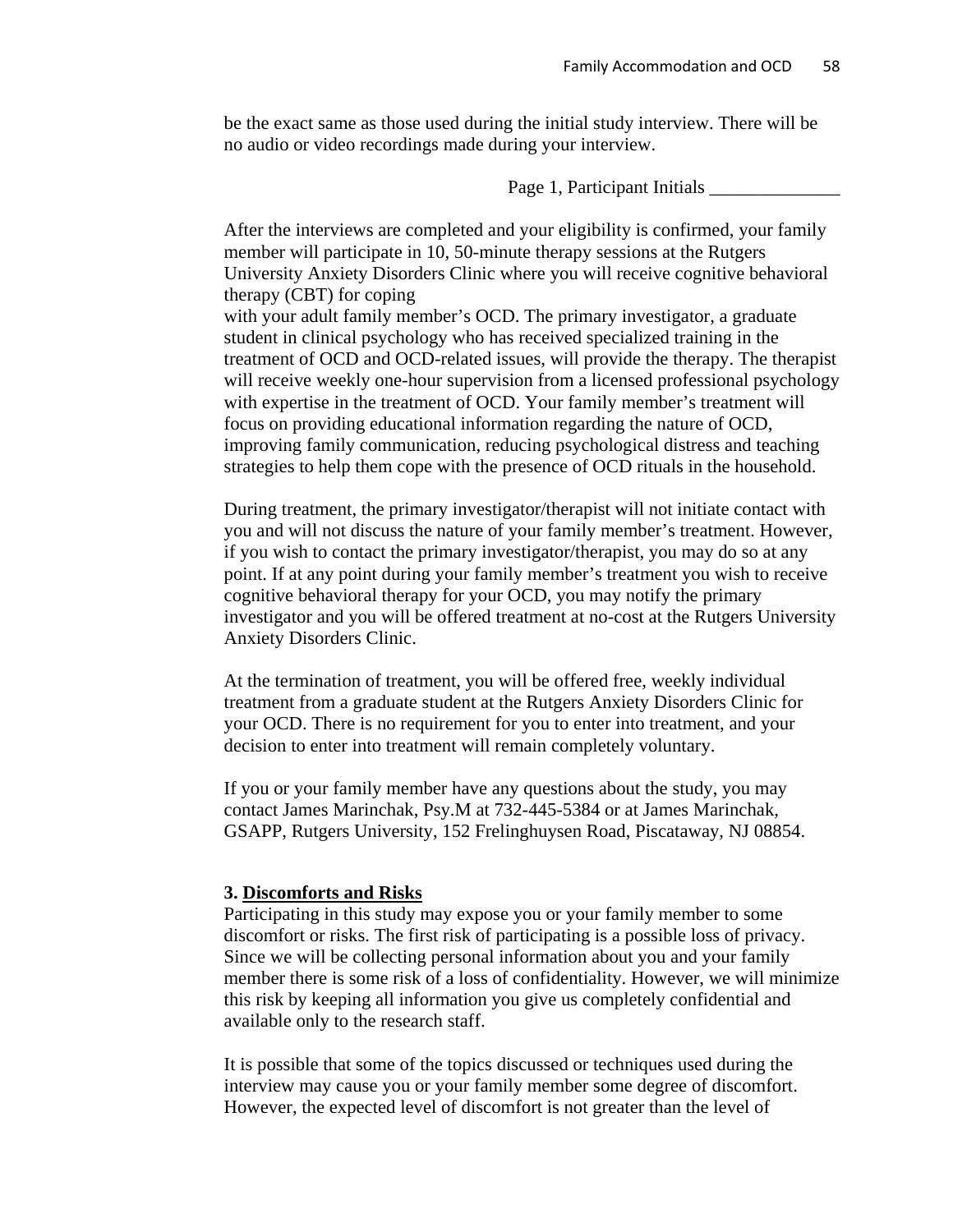discomfort that is expected during any psychological treatment. You may also be uncomfortable providing sensitive, personal information on the questionnaires. Most people do not experience any discomfort while completing questionnaires

Page 2, Participant Initials \_\_\_\_\_\_\_\_\_\_\_\_\_\_

such as these, and many find them to be very interesting. However, if you or your family member find the questions to be upsetting, you may refuse to answer specific questions. The primary investigator will make every effort to ensure that you feel comfortable with the questionnaires, and when appropriate, will provide you with skills to reduce your discomfort.

You or your family member may also experience risks that are currently unforeseeable to the primary investigator. If you or your family member experience severe distress, please speak with James Marinchak at 732-445-5384.

# **4. Benefits**

By participating in this study, your family member will receive a state-of-the-art treatment for distress related to the presence of OCD in the household provided by a specially trained therapist. They will likely experience reduction in their overall distress, improvement in their quality of life and relationships with you and other family members, an increase in their OCD knowledge and the acquisition of alternative ways of coping with the presence of OCD rituals in the household.

By participating in this study, you will also be advancing psychological knowledge regarding the effect of OCD on families. You will help us answer the question of whether or not treatment provided to a family member of a nontreatment motivated adult with OCD is effective in reducing family distress and improving quality of life within the household. With this information, it is likely that you will help improve psychological services for others. If you are interested in the results of the study, you can request to be provided with copies of all resulting publications as they become available.

# **5. Costs and Compensation**

There is no cost to you or your family member for participating in this research. There is no direct compensation, however you will be eligible through your participation to receive cognitive behavior therapy at the Rutgers Anxiety Disorders Clinic free-of-cost.

# **6. Confidentiality**

All of your records from this study will be treated as confidential. Confidential means that the research records will include some information about you and your family member, such as your name, gender, age and address. The principle investigator will keep information containing personal information confidential by limiting individuals' access to the research data and keeping it in a secure location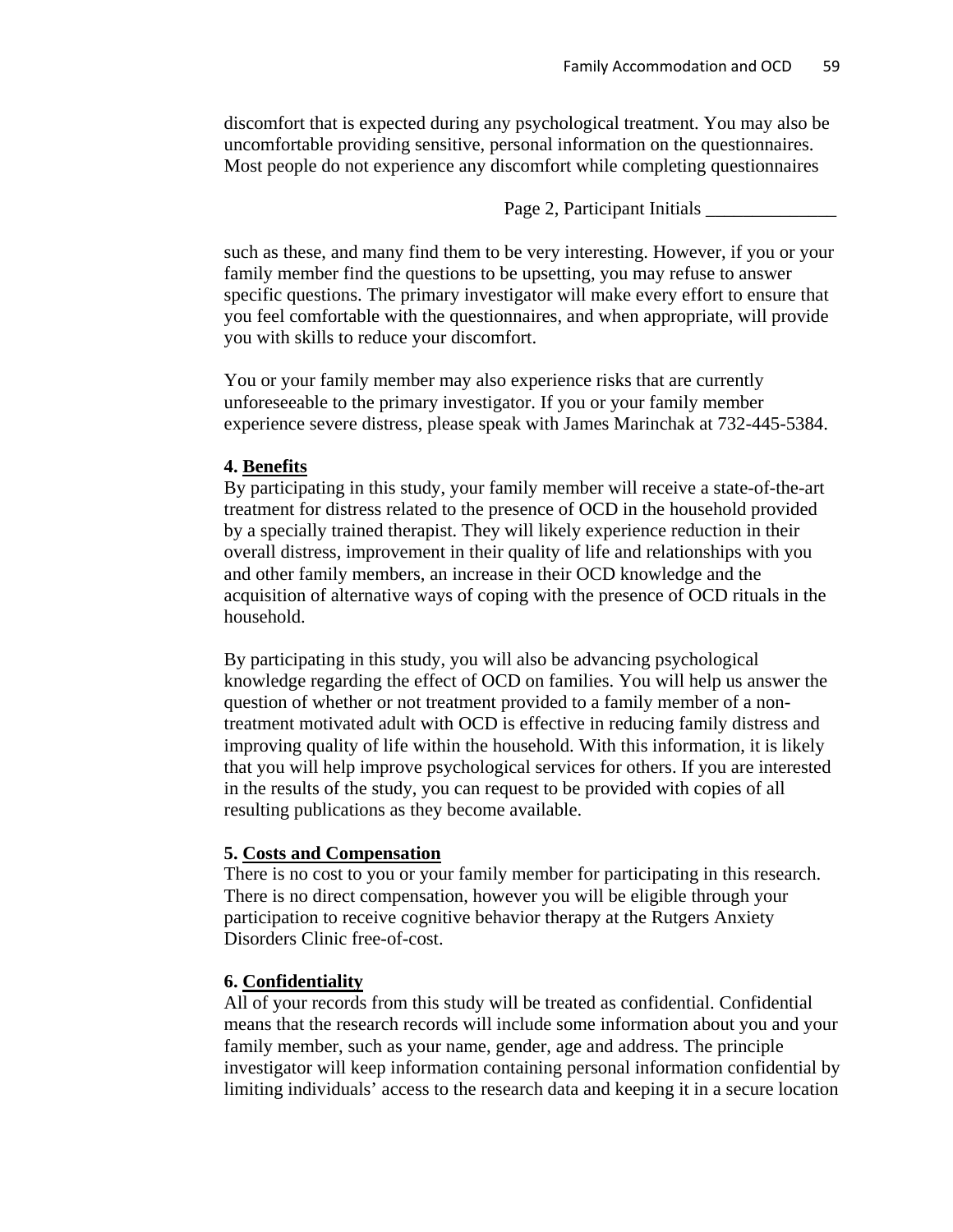available only to project research staff. The research team and the Institutional Review Board at Rutgers University are the only parties that will be allowed to view your information, except as may be required by law. If a report of this study is published, your name and other identifying information will not be linked to the

Page 3, Participant Initials \_\_\_\_\_\_\_\_\_\_\_\_\_\_

data. Your questionnaires will not be linked to your name and will be kept in a secure location.

The therapist conducting your interview is graduate student, and thus must participate in clinical case supervision with a Licensed Clinical Psychologist with expertise in the treatment of OCD and OCD-related issues. The contents of your interview will be shared during clinical case supervision. Your case will only be discussed with the Licensed Clinical Psychologist who is providing supervision, and all information discussed in supervision will be treated as confidential.

## **7. Refusal/Withdrawal/Termination**

Participation in this study is voluntary. The decision whether to be in this study is entirely up to you and your family member. You and/or your family member may withdraw from the study at any time, and you both may refuse to answer any questions that you are not comfortable with. If, during the course of your treatment, your family member should choose to withdraw, you will still be eligible to receive weekly cognitive behavior therapy at the Rutgers University Anxiety Disorders Clinic free-of-cost. If you choose to withdraw once treatment has begun, you and your family member will be provided with a referral for an appropriate treatment provider if you are willing. There will be no consequences if you choose not to participate, or if you choose to withdraw from the study.

If at any point during you or your family member's participation, your therapist or your therapist's supervisor feels as though you or your family member's condition has significantly worsened, you both will be withdrawn from the study so that you may receive appropriate treatment. Additionally, if your therapist or your therapist's supervisor feels that you or your family member are at risk of hurting yourself or someone else, you both will be withdrawn from the study. If you and your family member are withdrawn, you will both be provided a referral for an appropriate treatment provider.

If you do not participate in the study or choose to withdraw, Rutgers is not responsible for the cost of alternate treatments. Further, Rutgers is not responsible for the cost of any additional treatment for you or your family member sought outside of the Rutgers Anxiety Disorders Clinic following the completion of your participation.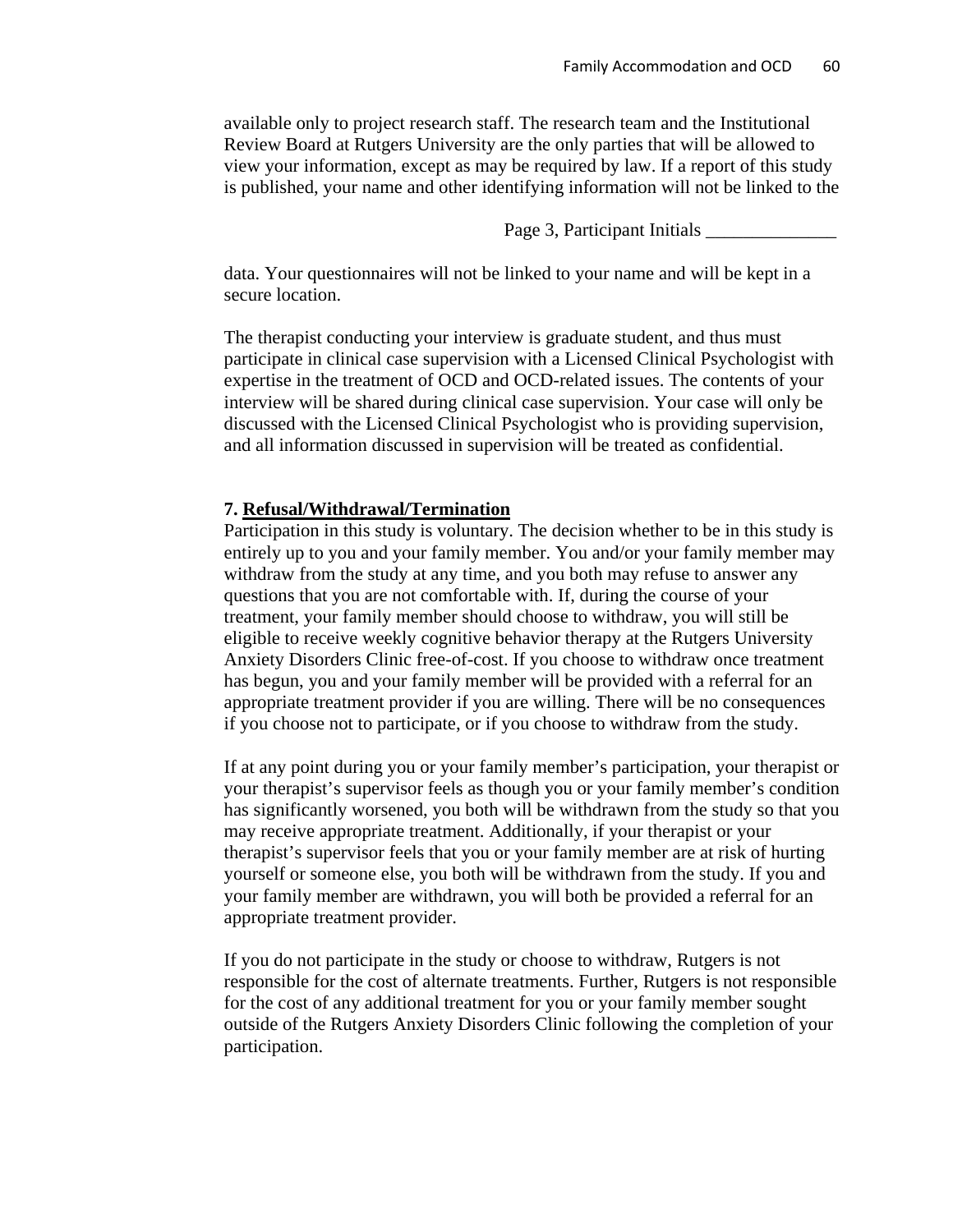# **8. Alternatives**

There are currently no published reports of efficacious treatments for individuals living with an adult family member with OCD who is not motivated to seek treatment. You and your OCD-family member's alternative is not to participate.

Page 4, Participant Initials \_\_\_\_\_\_\_\_\_\_\_\_\_\_

# **9. Research Questions**

If you or your family member have any questions about the study, you may contact the principle investigator/study therapist James Marinchak, Psy.M., by telephone at 732-445-5384 or by email at [jamma789@yahoo.com](mailto:jamma789@yahoo.com)

# **10. Subject Rights**

If you or your family member have any questions about your rights as a research subject, you may contact the Sponsored Programs Administrator at Rutgers University at:

Rutgers University Institutional Review Board for the Protection of Human Subjects Office of Research and Sponsored Programs 3 Rutgers Plaza New Brunswick, NJ 08901-8559 Tel: 732-932-0150 ext. 2104 Email: [humansubjects@orsp.rutgers.edu](mailto:humansubjects@orsp.rutgers.edu)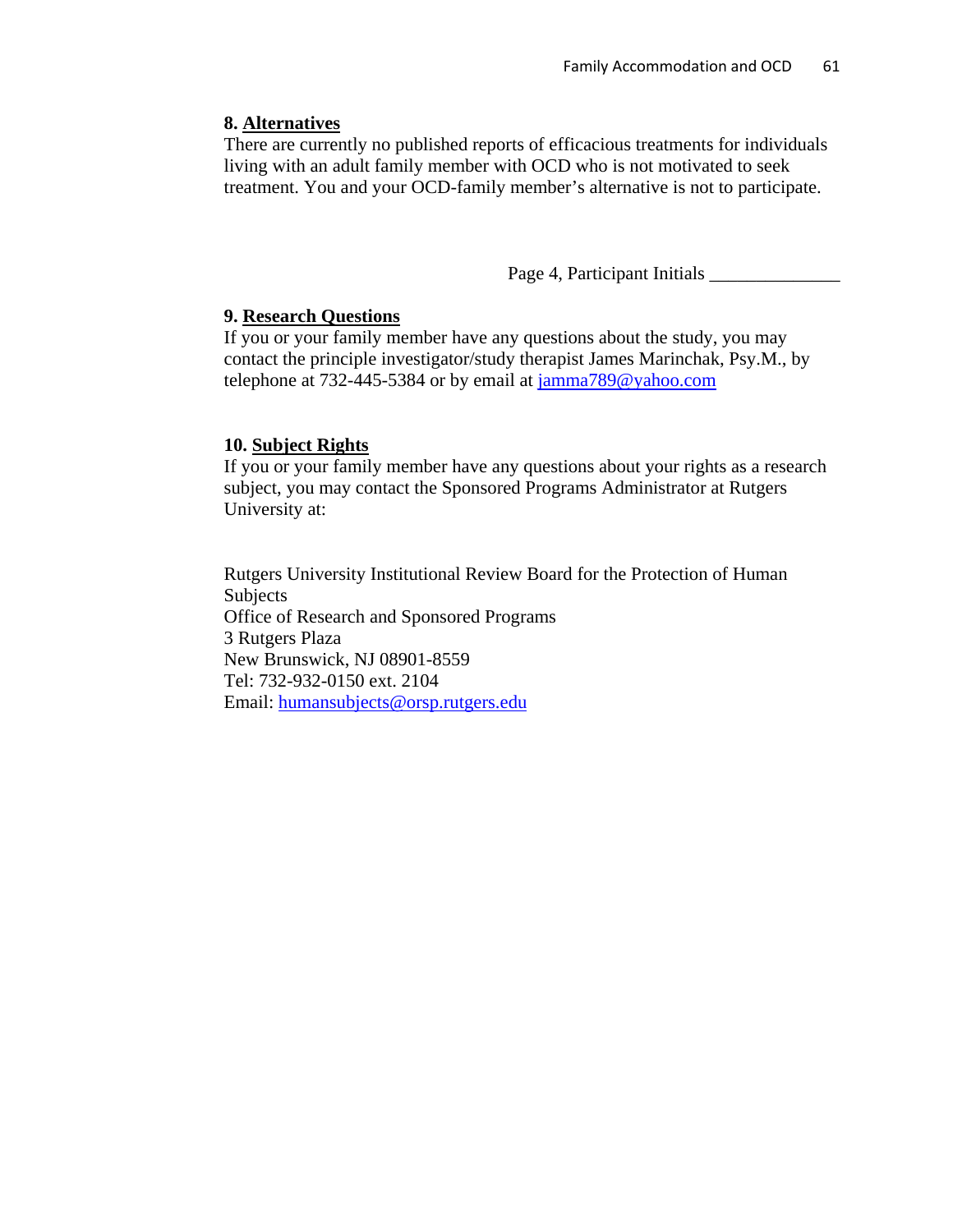Page 5, Participant Initials \_\_\_\_\_\_\_\_\_\_\_\_\_

# **I ACKNOWLEDGE THAT I HAVE READ THE ABOVE EXPLANATION OF THIS STUDY, THAT ALL OF MY QUESTIONS HAVE BEEN SATISFACTORILY ANSWERED, AND I AGREE TO PARTICIPATE IN THIS RESEARCH STUDY.**

Printed name of Participant

\_\_\_\_\_\_\_\_\_\_\_\_\_\_\_\_\_\_\_\_\_\_\_\_\_\_\_\_\_\_\_

Signature of Participant Date

# **I AGREE TO HAVE MY THERAPY SESSIONS AUDIOTAPED FOR RESEARCH PURPOSES.**

\_\_\_\_\_\_\_\_\_\_\_\_\_\_\_\_\_\_\_\_\_\_\_\_\_\_\_\_\_\_\_ \_\_\_\_\_\_\_\_\_\_\_

\_\_\_\_\_\_\_\_\_\_\_\_\_\_\_\_\_\_\_\_\_\_\_\_\_\_\_\_\_\_\_ \_\_\_\_\_\_\_\_\_\_\_\_

\_\_\_\_\_\_\_\_\_\_\_\_\_\_\_\_\_\_\_\_\_\_\_\_\_\_\_\_\_\_\_ \_\_\_\_\_\_\_\_\_\_\_\_

Printed name of Participant

\_\_\_\_\_\_\_\_\_\_\_\_\_\_\_\_\_\_\_\_\_\_\_\_\_\_\_\_\_\_\_

Signature of Participant Date

# **I CERTIFY THAT I HAVE EXPLAINED FULLY TO THE ABOVE PATIENT THE NATURE AND PURPOSE, PROCEDURES AND THE POSSIBLE RISKS AND POTENTIAL BENEFITS OF THIS RESEARCH STUDY.**

Printed name of Researcher

\_\_\_\_\_\_\_\_\_\_\_\_\_\_\_\_\_\_\_\_\_\_\_\_\_\_\_\_\_\_\_

Signature of Researcher Date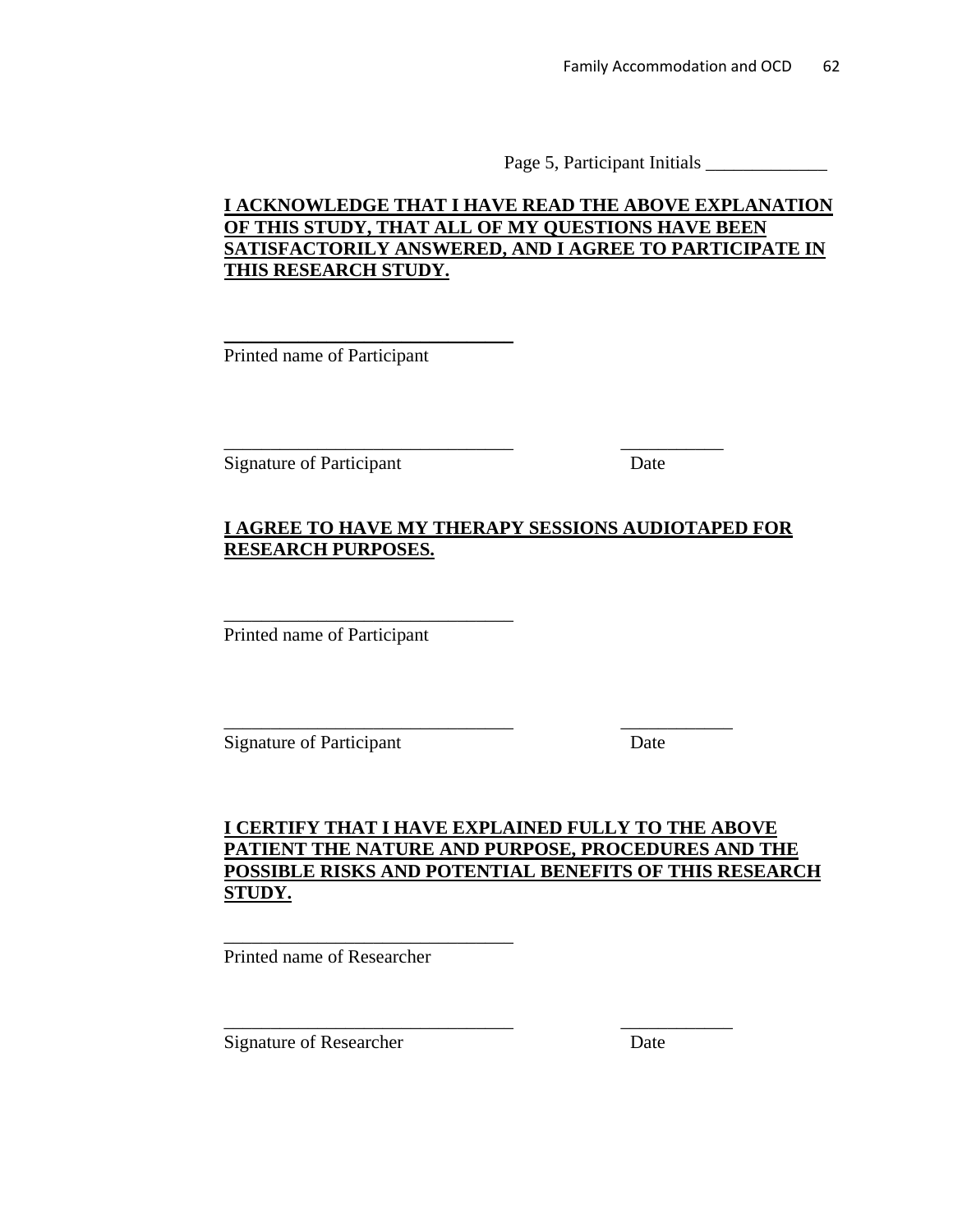Page 6, Participant Initials

## **A Preliminary Investigation of the Relationship Between Accommodation Behaviors of Family Members of Individuals with OCD and Treatment Outcome**

## **Informed Consent Patient Family Member Version**

You are invited to participate in a research study that is being conducted by James Marinchak, Psy.M., who is a doctoral candidate at the Rutgers University Graduate School of Applied and Professional Psychology.

This consent form contains information about the study that the primary investigator will go over with you. You will have the opportunity to ask questions and have them answered. When all of your questions have been answered, you will be asked to sign this consent form if you agree to be in the study. A copy of the form will be given to you to keep for your records.

## **1. Nature and Purpose of the Study**

The purpose of the study is to examine the efficacy of cognitive behavioral therapy (CBT) for individuals living with an adult family member with obsessive compulsive disorder (OCD) who does not currently desire treatment. Previous research has shown that OCD can cause significant stress, disruption and reduced quality of life for family units, and that family members can often become incorporated into the performance of OCD rituals and compulsions. Cognitive behavioral therapy can be an effective form of treatment for individuals attempting to cope with a family member's mental illness. The goal of this study is to determine whether a brief, CBT treatment reduces distress and improves quality of life for non-OCD family members.

### **2. Explanation of Procedures**

If you and your family member decide to participate in this study, you will participate in the following procedures:

You will participate in 10, 50-minute therapy sessions at the Rutgers University Anxiety Disorders Clinic where you will receive cognitive behavioral therapy (CBT) for coping with your adult family member's OCD. The primary investigator, a graduate student in clinical psychology who has received specialized training in the treatment of OCD and OCD-related issues, will provide the therapy. The therapist will receive weekly one-hour supervision from a licensed professional psychology with expertise in the treatment of OCD. You will complete a few brief questionnaires every other week prior to the beginning of your treatment session. The questionnaires will likely take you around five minutes to complete. Throughout the treatment, the primary investigator/therapist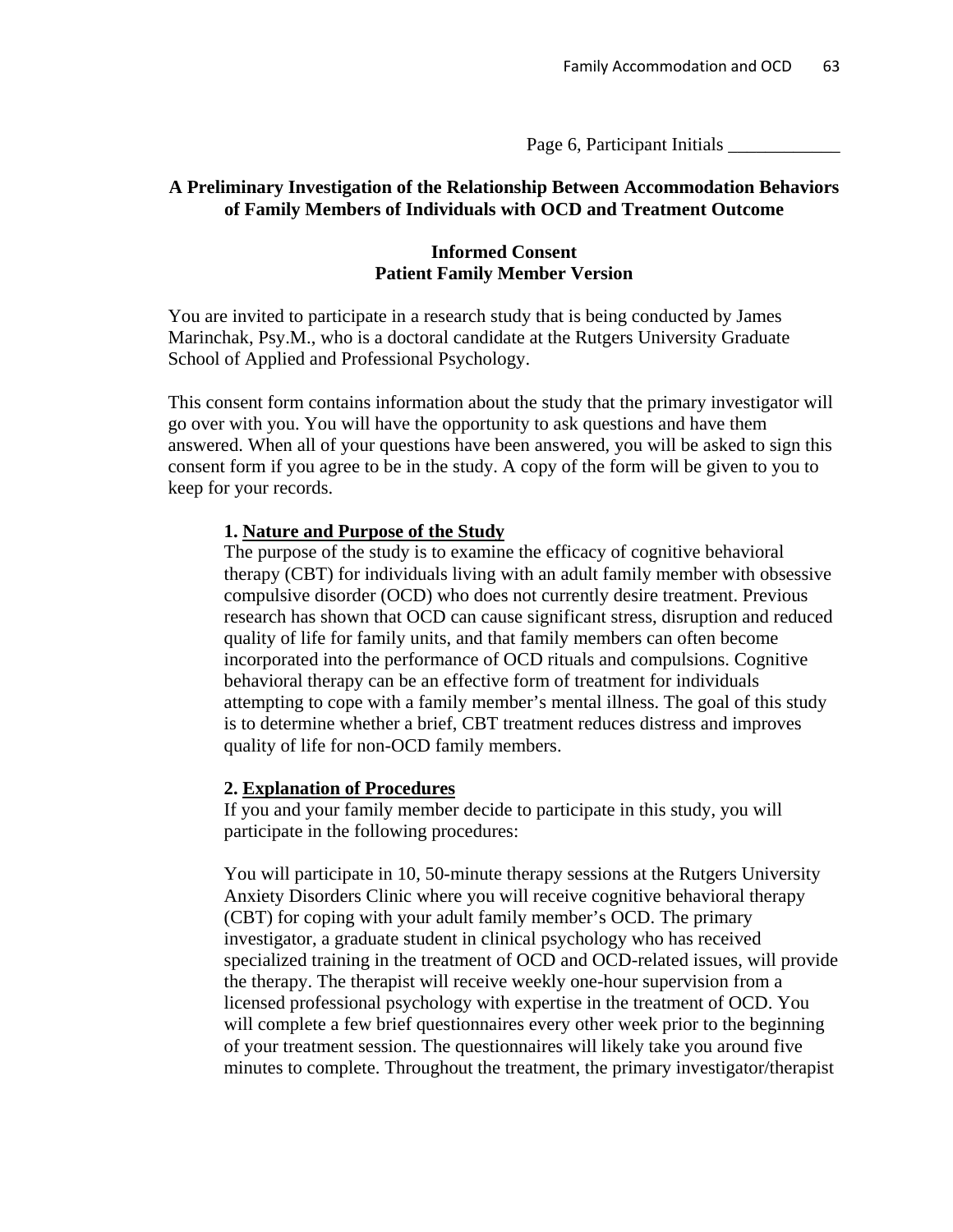will not initiate contact with your adult OCD-family member and will not disclose any information regarding the nature or course of your treatment.

Page 1, Participant Initials \_

Your family member will be free to contact the primary investigator/therapist if they wish, however no information regarding the therapy will be provided.

Before beginning treatment, you and your adult family member will be interviewed in your home by the primary investigator and asked to fill out questionnaires about current and past psychological treatment and symptoms. You will be interviewed separately and all your answers will remain confidential and will not be shared with your family members. Each interview should take approximately  $1 \frac{1}{2}$  - 2 hours, for a total of 3-4 hours. You and your family member will be asked to participate in a similar assessment approximately one week after the  $10<sup>th</sup>$  treatment session. The procedures and materials used during this termination interview will be the exact same as those used during the initial study interview. You will have your therapy sessions audio taped for supervision and research purposes.

At the termination of treatment, you will be offered continued no-cost weekly CBT treatment at the Rutgers Anxiety Disorders Clinic if you desire to continue your therapy. Additionally, if at any point throughout the study your adult family member desires cognitive behavioral treatment for their OCD, they will be offered free, weekly individual treatment from a graduate student at the Rutgers Anxiety Disorders Clinic.

If you or your family member have any questions about the study, you may contact James Marinchak, Psy.M at 732-445-5384 or at James Marinchak, GSAPP, Rutgers University, 152 Frelinghuysen Road, Piscataway, NJ 08854.

### **3. Discomforts and Risks**

Participating in this study may expose you or your family member to some discomfort or risks. The first risk of participating is a possible loss of privacy. Since we will be collecting personal information about you and your family member there is some risk of a loss of confidentiality. However, we will minimize this risk by keeping all information you give us completely confidential and available only to the research staff.

It is possible that some of the topics discussed or techniques used during treatment may cause you or your family member some degree of discomfort. However, the expected level of discomfort is not greater than the level of discomfort that is expected during any psychological treatment. You may also be uncomfortable providing sensitive, personal information on the questionnaires. Most people do not experience any discomfort while completing questionnaires such as these, and many find them to be very interesting. However, if you or your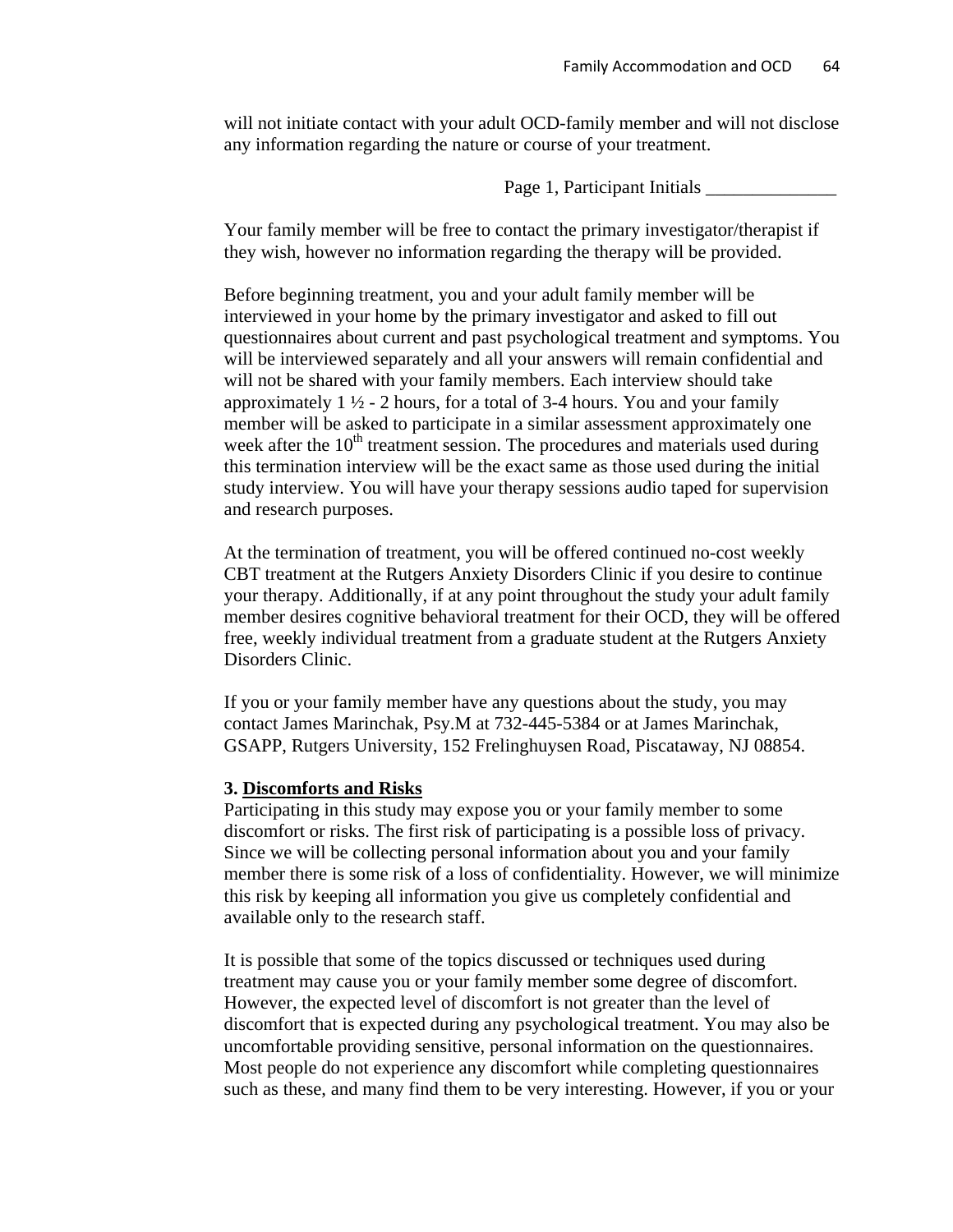family member find the questions to be upsetting, you may refuse to answer specific questions. Your therapist will make every effort to ensure that you feel comfortable with the therapeutic process and questionnaires, and when appropriate, will provide you with skills to reduce your discomfort.

Page 2, Participant Initials \_\_\_\_\_\_\_\_\_\_\_\_\_

It is also possible that you may receive greater benefit from an alternative form of psychotherapy. The likelihood of this risk is minimal given that previous research has shown that the type of treatment being used in this study is the most effective psychological treatment for families coping with a family member's OCD, and currently there is no alternative treatment proven effective for individuals living with an adult family member diagnosed with OCD and unwilling to seek treatment. If you feel as though the treatment is not helpful, you may withdraw from the study at any time and request an alternative referral.

You or your family member may also experience risks that are currently unforeseeable to the primary investigator. If you or your family member experience severe distress, please speak with James Marinchak at 732-445-5384.

#### **4. Benefits**

By participating in this study, you will receive a state-of-the-art treatment for distress related to your adult family member's OCD provided by a specially trained therapist. You will likely experience reduction in your distress, improvement in your quality of life and relationships with your family members, increase your OCD knowledge and learn alternative way of coping with your family member's requests for assistance in performing their OCD rituals. Additionally, your participation in treatment may eventually result in an increased motivation in your adult OCD-family member to seek treatment.

By participating in this study, you will also be advancing psychological knowledge regarding the effect of OCD on families. You will help us answer the question of whether or not treatment provided to a family member of a nontreatment motivated adult with OCD is effective in reducing family distress and improving quality of life within the household. With this information, it is likely that you will help improve psychological services for others. If you are interested in the results of the study, you can request to be provided with copies of all resulting publications as they become available.

#### **5. Costs and Compensation**

There is no cost to you or your OCD-family member for participating in this research. There is no direct compensation, however your family member will be eligible through their participation to receive cognitive behavior therapy at the Rutgers Anxiety Disorders Clinic free-of-cost.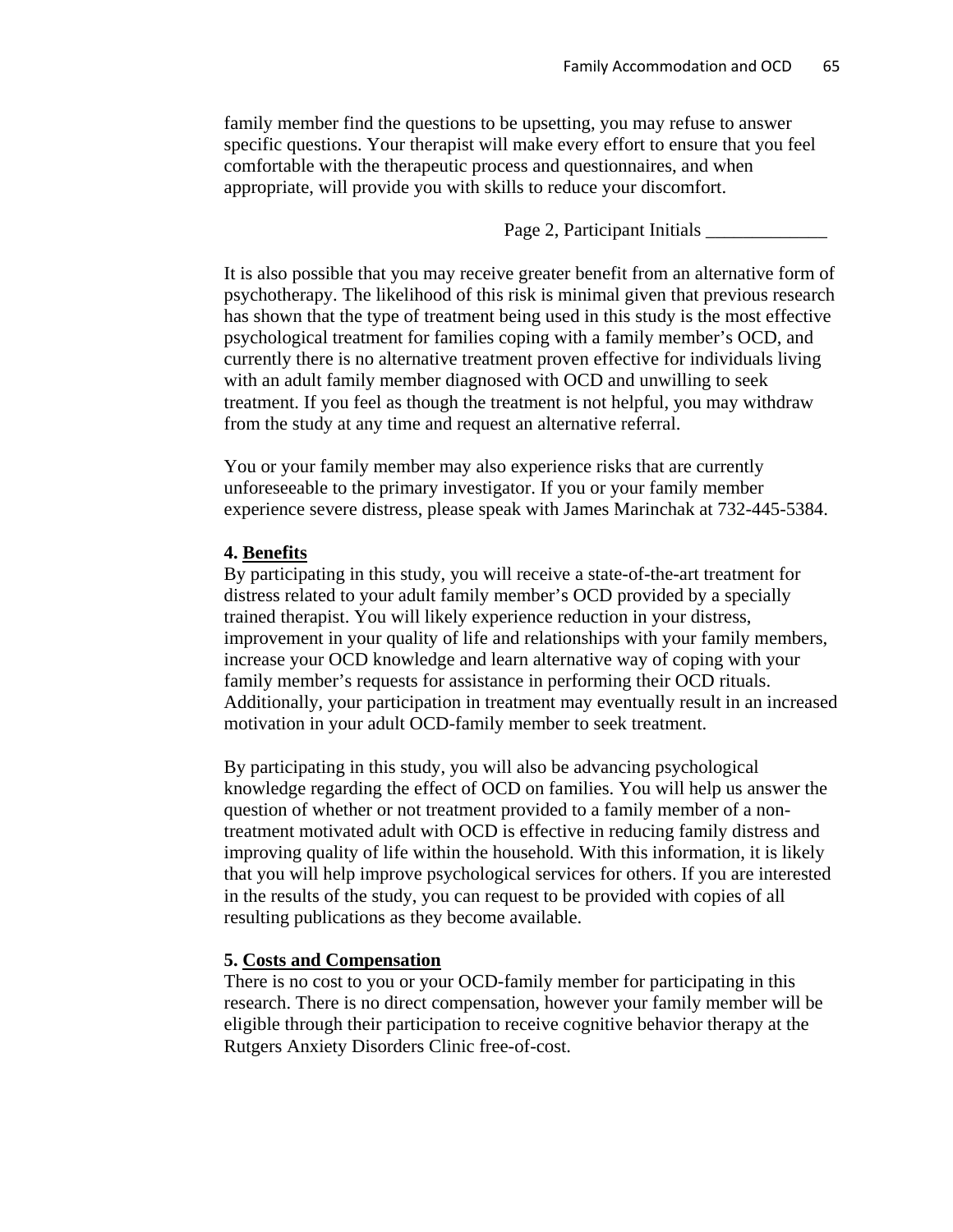Page 3, Participant Initials \_

#### **6. Confidentiality**

All of your records from this study will be treated as confidential. Confidential means that the research records will include some information about you and your family member, such as your name, gender, age and address. The principle investigator will keep information containing personal information confidential by limiting individual's access to the research data and keeping it in a secure location available only to project research staff. The research team and the Institutional Review Board at Rutgers University are the only parties that will be allowed to view your information, except as may be required by law. If a report of this study is published, your name and other identifying information will not be linked to the data. Your questionnaires and tapes will not be linked to your name and will be kept in a secure location. All audio session tapes will be destroyed upon the completion of the research project.

The therapist who is providing your treatment is graduate student, and thus must participate in clinical case supervision with a Licensed Clinical Psychologist with expertise in the treatment of OCD and OCD-related issues. The contents of your session will be shared during clinical case supervision. Your case will only be discussed with the Licensed Clinical Psychologist who is providing supervision, and all information discussed in supervision will be treated as confidential.

#### **7. Refusal/Withdrawal/Termination**

Participation in this study is voluntary. The decision whether to be in this study is entirely up to you and your OCD-family member. You and/or your OCD-family member may withdraw from the study at any time, and you both may refuse to answer any questions that you are not comfortable with. If, during the course of your treatment, your OCD-family member should choose to withdraw but you should wish to remain in treatment, you will continue to receive weekly therapy until the end of treatment at the  $10<sup>th</sup>$  session. If you choose to withdraw once treatment has begun, you and your OCD-family member will be provided with a referral for an appropriate treatment provider if you are willing. There will be no consequences if you choose not to participate, or if you choose to withdraw from the study.

If at any point during you or your OCD-family member's participation, your therapist or your therapist's supervisor feels as though you or your family member's condition has significantly worsened, you both will be withdrawn from the study so that you may receive appropriate treatment. Additionally, if your therapist or your therapist's supervisor feels that you or your family member are at risk of hurting yourself or someone else, you both will be withdrawn from the study. If you and your family member are withdrawn, you will both be provided a referral for an appropriate treatment provider.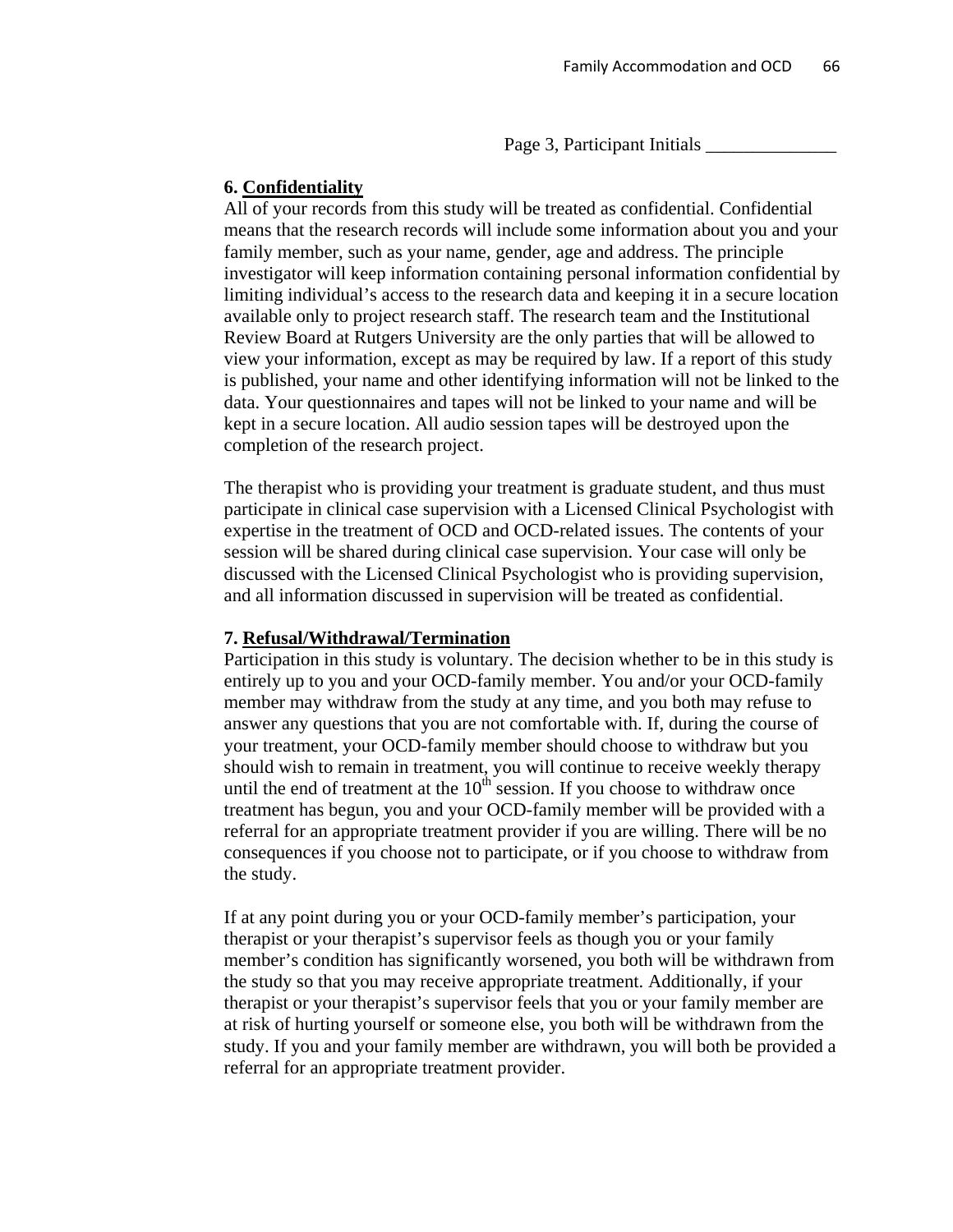Page 4, Participant Initials \_\_\_\_\_\_\_\_\_\_\_\_\_\_

If you do not participate in the study or choose to withdraw, Rutgers is not responsible for the cost of alternate treatments. Further, Rutgers is not responsible for the cost of any additional treatment for you or your OCD-family member sought outside of the Rutgers Anxiety Disorders Clinic following the completion of your participation.

## **8. Alternatives**

There are currently no published reports of efficacious treatments for individuals living with an adult family member with OCD who is not motivated to seek treatment. You and your OCD-family member's alternative is not to participate.

### **9. Research Questions**

If you or your family member have any questions about the study, you may contact the principle investigator/study therapist James Marinchak, Psy.M., by telephone at 732-445-5384 or by email at [jamma789@yahoo.com](mailto:jamma789@yahoo.com)

### **10. Subject Rights**

If you or your family member have any questions about your rights as a research subject, you may contact the Sponsored Programs Administrator at Rutgers University at:

Rutgers University Institutional Review Board for the Protection of Human Subjects Office of Research and Sponsored Programs 3 Rutgers Plaza New Brunswick, NJ 08901-8559 Tel: 732-932-0150 ext. 2104 Email: [humansubjects@orsp.rutgers.edu](mailto:humansubjects@orsp.rutgers.edu)